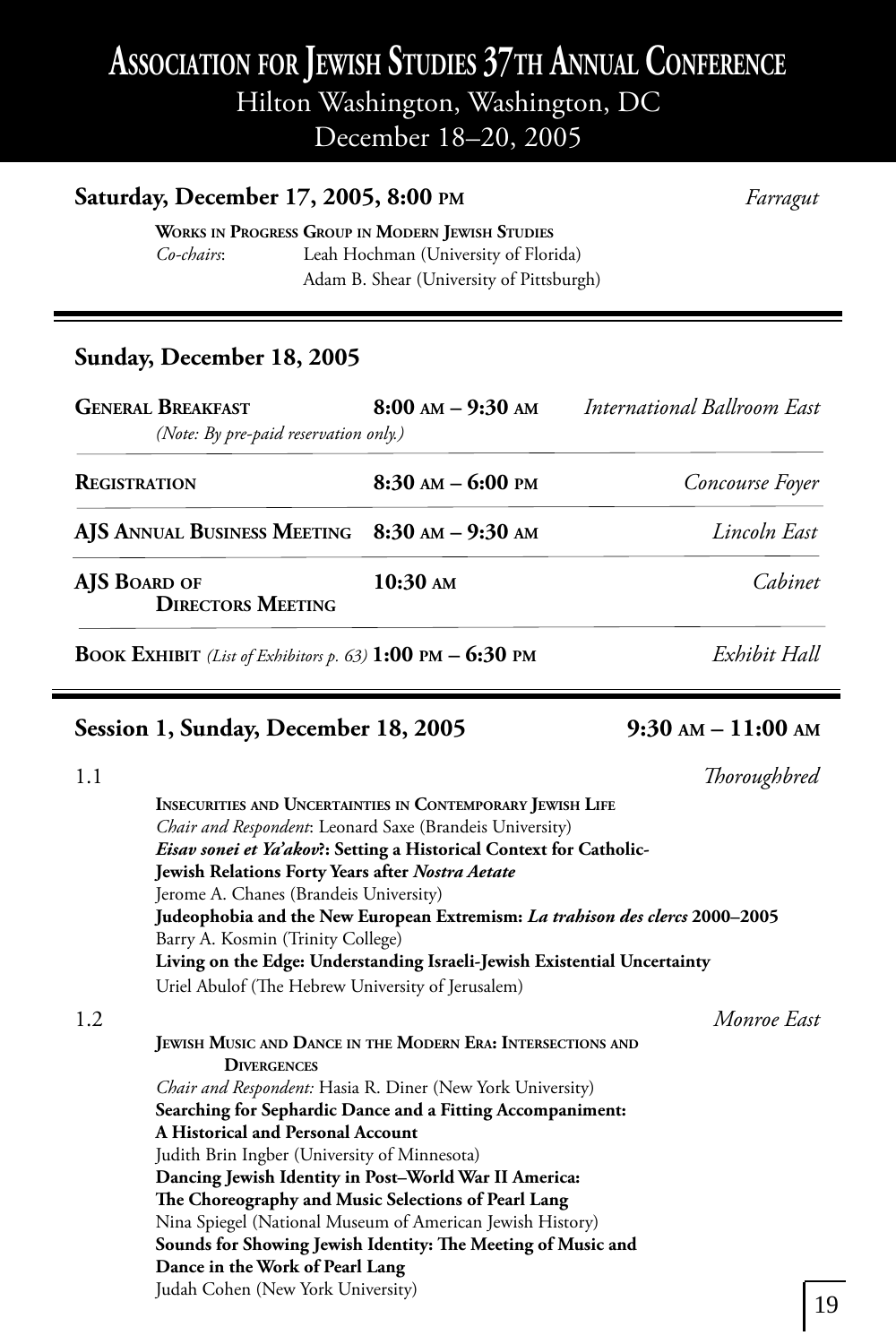## **SUNDAY, DECEMBER 18, 2005 9:30 AM – 11:00 AM**

| 1.3 |                                                                               | Monroe West |
|-----|-------------------------------------------------------------------------------|-------------|
|     | POLITICS, PRODUCTIVIZATION, AND PRACTICALITIES: MAKING TRANSNATIONAL          |             |
|     | <b>JEWISH PHILANTHROPY WORK IN THE MODERN ERA</b>                             |             |
|     | <i>Chair:</i> David Engel (New York University)                               |             |
|     | Auxiliary or Artery?: Rethinking Gender, Power, and Philanthropy in           |             |
|     | the East European Jewish Immigrant Community                                  |             |
|     | Rebecca Kobrin (New York University)                                          |             |
|     | The British Foreign Office, Moses Montefiore, and the Politics of             |             |
|     | <b>International Jewish Philanthropy</b>                                      |             |
|     | Abigail Green (Brasenose College)                                             |             |
|     | Pedigrees of Productivization and Multinational Links in Modern               |             |
|     | <b>Jewish Philanthropy</b>                                                    |             |
|     | Jonathan Dekel-Chen (The Hebrew University of Jerusalem)                      |             |
|     |                                                                               |             |
| 1.4 | Georgetown East                                                               |             |
|     | ON THE INTERSECTION OF THEORY AND PRACTICE: A CONVERSATION ABOUT              |             |
|     | JUSTICE AMONGST SCHOLARS, RABBIS, AND ACTIVISTS                               |             |
|     | <i>Chair:</i> Nancy Levene (Indiana University)                               |             |
|     | The Boundaries of Obligation: A Reading of Bavli Sotah 46a                    |             |
|     | Aryeh Cohen (University of Judaism)                                           |             |
|     | From Pumbedita to Washington: Rabbinic Text, Urban Policy, and Social Reality |             |
|     | Jill Jacobs (Jewish Council on Urban Affairs)                                 |             |
|     | Legal Theory, Legal Activism?                                                 |             |
|     | Robert B. Gibbs (University of Toronto)                                       |             |
|     | Respondent: David Rosenn (Avodah Jewish Service Corps)                        |             |
| 1.5 | Georgetown West                                                               |             |
|     | <b>WAS SPINOZA AN ATHEIST?</b>                                                |             |
|     | Chair: Heidi M. Ravven (Hamilton College)                                     |             |
|     | Spinoza's Atheism                                                             |             |
|     | Steven M. Nadler (University of Wisconsin-Madison)                            |             |
|     | Spinoza's Theism                                                              |             |
|     | Kenneth R. Seeskin (Northwestern University)                                  |             |
|     | <i>Respondent: Allan L. Nadler (Drew University)</i>                          |             |
|     |                                                                               |             |
| 1.6 |                                                                               | Military    |
|     | THE RE/LIABILITY OF HOLOCAUST MEMORIES BETWEEN SUBJECTIVE TRUTH               |             |
|     | AND HISTORICAL ACCURACY I: MEMOIRS, FILMS, MUSEUMS                            |             |
|     | Chair and Respondent: Rachel Leah Jablon (University of Maryland)             |             |
|     | <b>Managing Memory: Ideological Holocaust Testimony</b>                       |             |
|     | René Wolf (Royal Holloway University of London)                               |             |
|     | <b>Contradictory Perspectives and Antagonistic Opinions: Problems of</b>      |             |
|     | Disturbed Communication between German Jewish Functionaries                   |             |
|     | and Other Holocaust Survivors in Personal Reports and Memories                |             |
|     | Beate Meyer (Institute for Research of German Jewry, Hamburg)                 |             |
|     | Memories of Mother and Father: Child Survivors' Narratives of                 |             |
|     | Parent-Child Relationships during the Holocaust                               |             |
|     | Julia Chaitin (Nova Southeastern University)                                  |             |
|     |                                                                               |             |

## 20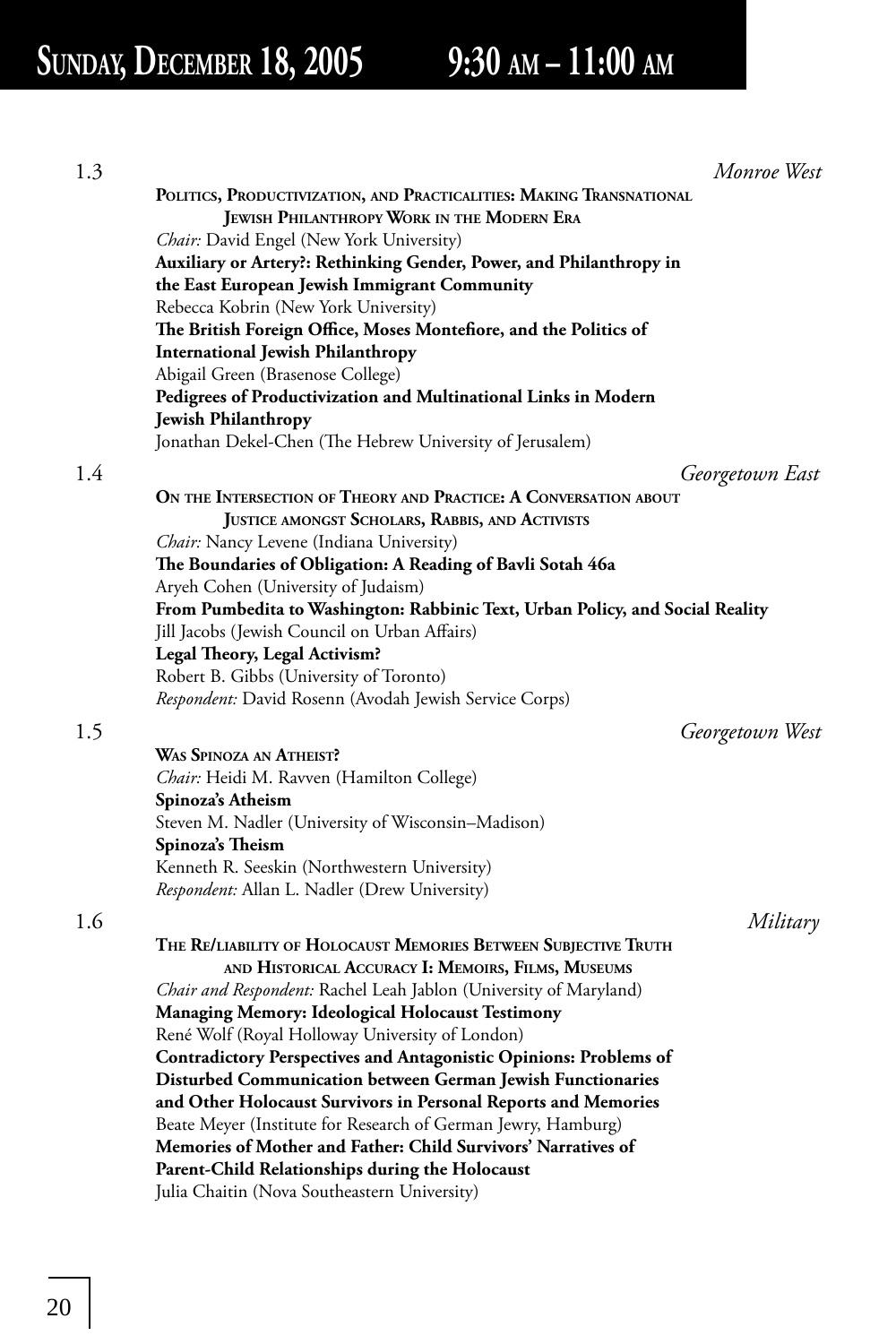## **SUNDAY, DECEMBER 18, 2005 9:30 AM – 11:00 AM**

| 1.7  | Hemisphere                                                                                              |
|------|---------------------------------------------------------------------------------------------------------|
|      | <b>ZIONISM: POLITICS AND ETHICS</b>                                                                     |
|      | <i>Chair:</i> Mira Yungman (The Open University of Israel)                                              |
|      | Between Liberalism and Romanticism: The Political Philosophy of A. D. Gordon<br>Yehoyada Amir (HUC–JIR) |
|      | A Halfway Despair: Rav Kook's Critique of Christian Ethics in World War I                               |
|      | Yehudah Mirsky (Harvard University)                                                                     |
|      | Spinoza and Zionism: The Case of David Ben-Gurion                                                       |
|      | Avi Bareli (Ben-Gurion University of the Negev)                                                         |
|      | Caucus                                                                                                  |
| 1.8  |                                                                                                         |
|      | THE "OTHER" IN JEWISH THOUGHT AND JEWISH EDUCATION                                                      |
|      | Chair and Respondent: Haim Rechnitzer (HUC-JIR)                                                         |
|      | General Perspectives on the "Other" and Their Implications for Jewish Education                         |
|      | Daniel Pekarsky (University of Wisconsin-Madison)<br>Four Models of Relationship to the "Other"         |
|      | Michael Rosenak (The Hebrew University of Jerusalem)                                                    |
|      | The "Other": Culture and Language from the Perspective of Halakhah                                      |
|      | and Jewish Thought                                                                                      |
|      | Avinoam Rosenak (The Hebrew University of Jerusalem)                                                    |
|      |                                                                                                         |
| 1.9  | Conservatory                                                                                            |
|      | RECONSIDERING JEWISH GIRLHOOD                                                                           |
|      | Chair: Melissa Klapper (Rowan University)                                                               |
|      | Jewish Girls, Gender, and Sport at the Chicago Hebrew Institute:                                        |
|      | Athletic Identity in Jewish and Cultural Spaces                                                         |
|      | Linda Borish (Western Michigan University)                                                              |
|      | "I Don't Know Why They Hate Us-I Don't Think We Did Anything to                                         |
|      | Hurt Them": Ten-Year-Old Jewish Girls Reflect on Their Experiences of                                   |
|      | Anti-Semitism                                                                                           |
|      | Nora Gold (University of Toronto)                                                                       |
|      | Mystics, Mavericks, and Merrymakers: An Intimate Journey among                                          |
|      | <b>Hasidic Girls</b>                                                                                    |
|      | Stephanie Levine (Tufts University)                                                                     |
| 1.10 | Map                                                                                                     |
|      | <b>FORGOTTEN TEXTS</b>                                                                                  |
|      | Chair: Shai Ginsburg (Arizona State University)                                                         |
|      | Narrativizing the Apocalypse: The Work of Hayyim Shoshkes                                               |
|      | Jack Kugelmass (University of Florida)                                                                  |
|      | Leone Ginzburg: The Intellectual Journey of a Militant Antifascist                                      |
|      | Delia Nisbet (Emory University)                                                                         |
|      | <b>Forgotten Texts and Poets in German Studies: Reading Camp Poetry</b>                                 |
|      | from Theresienstadt                                                                                     |
|      | Sandra Alfers (Dickinson College)                                                                       |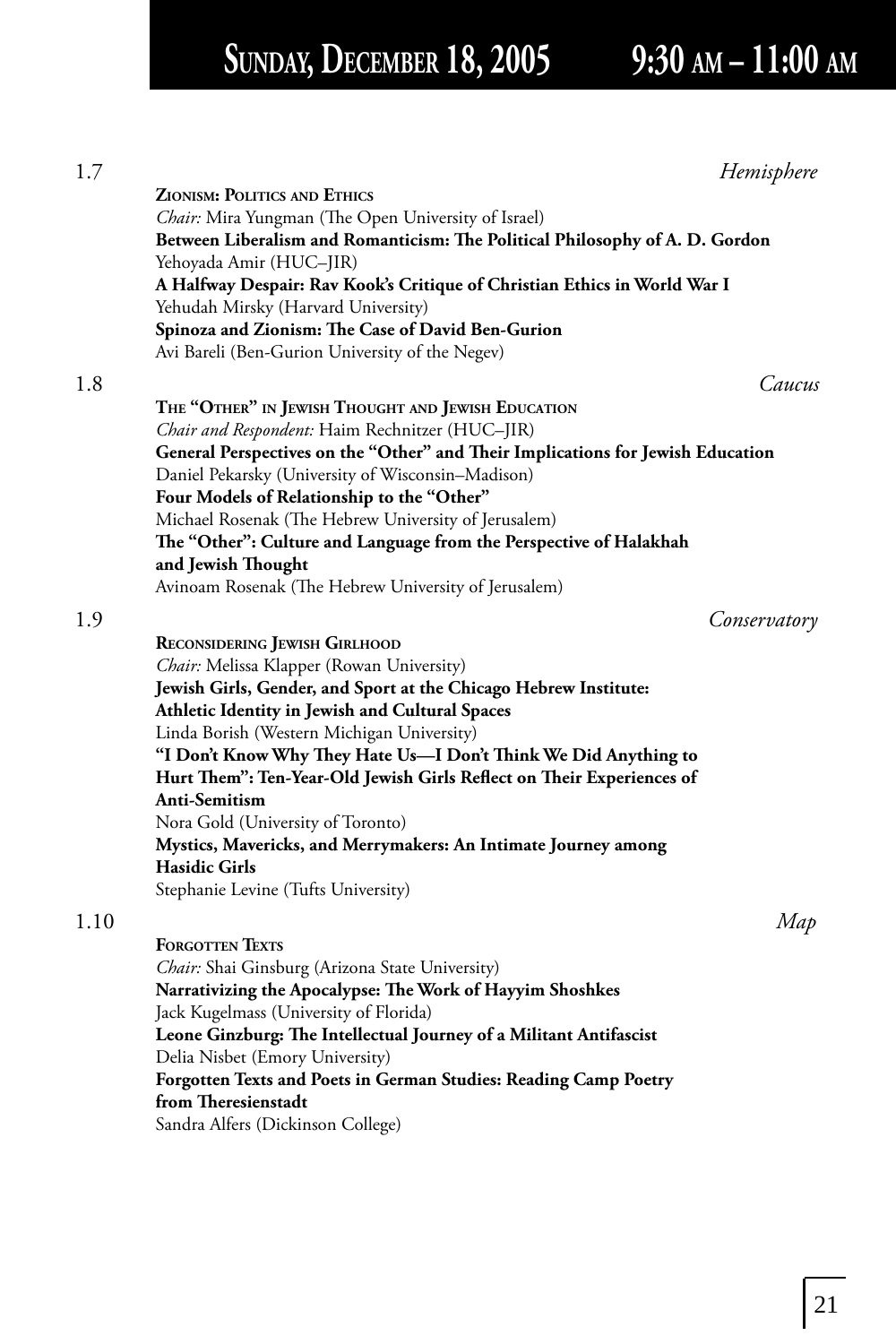| 1.11 |                                                                           | Hamilton     |
|------|---------------------------------------------------------------------------|--------------|
|      | <b>DOVID BERGELSON</b>                                                    |              |
|      | Chair: David Shneer (University of Denver)                                |              |
|      | Dovid Bergelson Between Past and Future                                   |              |
|      | Harriet Murav (University of Illinois at Urbana-Champaign)                |              |
|      | Lost in Berlin: Dovid Bergelson among the Emigrants                       |              |
|      | Aleksandr Senderovich (Harvard University)                                |              |
|      | Bolshevik Revolution and the End of the Jewish Cultural Project:          |              |
|      | Bergelson, Shteynman, Hofshteyn                                           |              |
|      | Kenneth Moss (The Johns Hopkins University)                               |              |
|      | <i>Respondent:</i> Marc Caplan (Harvard University)                       |              |
| 1.12 |                                                                           | Independence |
|      | <b>JEWISH-CHRISTIAN RELATIONS IN MEDIEVAL IBERIA</b>                      |              |
|      | Chair: Daniel J. Lasker (Ben-Gurion University of the Negev)              |              |
|      | Hebrew Literature in the Time of Alfonso the Wise: Yitshak Abi Sahula and |              |
|      | Todros ha-Levi Abulafia                                                   |              |
|      | David Assouline (Yale University)                                         |              |
|      | The Church and the Jews in Reconquest Iberia: The Problem of the          |              |
|      | <b>Ecclesiastical Tithe</b>                                               |              |
|      | Jonathan Ray (UCLA)                                                       |              |
|      | Intention versus Deed in Profiat Duran: Jewish-Christian Polemics         |              |
|      | and the Converso Problem                                                  |              |
|      | Maud Kozodoy (Jewish Theological Seminary)                                |              |
| 1.13 |                                                                           | Jackson      |
|      | JEWS AND THE AMERICAN POLITY: CRITICS FROM WITHIN AND WITHOUT             |              |
|      | <i>Chair:</i> Arlene Lazarowitz (California State University–Long Beach)  |              |
|      | Wissenschaft, not Yiddishkeit: Seeking a Usable Past for American Jewry   |              |
|      | Daniel Greene (United States Holocaust Memorial Museum)                   |              |
|      | <b>Middle-Class Jews</b>                                                  |              |
|      | Lila Berman (Pennsylvania State University)                               |              |
|      | Sir Alfred Zimmern, Jewish Nationalism, and American Identity             |              |
|      | Noam F. Pianko (University of Washington)                                 |              |
|      | <i>Respondent:</i> Mark A. Raider (University at Albany, SUNY)            |              |
|      |                                                                           |              |
| 1.14 |                                                                           | Kalorama     |
|      | CONSERVATISM AND INNOVATION IN AMERICAN HEBREW POETRY                     |              |
|      | Chair and Respondent: Alan L. Mintz (Jewish Theological Seminary)         |              |
|      | Discussants:<br>Michael Weingrad (Portland State University)              |              |
|      | Ofra Yeglin (Emory University)                                            |              |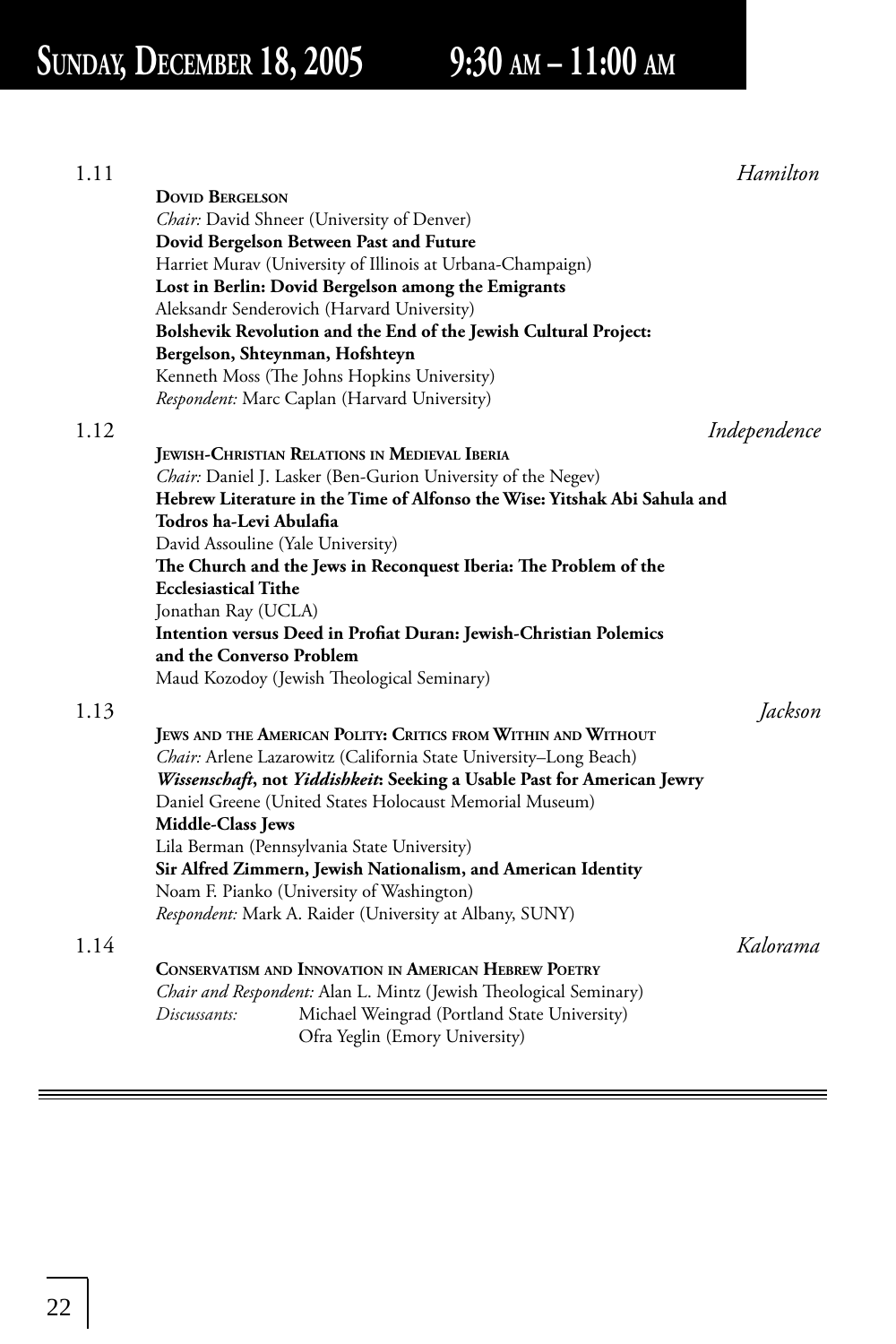SUNDAY, DECEMBER 18, 2005 11:15 AM - 1:00 PM

### **Session 2, Sunday, December 18, 2005 11:15 AM – 1:00 PM**

| 2.1 |                                                                               | Thoroughbred |
|-----|-------------------------------------------------------------------------------|--------------|
|     | CONTEMPORARY AMERICAN JEWISH LITERATURE: NEW TRENDS                           |              |
|     | Chair: Julian A. Levinson (University of Michigan)                            |              |
|     | Beyond the Canon: Jewish Women Writers, 1995-2005                             |              |
|     | Judith M. Lewin (Union College)                                               |              |
|     | Queering Sacred Time: Representing Holy Days for Gay and Lesbian Jews         |              |
|     | Helene Meyers (Southwestern University)                                       |              |
|     | So Easily Assimilated: The New Immigrant Chic                                 |              |
|     | Adam Rovner (University of Washington)                                        |              |
|     | The Heart of the Matter: Digestion and Idolatry in Ben Katchor's              |              |
|     | The Jew of New York                                                           |              |
|     | Andrea M. Most (University of Toronto)                                        |              |
| 2.2 |                                                                               | Monroe East  |
|     | <b>RE-IMAGINING THE HOLOCAUST</b>                                             |              |
|     | Chair: Pascale R. Bos (University of Texas at Austin)                         |              |
|     | Toying with the Holocaust                                                     |              |
|     | Menachem Feuer (Humber College)                                               |              |
|     | Hitler's Holiday Retreat-and Yours                                            |              |
|     | Brett A. Kaplan (University of Illinois at Urbana-Champaign)                  |              |
|     | Traversing the Land of Loss: Documentary Film and Second                      |              |
|     | <b>Generation Survivors' Visits to Poland</b>                                 |              |
|     | Tomasz Lysak (GSSR, Polish Academy of Science)                                |              |
|     | China's Cultural Revolution and Holocaust Discourse after Mao                 |              |
|     | Margo Gewurtz (York University)                                               |              |
| 2.3 |                                                                               | Monroe West  |
|     | ESSENTIALISM, SYNCRETISM, AND JEWISH SELF-DEFINITION                          |              |
|     | Chair: Bruce A. Phillips (HUC-JIR)                                            |              |
|     | It's in My Genes: Essentialist Views of Jewish Identity among                 |              |
|     | <b>Contemporary American Jews</b>                                             |              |
|     | Lynn R. Davidman (Brown University) and Shelly Tenenbaum (Clark University)   |              |
|     | Rethinking Inter-religious Boundaries and the Question of Jewish Authenticity |              |
|     | Stuart Z. Charmé (Rutgers University)                                         |              |
|     | Why Do Jewish Communities and Scholars Have a Problem with                    |              |
|     | Crypto-Judaism?                                                               |              |
|     | Seth D. Kunin (University of Aberdeen)                                        |              |
|     |                                                                               |              |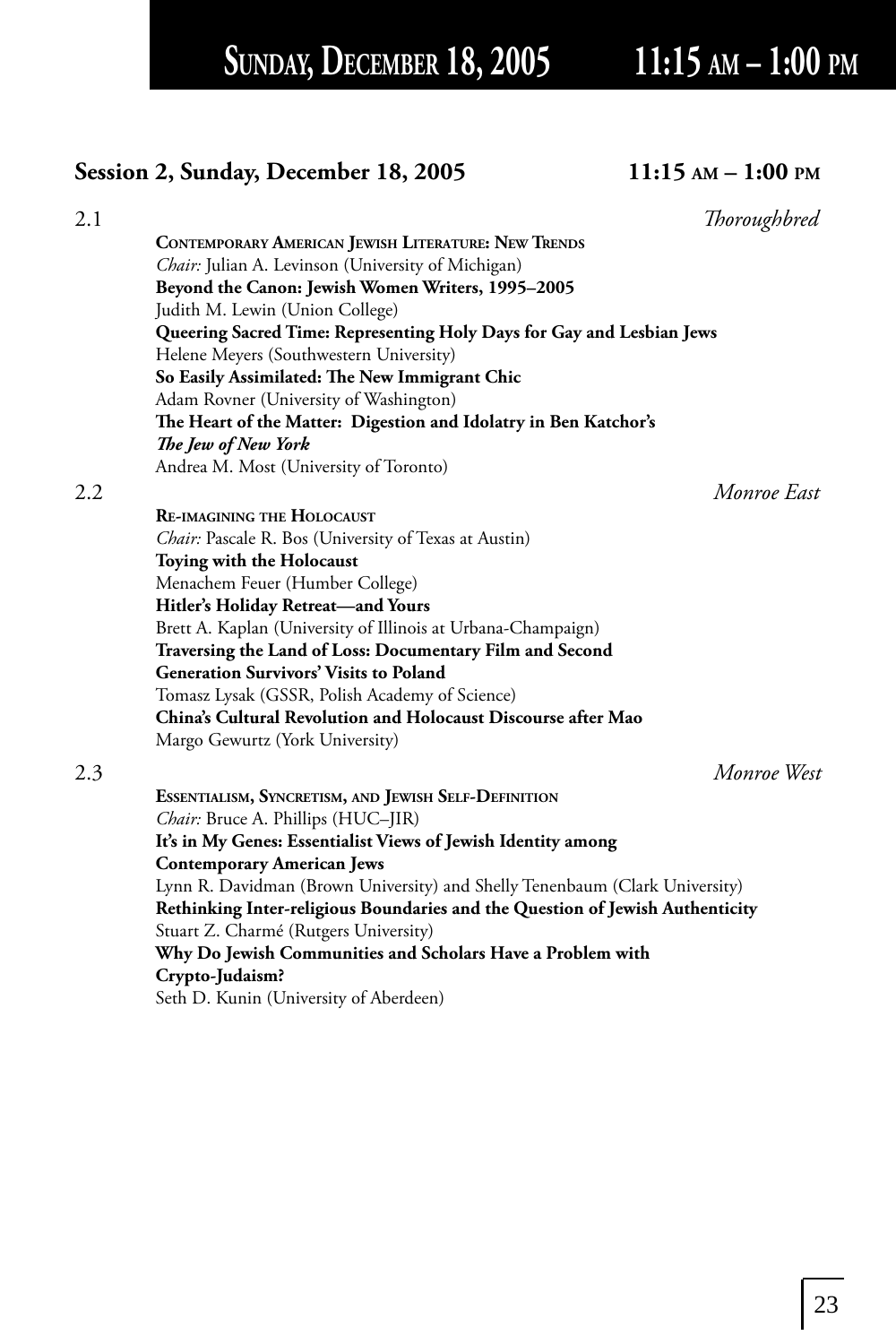| 2.4 |                                 | Georgetown East                                                            |          |
|-----|---------------------------------|----------------------------------------------------------------------------|----------|
|     |                                 | <b>METAPHOR AND SOCIAL CONSTRUCTION IN MIDRASH AND LAW</b>                 |          |
|     |                                 | Chair: Gail Labovitz (University of Judaism)                               |          |
|     |                                 | Metaphor and Mother's Milk: Suckling as Spiritual Transmission in          |          |
|     | Rabbinic Literature             |                                                                            |          |
|     |                                 | Ellen Haskell (Franklin and Marshall College)                              |          |
|     |                                 | Rereading Inclination: How Much Sex Is There in the Rabbinic Yetzer ha-ra? |          |
|     |                                 | Ishay Rosen-Zvi (The Hebrew University of Jerusalem)                       |          |
|     |                                 | The Function of Rashba's Torat ha-bayit for Communal Boundary              |          |
|     | <b>Maintenance and Cohesion</b> |                                                                            |          |
|     |                                 | Samuel Z. Klausner (University of Pennsylvania)                            |          |
|     |                                 | Shifting Opposition: Rabbinic Encounters with Minim in the Bavli and       |          |
|     | the Yerushalmi                  |                                                                            |          |
|     |                                 | Ronald K. Reissberg (University of Judaism)                                |          |
|     |                                 |                                                                            |          |
| 2.5 |                                 | Georgetown West                                                            |          |
|     |                                 | JEWISH STUDIES PERSPECTIVES ON FREUD'S LIFE AND WORK                       |          |
|     |                                 | Chair: Janet Burstein (Drew University)                                    |          |
|     | <b>Archival Bodies</b>          |                                                                            |          |
|     |                                 | Anne Golomb Hoffman (Fordham University)                                   |          |
|     |                                 | Reading for Jewishness in the Letters and Essays of Sigmund Freud          |          |
|     |                                 | Susan Shapiro (University of Massachusetts–Amherst)                        |          |
|     |                                 | Respondent: Abigail Gillman (Boston University)                            |          |
| 2.6 |                                 |                                                                            | Military |
|     |                                 | SURVIVAL, DISPLACEMENT, STRUGGLE: JEWISH DISPLACED PERSONS IN              |          |
|     |                                 | THE WAKE OF THE HOLOCAUST                                                  |          |
|     |                                 | Chair: Suzanne Brown-Fleming (United States Holocaust Memorial Museum)     |          |
|     | Discussants:                    | Michael Berkowitz (University College, London)                             |          |
|     |                                 | Beth Cohen (California State University-Northridge)                        |          |
|     |                                 | Margarete Feinstein (UCLA)                                                 |          |
|     |                                 | Atina Grossmann (Cooper Union)                                             |          |
|     |                                 | Avinoam Patt (United States Holocaust Memorial Museum)                     |          |
| 2.7 |                                 | Hemisphere                                                                 |          |
|     |                                 | <b>MARTIN BUBER'S RELEVANCE TO LIFE IN OUR TIME</b>                        |          |
|     |                                 | Chair: Steven M. Glazer (George Washington University)                     |          |
|     |                                 | Religiosity versus Religion: Buber's Move from Intra-Jewish to Inter-      |          |
|     | faith Dialogue and Beyond       |                                                                            |          |
|     |                                 | Marc A. Krell (University of Arizona)                                      |          |
|     |                                 | Martin Buber and Life on the Narrow Ridge                                  |          |
|     |                                 | Gilya Gerda Schmidt (University of Tennessee at Knoxville)                 |          |
|     |                                 | Ethics, Presence, and Reciprocity: Levinas Reading Buber                   |          |
|     |                                 | Randy L. Friedman (Binghamton University, SUNY)                            |          |
|     |                                 |                                                                            |          |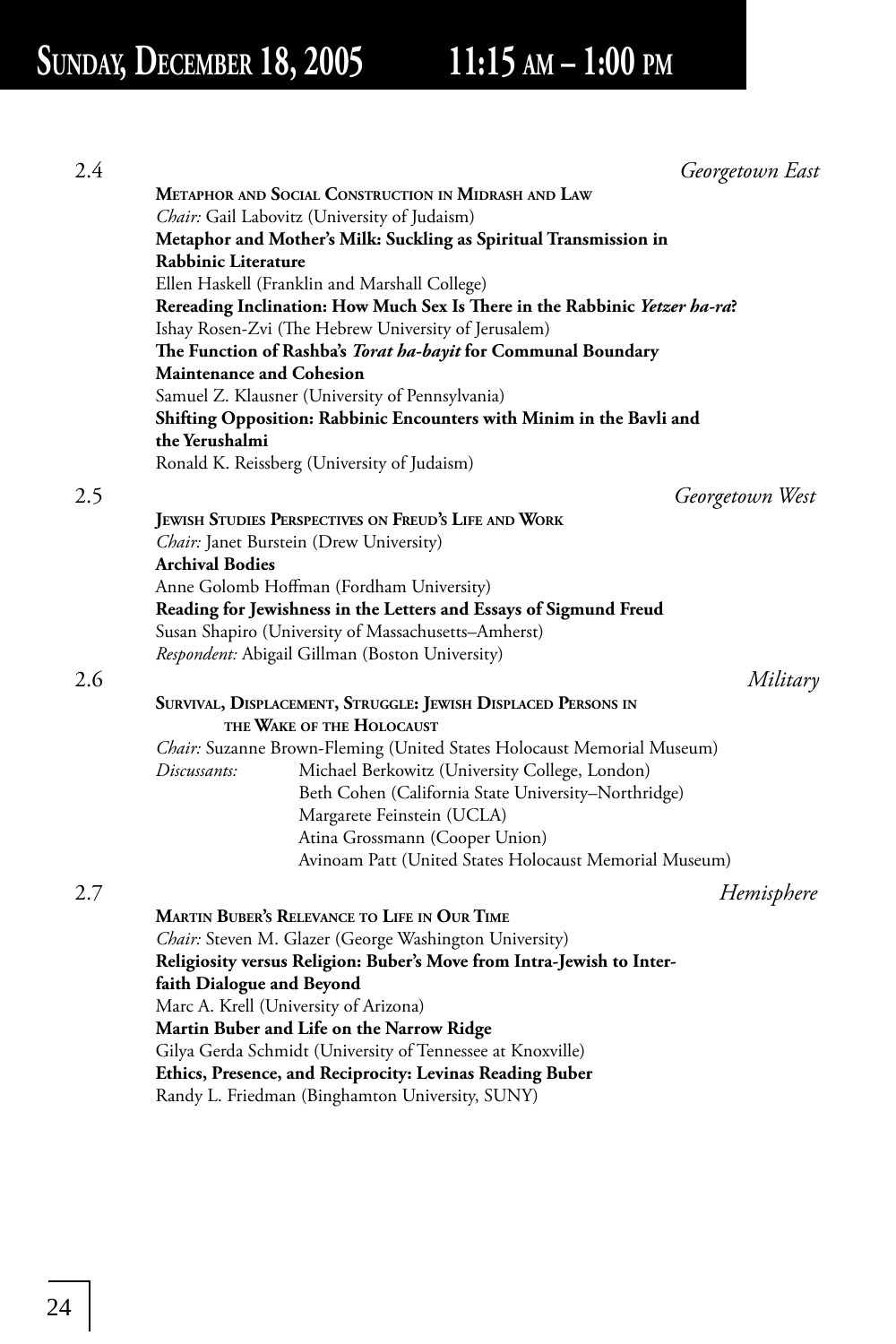# SUNDAY, DECEMBER 18, 2005 11:15 AM - 1:00 PM

| 2.8  |                                                                                                         | Caucus       |
|------|---------------------------------------------------------------------------------------------------------|--------------|
|      | <b>ASPECTS OF IRANIAN JEWISH CULTURE</b>                                                                |              |
|      | Chair: Laurence D. Loeb (University of Utah)                                                            |              |
|      | The Culture Heroes: Jews and Religious Impurity in Iran                                                 |              |
|      | Houman Sarshar (Center for Iranian Jewish Oral History)                                                 |              |
|      | The Heroic Mold in 'Imrani's Fath-nameh (The Book of Conquest)                                          |              |
|      | Vera B. Moreen (Independent Scholar)                                                                    |              |
|      | Recreating Yazd, Remembering Iran: Place and Displacement in Two                                        |              |
|      | <b>Generations of Iranian Women's Narratives</b>                                                        |              |
|      | Judith L. Goldstein (Vassar College)                                                                    |              |
|      | Religion and Politics: Issues for Iranian Jews Seeking Asylum in the United States                      |              |
|      | Leah R. Baer (Independent Scholar)                                                                      |              |
| 2.9  |                                                                                                         | Conservatory |
|      | EXILE FROM THE GARDEN: LATIN AMERICAN JEWISH WRITERS AND FILMMAKERS                                     |              |
|      |                                                                                                         |              |
|      | Chair: Ted Merwin (Dickinson College)<br>Jevel Katz, Bard of Moisesville                                |              |
|      |                                                                                                         |              |
|      | Zachary M. Baker (Stanford University)<br>Exile, Anti-Semitism, and Jewish Identity in Agosin's Writing |              |
|      | Murray Baumgarten (University of California-Santa Cruz)                                                 |              |
|      | Jews and Jewish Communities in Recent Latin American Films                                              |              |
|      | Edward George Bloom (Stanford University)                                                               |              |
|      |                                                                                                         |              |
| 2.10 |                                                                                                         | Map          |
|      | AMERICAN ZIONISM, WORK IN PALESTINE/ISRAEL, AND OTHER ACTIVITIES:                                       |              |
|      | THE MULTIPLE FACETS OF HADASSAH                                                                         |              |
|      | Chair: Deborah Dash Moore (University of Michigan)                                                      |              |
|      | Hadassah: Coping with Crises as a Microcosm of Its Organizational Nature                                |              |
|      | Mira Yungman (The Open University of Israel)                                                            |              |
|      | Child-Saving in the Yishuv: Hadassah's Zionist Vision                                                   |              |
|      | Erica Simmons (University of Toronto)                                                                   |              |
|      | Hadassah from the Viewpoint of the Archivist                                                            |              |
|      | Susan Woodland (Hadassah Archives)                                                                      |              |
| 2.11 |                                                                                                         | Hamilton     |
|      | <b>INTER-RELIGIOUS ENCOUNTER: CONFLICT AND DIALOGUE</b>                                                 |              |
|      | Chair: Yehoyada Amir (HUC-JIR)                                                                          |              |
|      | Jihad and Judaism: The Challenge to the Jewish Future                                                   |              |
|      | Richard L. Rubenstein (University of Bridgeport)                                                        |              |
|      | Harbinger of Freedom? Forerunner of Anti-Semitism? Jewish                                               |              |
|      | Interpretation of Martin Luther since the Enlightenment                                                 |              |
|      | Christian Wiese (University of Erfurt)                                                                  |              |
|      | Nostra Aetate and Forty Years of Jewish-Christian Dialogue:                                             |              |
|      | A Historical Evaluation                                                                                 |              |
|      | Massimo Giuliani (University of Trent, Italy)                                                           |              |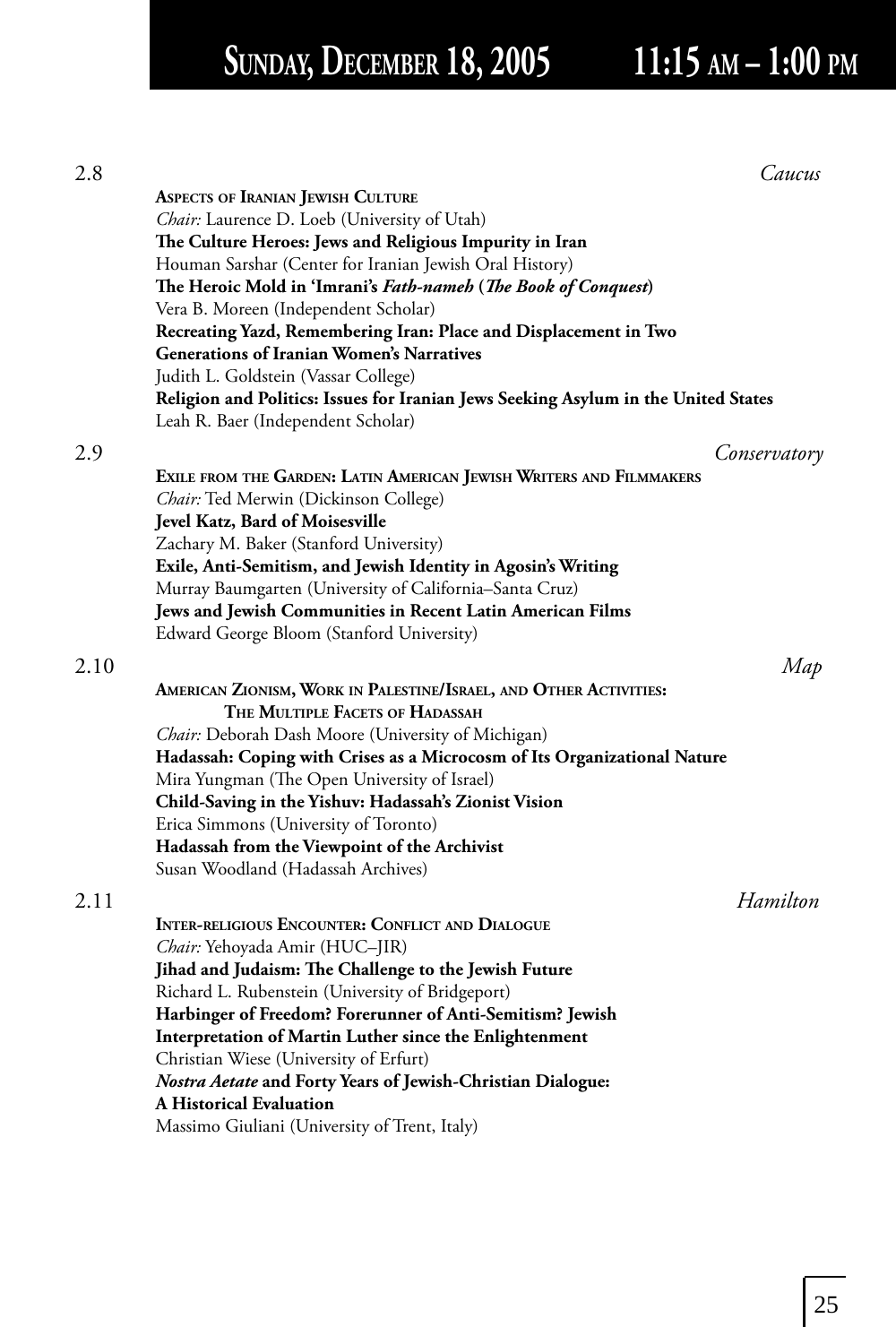## **SUNDAY, DECEMBER 18, 2005 11:15 AM – 2:00 PM**

| 2.12 |                                                                                 | Independence |
|------|---------------------------------------------------------------------------------|--------------|
|      | LIMINAL JEWISH CHARACTERS IN INTERCULTURAL PERFORMANCE: Y. Y. LERNER            |              |
|      | AND HIS LEGACY OF ADAPTATIONS ON THE YIDDISH STAGE                              |              |
|      | <i>Chair:</i> Edna Nahshon (Jewish Theological Seminary)                        |              |
|      | Y. Y. Lerner's Religious Renegades and Their Legacy in Yiddish Drama            |              |
|      | Joel Berkowitz (University at Albany, SUNY)                                     |              |
|      | Uriel Acosta: The Gutzkow Play Faryidisht and What Meanings Did It              |              |
|      | <b>Hold for Jewish Audiences?</b>                                               |              |
|      | Seth L. Wolitz (University of Texas at Austin)                                  |              |
|      | Why Did Deborah Have to Die?: The Problematic Plea for Equal                    |              |
|      | <b>Rights on the Yiddish Stage</b>                                              |              |
|      | Nina Warnke (University of Texas at Austin)                                     |              |
|      | Respondent: Michael C. Steinlauf (Gratz College)                                |              |
| 2.13 |                                                                                 | Jackson      |
|      | MAIMONIDES IN EARLY MODERNITY AND THE HASKALAH                                  |              |
|      | Chair and Respondent: Lawrence J. Kaplan (McGill University)                    |              |
|      | Maimonidean Perfection and the Spectre of Radical Enlightenment in the Haskalah |              |
|      | Abraham Socher (Oberlin College)                                                |              |
|      | Maimonides and Mendelssohn on Human Perfection                                  |              |
|      | Michah Gottlieb (Brown University)                                              |              |
|      | "And the Rambam Wrote What He Wished, and It Would Have Been                    |              |
|      | Better, Had It Not Been Written": Rabbinic Commentaries on the First            |              |
|      | Chapters of Hilchot Yesodei ha-Torah                                            |              |
|      | Yitzhak Y. Melamed (University of Chicago)                                      |              |
| 2.14 |                                                                                 | Kalorama     |
|      | PERSPECTIVES ON AMOS OZ'S SIPPUR 'AL AHAVAH VE-HOSHEKH                          |              |
|      | Chair: Naomi B. Sokoloff (University of Washington)                             |              |
|      | Temol Shilshom II: The Personal and the National in Oz's Sippur 'al             |              |
|      | ahavah ve-hoshekh                                                               |              |
|      | James S. Diamond (Princeton University)                                         |              |
|      | Reality and Mimesis: Oz's Mother Figure in His Autobiography versus His         |              |
|      | <b>Fictional Women</b>                                                          |              |
|      | Nehama Aschkenasy (University of Connecticut at Stamford)                       |              |
|      | Amos Oz and the Sabra Myth: A Tale of Love and Darkness                         |              |
|      | Eran Kaplan (University of Cincinnati)                                          |              |
|      | Respondent: Alan L. Mintz (Jewish Theological Seminary)                         |              |
|      |                                                                                 |              |
|      |                                                                                 |              |
|      |                                                                                 |              |

**GENERAL LUNCH 1:00 PM – 2:00 PM** *International Ballroom East*

 *(Note: By pre-paid reservation only.)*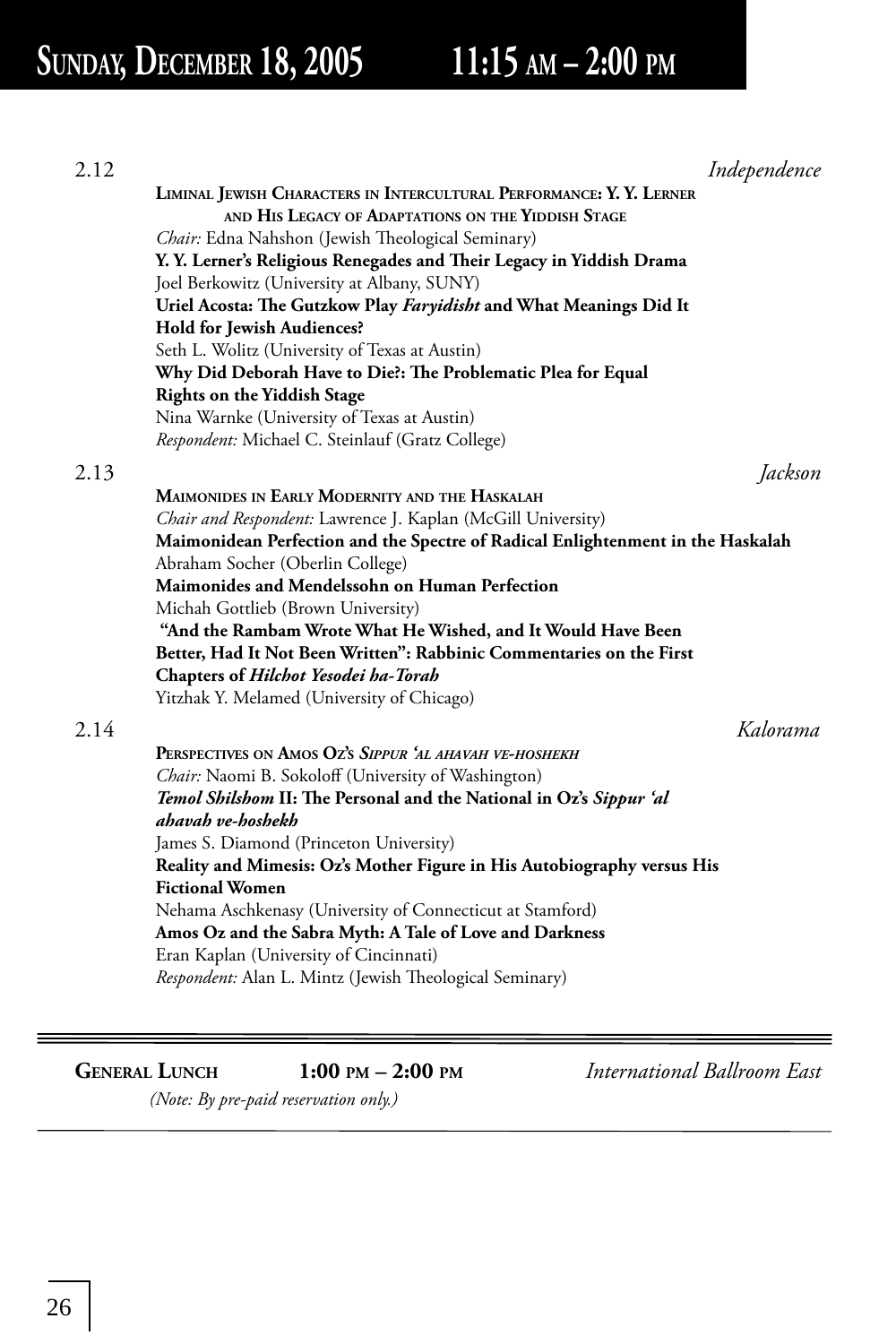## **SUNDAY, DECEMBER 18, 2005 1:00 PM – 3:45 PM**

### **MEETING** 1:00 PM – 2:00 PM

### **SOCIAL SCIENTIFIC RESEARCH OPPORTUNITIES FOR FACULTY AND GRADUATE STUDENTS UTILIZING THE NORTH AMERICAN JEWISH DATABANK**

*(Note: This meeting does not include lunch.) Co-chairs:*Arnold Dashefsky (University of Conecticut at Storrs) Cory Lebson (University of Conecticut at Storrs)

### **Session 3, Sunday, December 18, 2005 2:00 PM – 3:45 PM**

3.1 *Lincoln East* **MARSHALL SKLARE MEMORIAL LECTURE** *Sponsored by the Association for the Social Scientific Study of Jewry (ASSJ) Chair:* Harriet Hartman (Rowan University) **Two Dilemmas of Religious Identity and Practice among Israeli Jews** Elihu Katz (University of Pennsylvania/The Hebrew University of Jerusalem) *Respondents:* Bethamie Horowitz (Mandel Foundation) Samuel Z. Klausner (University of Pennsylvania) 3.2 *Monroe East* **LITURGICAL JEWISH MUSIC** *Chair:* Joel E. Rubin (Syracuse University) The *Kehillot Sharot* Craze: The Emergence of Mizrahi Piyutim in

**the Israeli Public Sphere** Galeet Dardashti (University of Texas at Austin) **Richard Wagner's Jewish Music: The Afterlife of a Text** James Loeffler (Columbia University) **Stories, Songs, and More Stories: Intertextual Narrative Events and Cochini Women's Biblical Songs** Barbara C. Johnson (Ithaca College) *Respondent:* Judah Cohen (New York University)

3.3 *Monroe West* **INVENTING ZIONIST CULTURE** *Chair:* Calvin Goldscheider (Brown University) **Mothers for the Mother Tongue: The New Jewish Woman and Zionist Cultural Work in Palestine, 1903–1914** Arieh Bruce Saposnik (University of Florida) The Nation Revised: Teaching the Jewish Past in the Zionist Present, 1890-1913 Dan Porat (The Hebrew University of Jerusalem) The Jewish Legions in World War I as a Birthplace of Jewish **Soldiering Culture** Shlomit Keren (University of Calgary) **Nationalism and Historical Continuity in Jewish History** Yitzhak Conforti (Bar-Ilan University)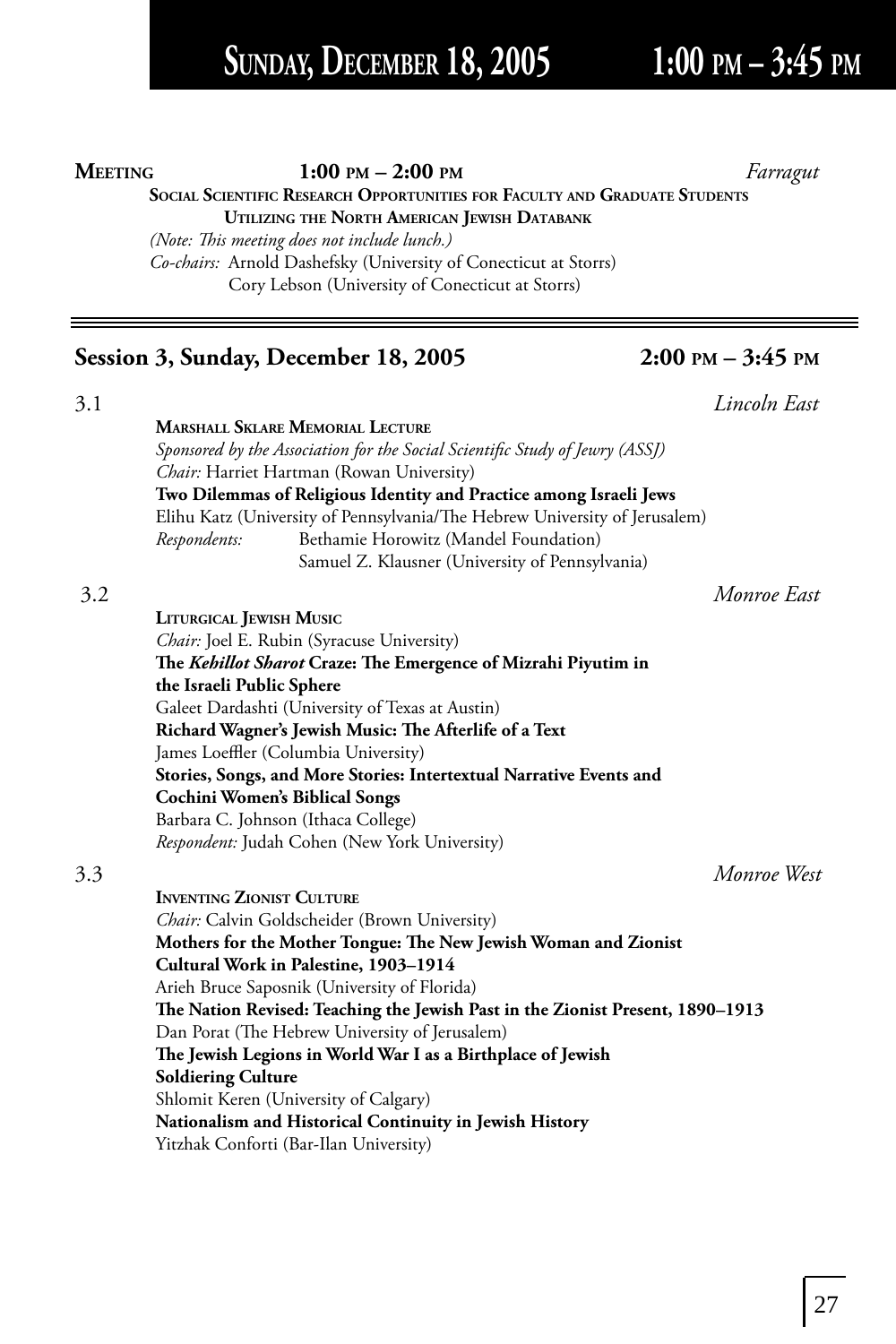| 3.4              |                               |                                                                                    | Georgetown East |
|------------------|-------------------------------|------------------------------------------------------------------------------------|-----------------|
|                  |                               | RELIGION AND THE PUBLIC SPHERE: JUDAISM AND SOCIAL CONTRACT THEORY                 |                 |
|                  |                               | <i>Chair: Zachary J. Braiterman (Syracuse University)</i>                          |                 |
|                  | Discussants:                  | Leora F. Batnitzky (Princeton University)                                          |                 |
|                  |                               | David Novak (University of Toronto)                                                |                 |
|                  |                               | Robert Tuttle (George Washington University Law School)                            |                 |
|                  |                               | Michael Walzer (Institute for Advanced Study)                                      |                 |
| 3.5              |                               |                                                                                    | Georgetown West |
|                  | A JEWISH COMMENTARY ON PSALMS |                                                                                    |                 |
|                  |                               | Session attendees should read sample commentaries in advance, available on the AJS |                 |
|                  |                               | website, www.brandeis.edu/ajs/prog2005/sch05-p3.html.                              |                 |
|                  |                               | <i>Chair:</i> Benjamin D. Sommer (Northwestern University)                         |                 |
|                  | Discussants:                  | Adele Berlin (University of Maryland)                                              |                 |
|                  |                               | Marc Zvi Brettler (Brandeis University)                                            |                 |
|                  |                               | Alan Cooper (Jewish Theological Seminary)                                          |                 |
|                  |                               | Avigdor Shinan (The Hebrew University of Jerusalem)                                |                 |
|                  |                               | Yair Zakovitch (The Hebrew University of Jerusalem)                                |                 |
|                  |                               |                                                                                    |                 |
| 3.6              |                               |                                                                                    | Military        |
|                  |                               | <b>STUDIES IN KABBALAH AND HASIDISM</b>                                            |                 |
|                  |                               | Chair: Joel Hecker (Reconstructionist Rabbinical College)                          |                 |
|                  |                               | <b>Ascent and Descent in Early Kabbalah</b>                                        |                 |
|                  |                               | Jonathan Dauber (Virginia Wesley College)                                          |                 |
|                  |                               | Constructions of the Self in Jewish Mystical Literature                            |                 |
|                  | Eitan P. Fishbane (HUC–JIR)   |                                                                                    |                 |
|                  |                               | What's in a Name?: Isaac of Radvil on the Meaning of Divine Nomenclature           |                 |
|                  |                               | Aryeh J. Wineman (Independent Scholar)                                             |                 |
|                  |                               | Poetics of Jewish Mystical Texts: Methodological Considerations                    |                 |
|                  | after Scholem and Zeitlin     |                                                                                    |                 |
|                  |                               | Aubrey L. Glazer (University of Toronto)                                           |                 |
| 3.7 a            |                               |                                                                                    | Hemisphere      |
|                  |                               | MIDDLE PERSIAN CULTURE AND BABYLONIAN SAGES: ACCOMMODATION                         |                 |
|                  |                               | AND RESISTANCE IN THE SHAPING OF RABBINIC TRADITION                                |                 |
|                  |                               | Chair: Richard L. Kalmin (Jewish Theological Seminary)                             |                 |
|                  | Commentator:                  | Yaakov Elman (Yeshiva Univeristy)                                                  |                 |
|                  | Respondents:                  | Richard L. Kalmin (Jewish Theological Seminary)                                    |                 |
|                  |                               | Oktor Skaervo (Harvard University)                                                 |                 |
| 3.7 <sub>b</sub> |                               | THE MIDDLE PERSIAN BACKGROUND OF THE BAVLI                                         |                 |
|                  |                               | Chair: Yaakov Elman (Yeshiva University)                                           |                 |
|                  |                               | Contrasting Real and Imagined Jewish and Persian Table Etiquette in                |                 |
|                  | Sasanian Babylonia            |                                                                                    |                 |
|                  |                               | Geoffrey Herman (The Hebrew University of Jerusalem)                               |                 |
|                  |                               | Babylonian Rabbinic and Sasanian Zoroastrian Laws of Menstrual                     |                 |
|                  |                               | <b>Purity-Commonalities and Divergences</b>                                        |                 |
|                  |                               | Samuel Secunda (Yeshiva University)                                                |                 |
|                  |                               |                                                                                    |                 |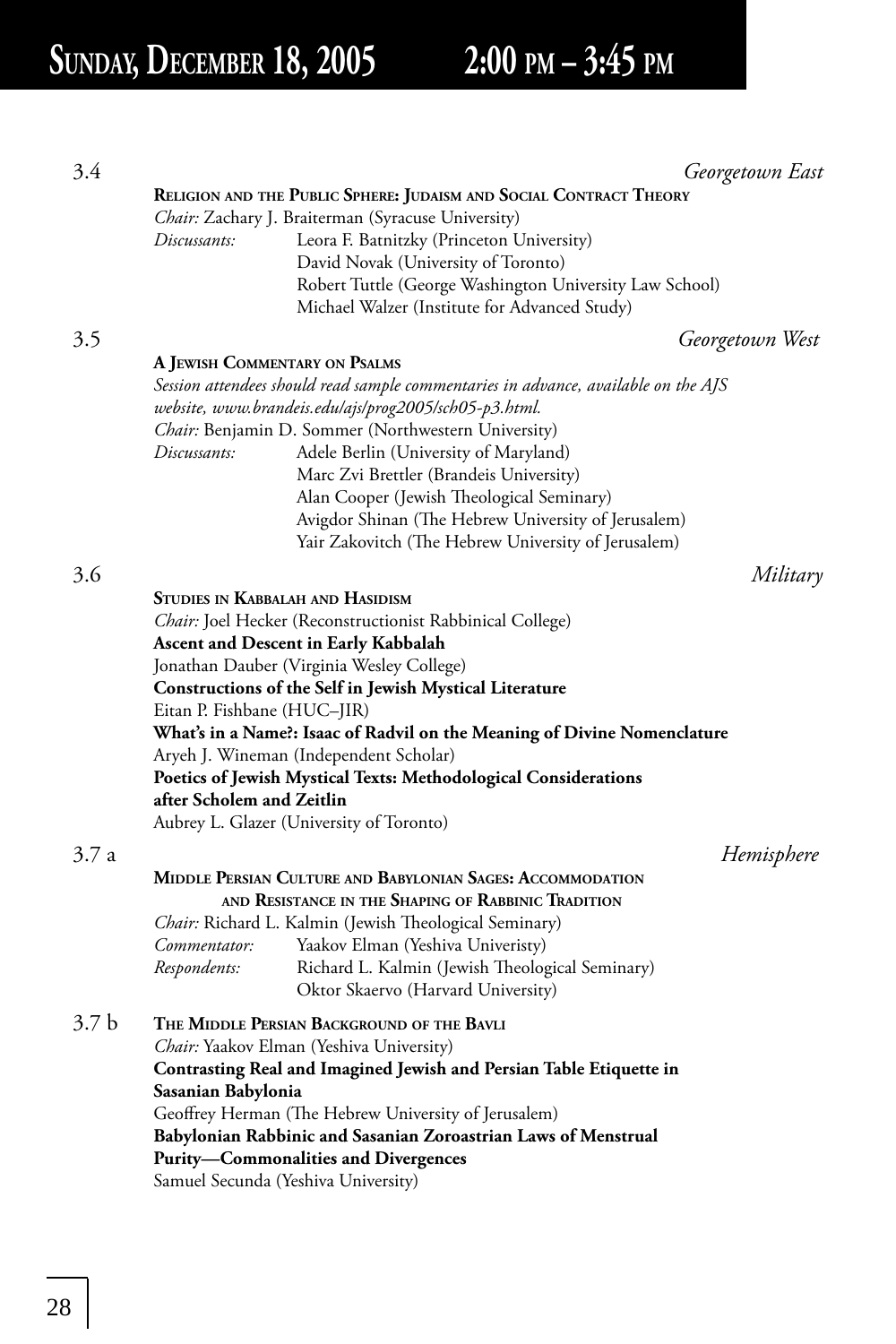# **SUNDAY, DECEMBER 18, 2005 2:00 PM – 3:45 PM**

| 3.8  |                                                                                                          | Caucus       |
|------|----------------------------------------------------------------------------------------------------------|--------------|
|      | JEWISH-CHRISTIAN ENCOUNTERS IN MEDIEVAL AND EARLY MODERN JEWISH                                          |              |
|      | <b>ART AND MYSTICISM</b>                                                                                 |              |
|      | Chair: Robert Chazan (New York University)                                                               |              |
|      | Philosophy, Mysticism, and the Thirteenth-Century Jewish-Christian                                       |              |
|      | Debate in Yoseph Gikatilla's Early Works                                                                 |              |
|      | Hartley W. Lachter (Muhlenberg College)                                                                  |              |
|      | Passover Practice and Polemic in the Birds' Head                                                         |              |
|      | Marc M. Epstein (Vassar College)                                                                         |              |
|      | Jews, Christians, and the Languages of the Practical Kabbalah                                            |              |
|      | Yohanan Petrovsky-Shtern (Northwestern University)                                                       |              |
|      | Behold, to Us a Child is Born: Late-Sixteenth-Century Depictions of                                      |              |
|      | <b>Childbirth Rituals in Southern Germany</b>                                                            |              |
|      | Naomi Feuchtwanger-Sarig (Bar-Ilan University)                                                           |              |
| 3.9  |                                                                                                          | Conservatory |
|      | THE RE/LIABILITY OF HOLOCAUST MEMORIES BETWEEN SUBJECTIVE TRUTH                                          |              |
|      | AND HISTORICAL ACCURACY II: INTERVIEWS AND RADIO PLAYS                                                   |              |
|      | Chair and Respondent: Julia Chaitin (Nova Southeastern University)                                       |              |
|      | Memory as Poetic Concept: The Reflection of Memory Processes in                                          |              |
|      | Holocaust Autobiographies—Saul Friedlander's When Memory Comes                                           |              |
|      | Karolin Machtans (University of Hamburg)                                                                 |              |
|      | The Reliability of Holocaust Memories in Museum Representations                                          |              |
|      | Katrin Pieper (University of Dusseldorf)                                                                 |              |
|      | Memory Confusion in Eli Cohen's Film Adaptation of Gila Almagor's                                        |              |
|      | Post-Holocaust Memoir, The Summer                                                                        |              |
|      | Anne Rothe (Wayne State University)                                                                      |              |
| 3.10 |                                                                                                          | Map          |
|      | <b>MEDIEVAL BIBLICAL EXEGESIS</b>                                                                        |              |
|      | Chair: David Berger (Brooklyn College, CUNY)                                                             |              |
|      | Rashi and the Nature of Messianic Speculation in Medieval Ashkenaz                                       |              |
|      | Ephraim Kanarfogel (Yeshiva University)                                                                  |              |
|      | Peshat in France at the End of the Twelfth Century                                                       |              |
|      | Martin I. Lockshin (York University)                                                                     |              |
|      | Unidentified Anti-Halakhic Interpretations in Radak's Commentaries                                       |              |
|      | Naomi Grunhaus (Stern College)                                                                           |              |
|      |                                                                                                          |              |
| 3.11 |                                                                                                          | Hamilton     |
|      | POLITICAL USES OF MIDRASH                                                                                |              |
|      | Chair: Aryeh Cohen (University of Judaism)                                                               |              |
|      | Self and Other through an Ancient Lens: The Midrashic Career of Leviticus 18:3                           |              |
|      | Beth A. Berkowitz (Jewish Theological Seminary)                                                          |              |
|      | Supernatural Circumcision in Rabbinic Traditions                                                         |              |
|      | Gwynn Kessler (University of Florida)                                                                    |              |
|      | Zechariah's Blood and the Destruction of the Temple: A Contextual                                        |              |
|      | <b>Reading of Lamentations 23</b>                                                                        |              |
|      | Matthew A. Kraus (University of Cincinnati)                                                              |              |
|      | Reaching Out: A Comparison of the Rhetoric of Christian Homily and<br><b>Amoraic Homiletical Midrash</b> |              |
|      | Rachel A. Anisfeld (University at Albany, SUNY)                                                          |              |
|      |                                                                                                          |              |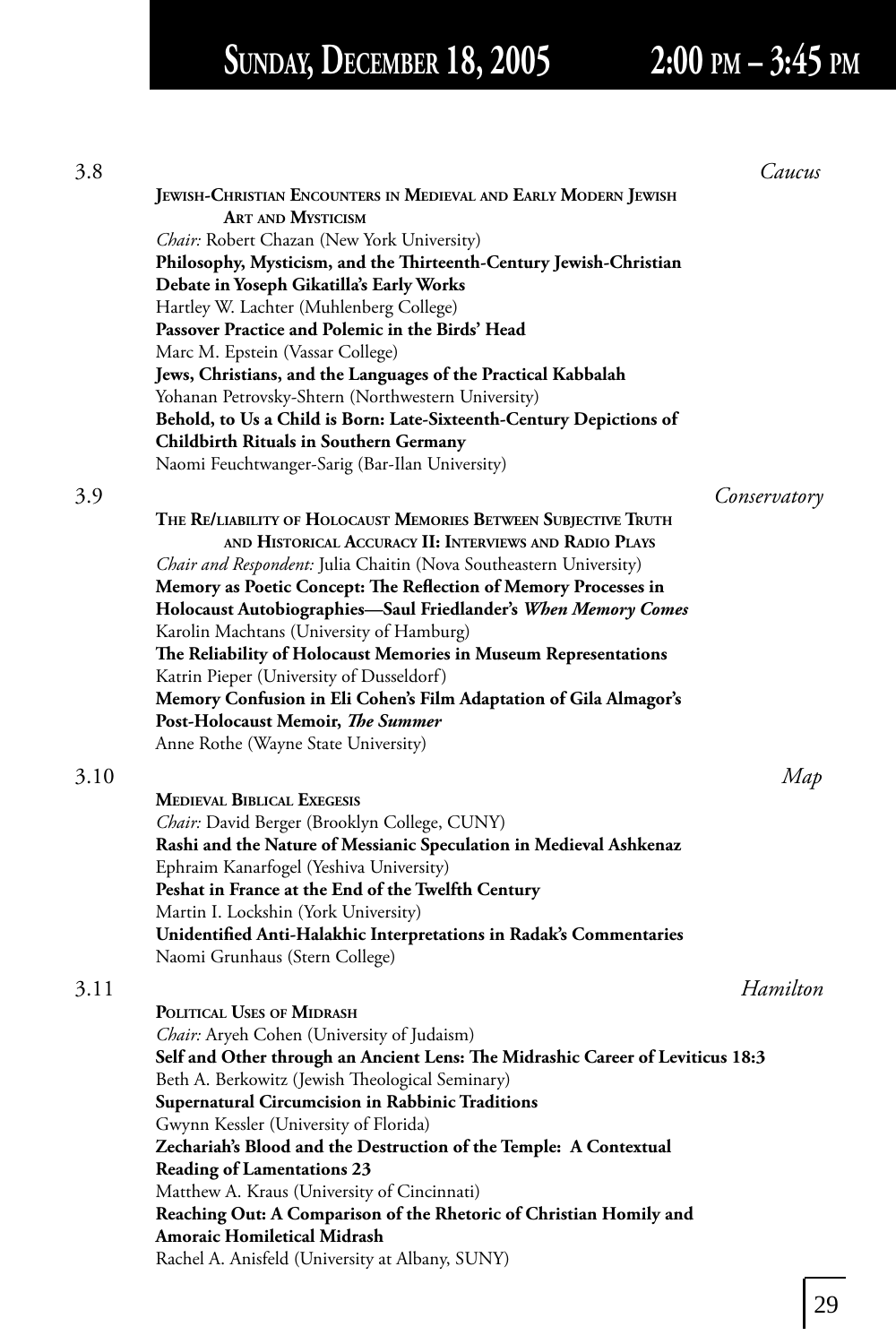## **SUNDAY, DECEMBER 18, 2005 2:00 PM – 3:45 PM**

| 3.12 |                                                                                              | Independence |
|------|----------------------------------------------------------------------------------------------|--------------|
|      | LIFE FRAGMENTS: NARRATIVES OF EARLY MODERN SEPHARDIM                                         |              |
|      | Chair and Respondent: David L. Graizbord (University of Arizona)                             |              |
|      | Toledan Conversos and Egyptian Karaites in Late Mamluk Cairo                                 |              |
|      | Marina Rustow (Emory University)                                                             |              |
|      | The Law of Averages: Fragments on Sephardic Life in the Responsa                             |              |
|      | Matt Goldish (The Ohio State University)                                                     |              |
|      | Two Itinerant Rabbis in the Eighteenth Century                                               |              |
|      | Matthias B. Lehmann (Indiana University)                                                     |              |
|      | Blaz de Paz Pinto: Religion and Race in Seventeenth-Century                                  |              |
|      | Cartagena de las Indias                                                                      |              |
|      | Jonathan Schorsch (Columbia University)                                                      |              |
| 3.13 |                                                                                              | Jackson      |
|      | <b>WEIMAR POLITICAL THEOLOGY AND ITS LEGACIES</b>                                            |              |
|      | Chair: Dana Hollander (McMaster University)                                                  |              |
|      | Reflections on Leo Strauss and Political Theology                                            |              |
|      | Eugene Sheppard (Brandeis University)                                                        |              |
|      | The Theological-Political Conundrum and the Context of the Early Strauss                     |              |
|      | Michael E. J. Zank (Boston University)                                                       |              |
|      | The Challenge of Political Theology: Some Reflections on the Debate                          |              |
|      | between Leo Strauss and Julius Guttmann                                                      |              |
|      | Thomas Meyer (University of Munich)                                                          |              |
| 3.14 |                                                                                              | Kalorama     |
|      | YIDDISH AND THE STATE IN EASTERN EUROPE, 1920–1940                                           |              |
|      | Chair: David E. Fishman (Jewish Theological Seminary)                                        |              |
|      | Yiddish Cultural Work and the Stateless Yiddish Nation in Interwar Poland                    |              |
|      | Cecile E. Kuznitz (Bard College)                                                             |              |
|      | Yiddishism as Redemptive Nationalism: Zelig Kalmanovitsh's Vision                            |              |
|      | of Jewish Culture in the Era of Autonomy in Lithuania, 1921–1924                             |              |
|      | Joshua M. Karlip (Jewish Theological Seminary)                                               |              |
|      | YIVO and the Chair for Yiddish at the University of Vilnius                                  |              |
|      | Kalman Weiser (York University)                                                              |              |
|      | Respondent: Kenneth Moss (The Johns Hopkins University)                                      |              |
| 3.15 |                                                                                              | Grant        |
|      | BEYOND THE IVORY TOWER: CAREER OPPORTUNITIES FOR THE JEWISH                                  |              |
|      | <b>STUDIES SCHOLAR</b>                                                                       |              |
|      | Sponsored by the Association for Jewish Studies and the American Academy for Jewish Research |              |
|      | Chair: Sara R. Horowitz (York University)                                                    |              |
|      | Aleisa R. Fishman (United States Holocaust Memorial Museum)<br>Discussants:                  |              |
|      | Felicia D. Herman (Natan Foundation)                                                         |              |
|      | Avinoam Patt (United States Holocaust Memorial Museum)                                       |              |
|      | Judith Rosenbaum (Jewish Women's Archive)                                                    |              |
|      |                                                                                              |              |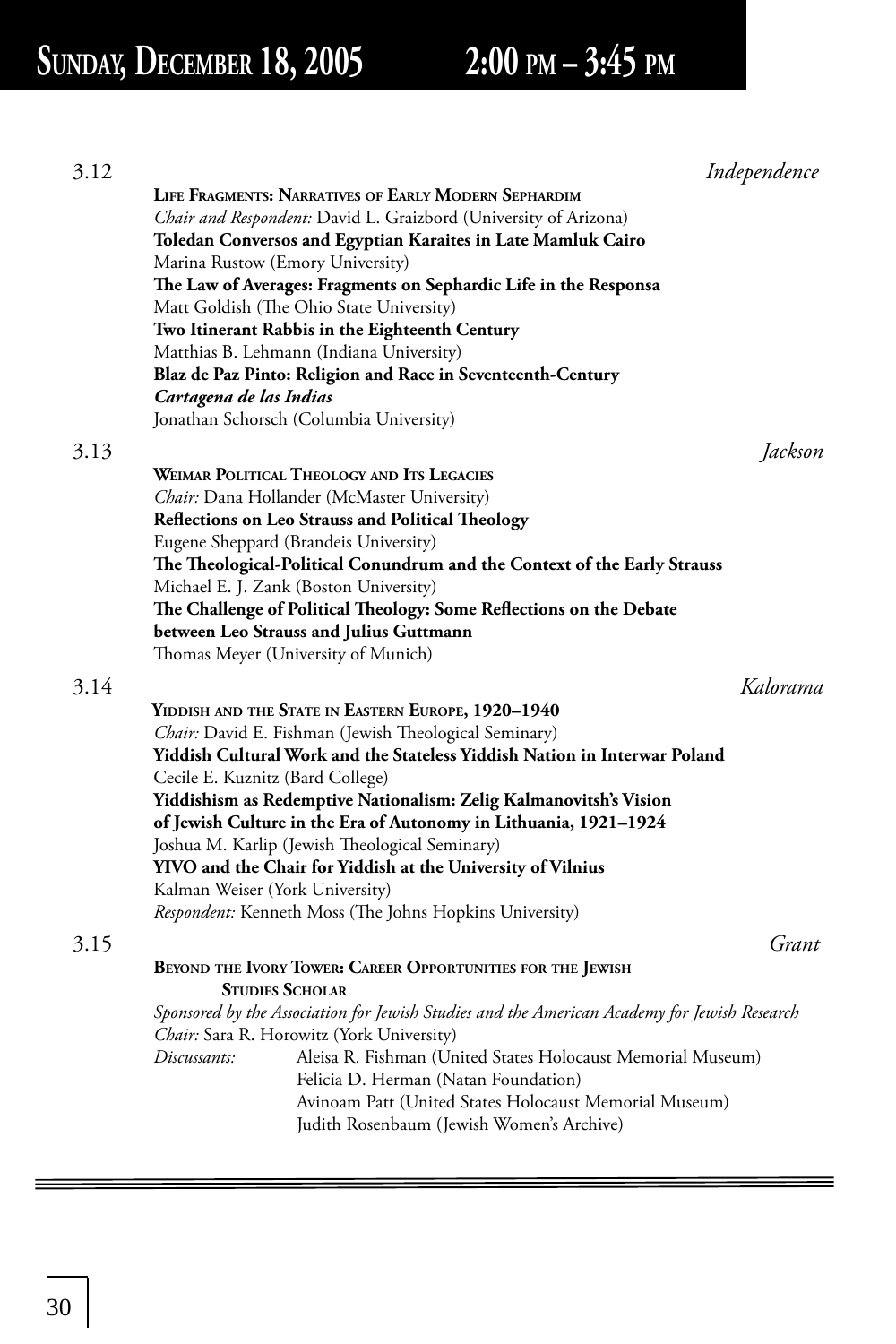**SUNDAY, DECEMBER 18, 2005 4:00 PM – 6:00 PM**

### **Session 4, Sunday, December 18, 2005 4:00 PM – 6:00 PM**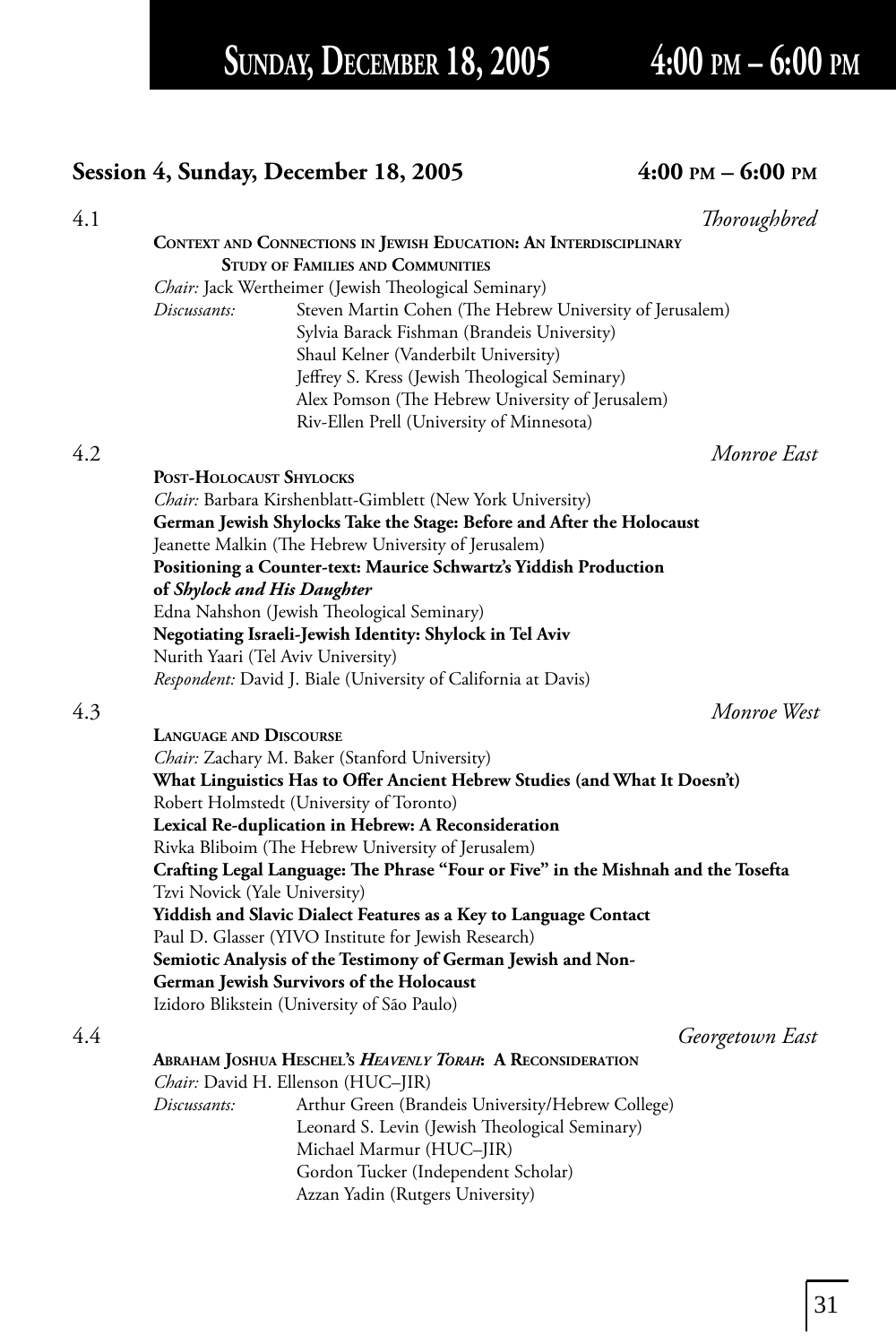| 4.5 | Georgetown West                                                                                                       |
|-----|-----------------------------------------------------------------------------------------------------------------------|
|     | <b>NEW PERSPECTIVES ON CONTEMPORARY KABBALAH</b>                                                                      |
|     | Chair and Respondent: Shaul Magid (Indiana University)                                                                |
|     | New Age Religion and the Kabbalah Centre in America                                                                   |
|     | Jody Myers (California State University–Northridge)                                                                   |
|     | From Ba'alei Shem to The Red String: The Evolution of Kabbalistic Healing                                             |
|     | Allan L. Nadler (Drew University)                                                                                     |
|     | Contemporary Kabbalah, New Age, and Postmodern Spirituality                                                           |
|     | Boaz H. Huss (Ben-Gurion University of the Negev)                                                                     |
| 4.6 | Military                                                                                                              |
|     |                                                                                                                       |
|     | HELLENIC PHILOSOPHY AND RABBINIC WORLDVIEW                                                                            |
|     | Chair: Cynthia M. Baker (Santa Clara University)                                                                      |
|     | Plato in Rabbi Shimon bar Yohai's Cave (bShabbat 33b-34a): The<br><b>Talmudic Inversion of Plato's <i>Politic</i></b> |
|     |                                                                                                                       |
|     | Charlotte Fonrobert (Stanford University)                                                                             |
|     | Boyarin versus Visotzky: Human as Cosmic Mediator in the Antiochene                                                   |
|     | <b>Fathers and Early Rabbinic Tradition</b>                                                                           |
|     | David Seidenberg (Graduate Theological Union)                                                                         |
|     | Repentance in Rabbinic Literature: Philological and Anthropological<br><b>Reflections</b>                             |
|     | David Lambert (Yale University)                                                                                       |
|     | How Plutarch Gained His Place in the Tosefta                                                                          |
|     | Holger Zellentin (Princeton University)                                                                               |
|     |                                                                                                                       |
| 4.7 | Hemisphere                                                                                                            |
|     | APPROACHES TO MAIMONIDES                                                                                              |
|     | Chair: Steven Harvey (Bar-Ilan University)                                                                            |
|     | Maimonides on Shekhinah: Vacating the Divine Dwelling                                                                 |
|     | James A. Diamond (University of Waterloo)                                                                             |
|     | The Prophecy of Moses in Medieval Jewish Provençal Philosophy                                                         |
|     | Howard (Haim) Kreisel (Ben-Gurion University of the Negev)                                                            |
|     | Maimonides's First Draft of the Mishne Torah                                                                          |
|     | Shamma Friedman (Jewish Theological Seminary)                                                                         |
| 4.8 | Caucus                                                                                                                |
|     | CENTRIFUGAL FORCES: PROBLEMS AND ISSUES IN HOLOCAUST ART                                                              |
|     | Chair: Nancy N. Buchwald (Independent Scholar)                                                                        |
|     | Haunted Abstraction: Mark Rothko, Witnessing, and the Holocaust                                                       |
|     | Andrea Pappas (Santa Clara University)                                                                                |
|     | Exile in Cyprus: Art en Route by Shoah Refugees                                                                       |
|     | Carol Zemel (York University)                                                                                         |
|     | Rainer Ganahl's Language of Emigration: Testimony as Art                                                              |
|     | Susan Chevlowe (Jewish Theological Seminary)                                                                          |
|     | If It Happened Here : Berlin's Holocaust Memorials and the Art of Implication                                         |
|     | Harriet Senie (City College, CUNY)                                                                                    |
|     |                                                                                                                       |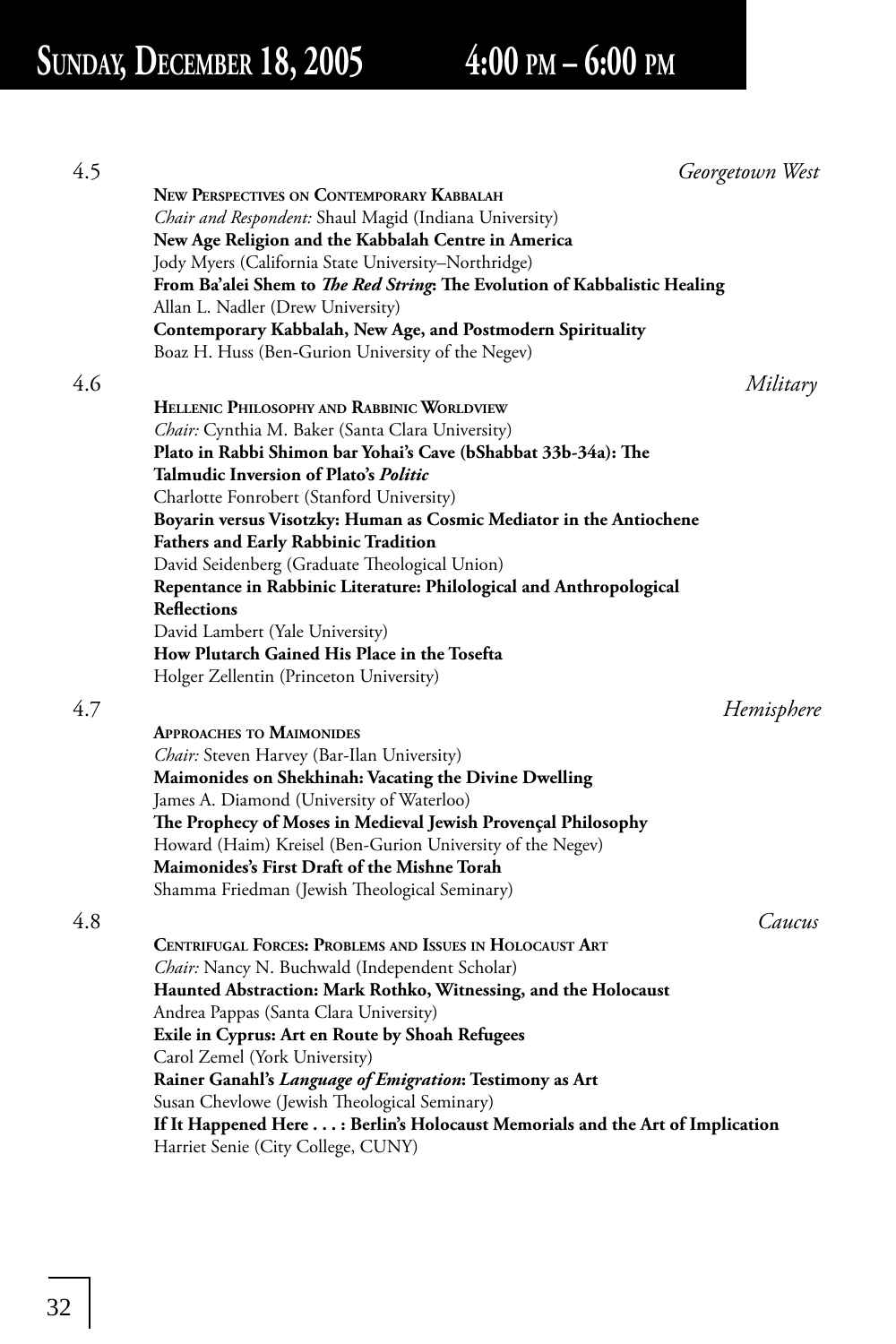# **SUNDAY, DECEMBER 18, 2005 4:00 PM – 6:00 PM**

| 4.9  |                                                                                          | Conservatory |
|------|------------------------------------------------------------------------------------------|--------------|
|      | COMPARING JEWISH-PEASANT RELATIONS IN THE MODERN WORLD                                   |              |
|      | Chair: Paula E. Hyman (Yale University)                                                  |              |
|      | Henry Abramson (Florida Atlantic University)<br>Discussants:                             |              |
|      | Jonathan Karp (Binghamton University, SUNY)                                              |              |
|      | Howard N. Lupovitch (Colby College)                                                      |              |
|      | George Vascik (Miami University)                                                         |              |
| 4.10 |                                                                                          | Map          |
|      | <b>LITERARY REPRESENTATIONS OF THE MODERN RABBINATE</b>                                  |              |
|      | Chair: Judith M. Lewin (Union College)                                                   |              |
|      | "Where Can the Lost Ones Turn to be Saved?": Literary                                    |              |
|      | <b>Representations of the American Rabbi</b>                                             |              |
|      | Wendy Ilene Zierler (HUC–JIR)                                                            |              |
|      | Fictional Autobiography or Autobiographical Fiction?                                     |              |
|      | Sheila Jelen (University of Maryland)                                                    |              |
|      | The Converso and the Rabbi: Leopoldo Azancot's Halakhic Court in                         |              |
|      | <b>Medieval and Modern Spain</b>                                                         |              |
|      | Stacy N. Beckwith (Carleton College)                                                     |              |
|      | Three Faces of the Comic Book Rabbi                                                      |              |
|      | Laurence D. Roth (Susquehanna University)                                                |              |
| 4.11 |                                                                                          | Hamilton     |
|      | JUDAISM IN A BYZANTINE CONTEXT                                                           |              |
|      | Chair: Alexei M. Sivertsev (De Paul University)                                          |              |
|      | Jewish Magic in the Roman Bathhouse                                                      |              |
|      | Yaron Z. Eliav (University of Michigan)                                                  |              |
|      | The Fate of the Temple Implements: Jewish Counter-geography in a                         |              |
|      | <b>Christianizing Empire</b>                                                             |              |
|      | Ra'anan Boustan (University of Minnesota)                                                |              |
|      | Hellenization and Acculturation of Jews in Palestine after the                           |              |
|      | <b>Destruction of the Second Temple</b>                                                  |              |
|      | Louis H. Feldman (Yeshiva University)                                                    |              |
|      | A Cosmopolitan "Student of the Sages": Jacob of Kefar Nevoraia in                        |              |
|      | Rabbinic Literature                                                                      |              |
|      | Steven Fine (University of Cincinnati/Yeshiva University)                                |              |
| 4.12 |                                                                                          |              |
|      | BOUNDARIES OF GENDER AND BELONGING IN EARLY MODERN EUROPE                                | Independence |
|      |                                                                                          |              |
|      | Chair: Jeffrey Haus (Kalamazoo College)                                                  |              |
|      | Sephardi Women in Early Modern Amsterdam<br>Tirtsah Levie Bernfeld (Independent Scholar) |              |
|      | Women and Heretics in Newly Discovered Biblical Commentaries                             |              |
|      | by Rabbi Leon Modena                                                                     |              |
|      | Howard Adelman (Hebrew College)                                                          |              |
|      | Rebbe Eydele, A Transgender Tragedy                                                      |              |
|      | Justin Jaron Lewis (Queen's University)                                                  |              |
|      | The Rebbetzin as Self-Reflection: Rayna Batya Berlin in                                  |              |
|      | <b>Contemporary Discourse</b>                                                            |              |
|      | Eliyana R. Adler (University of Maryland)                                                |              |
|      |                                                                                          |              |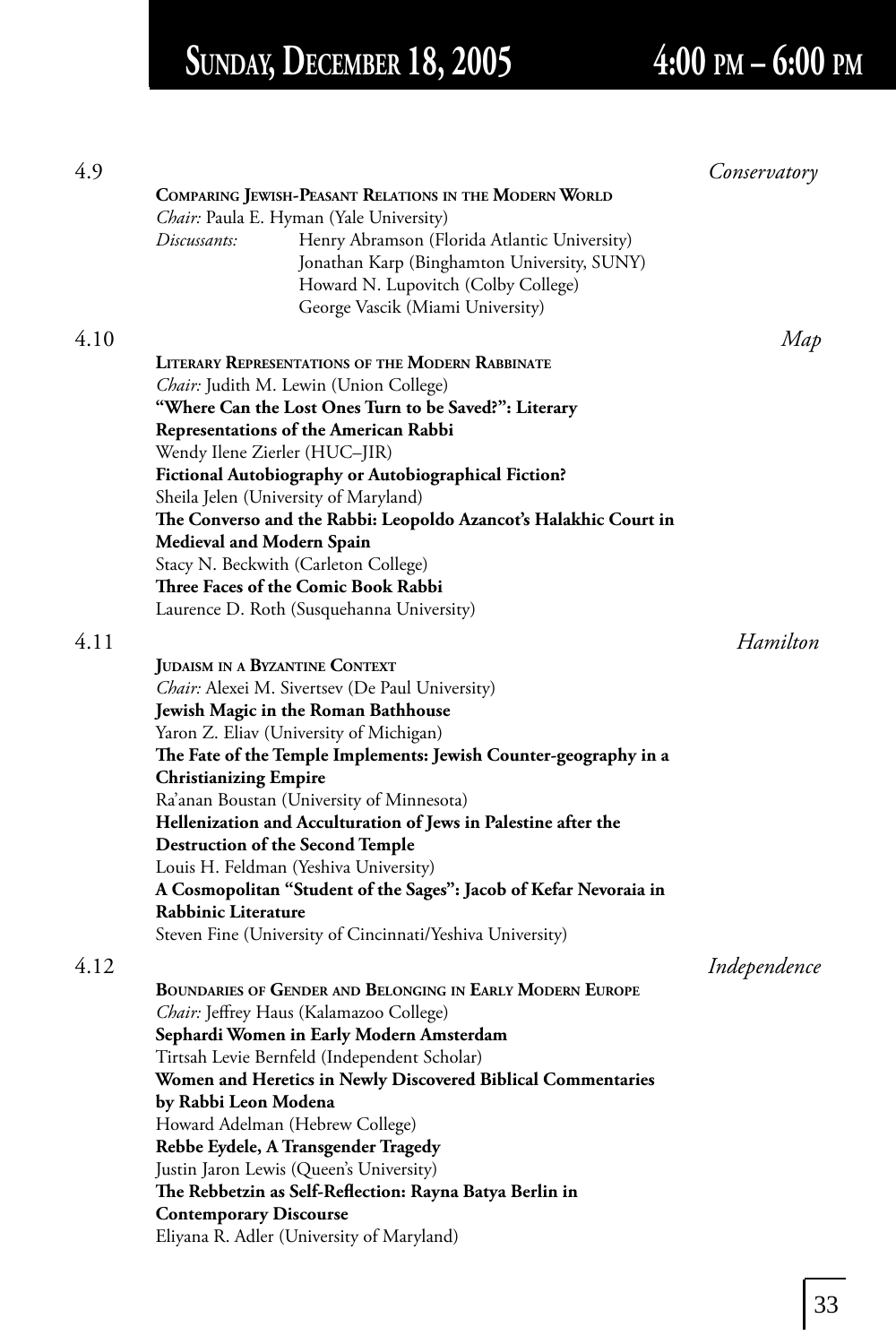## **SUNDAY, DECEMBER 18, 2005 4:00 PM – 6:00 PM**

| 4.13 |                                                                                                                 | Jackson      |
|------|-----------------------------------------------------------------------------------------------------------------|--------------|
|      | FEMINISM, FAMILY, AND JEWISH IDENTITY                                                                           |              |
|      | Chair: Shulamit Reinharz (Brandeis University)                                                                  |              |
|      | Dismantling Assumptions: Intermarriage, Jewish Women, and                                                       |              |
|      | Feminism in the American Family                                                                                 |              |
|      | Keren R. McGinity (Brown University)                                                                            |              |
|      | Infidelity and Intimacy: Reading Gender in fin de siècle Viennese                                               |              |
|      | <b>Sermons and Responsa</b>                                                                                     |              |
|      | Julie Lieber (University of Pennsylvania)                                                                       |              |
|      | Orthodoxy and Feminism, a Very Early Encounter: The Council for                                                 |              |
|      | the Amelioration of the Legal Position of the Jewess, London, 1922-1939                                         |              |
|      | Margalit Shilo (Bar-Ilan University)                                                                            |              |
|      | The Killer-Wife in Jewish Law and Lore                                                                          |              |
|      | Shmuel Shilo (The Hebrew University of Jerusalem)                                                               |              |
| 4.14 |                                                                                                                 | Kalorama     |
|      | <b>ISRAELI LITERATURE</b>                                                                                       |              |
|      |                                                                                                                 |              |
|      | Chair: Adam Rovner (University of Washington)<br>Phallic Games in the Realm of Secondary Capital: A Look at the |              |
|      | Satiric Art of Ephraim Kishon                                                                                   |              |
|      |                                                                                                                 |              |
|      | Gideon Nevo (Ben-Gurion University of the Negev)                                                                |              |
|      | Reading Lolita in Tel Aviv: Nabokov and Israeli Literature<br>Shalom Goldman (Emory University)                 |              |
|      | Tel Aviv Necropolis: The City of Dystopia in Keret and Shabtai                                                  |              |
|      | Rachel S. Harris (University at Albany, SUNY)                                                                   |              |
|      | Words of Love, Love of Words: Yoel Hoffmann's The Heart is Katmandu                                             |              |
|      | Karen Grumberg (University of Texas at Austin)                                                                  |              |
|      |                                                                                                                 |              |
| 4.15 |                                                                                                                 | Lincoln East |
|      | IN MEMORIAM: LEON JICK AND NAHUM SARNA                                                                          |              |
|      | Chair: Judith R. Baskin (University of Oregon)                                                                  |              |
|      | Leon Jick, Nahum Sarna, and the Founding of the AJS                                                             |              |
|      | Arnold J. Band (UCLA)                                                                                           |              |
|      | Leon Jick, Teacher and Scholar                                                                                  |              |
|      | David E. Kaufman (HUC-JIR)                                                                                      |              |
|      | Nahum Sarna, Teacher and Scholar                                                                                |              |
|      | Jeffrey H. Tigay (University of Pennsylvania)                                                                   |              |
|      |                                                                                                                 |              |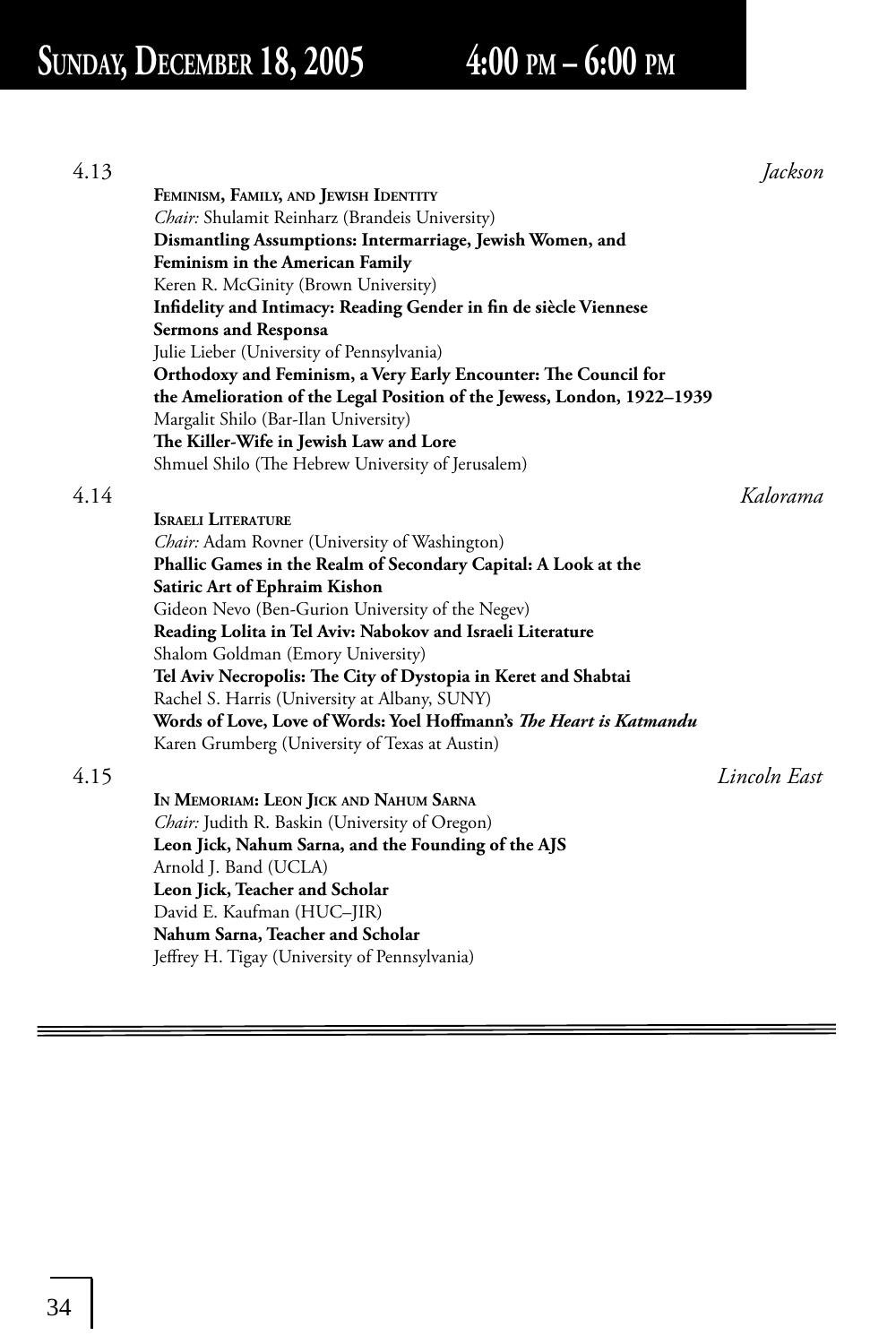### **Sunday, December 18, 2005 Evening Program**

**WELCOME RECEPTION** 6:15 PM *Jefferson East and West* 

*Open to all conference registrants.* 

### **GALA BANQUET 6:45 PM** *International Ballroom East*

*Remarks:* Judith R. Baskin, *President, Association for Jewish Studies* Menahem Ben-Sasson, *President, World Union of Jewish Studies*

### *Sponsored by:*

| <b>JEWISH STUDIES PROGRAM, AMERICAN UNIVERSITY</b>                                   | THE ALLEN AND JOAN BILDNER CENTER FOR THE            |
|--------------------------------------------------------------------------------------|------------------------------------------------------|
| JUDAIC STUDIES DEPARTMENT, BINGHAMTON                                                | STUDY OF JEWISH LIFE AND THE DEPARTMENT OF           |
| UNIVERSITY, STATE UNIVERSITY OF NEW YORK                                             | <b>JEWISH STUDIES, RUTGERS, THE STATE UNIVERSITY</b> |
| <b>INSTITUTE FOR ISRAEL &amp; JEWISH STUDIES,</b>                                    | OF NEW JERSEY                                        |
| COLUMBIA UNIVERSITY                                                                  | JEWISH STUDIES PROGRAM, TEMPLE UNIVERSITY            |
| A FRIEND OF THE AJS                                                                  | <b>CENTER FOR ADVANCED HOLOCAUST STUDIES</b>         |
| JUDAIC STUDIES PROGRAM,                                                              | AT THE UNITED STATES HOLOCAUST MEMORIAL              |
| <b>GEORGE WASHINGTON UNIVERSITY</b>                                                  | <b>MUSEUM</b>                                        |
| PROGRAM FOR JEWISH CIVILIZATION,                                                     | CENTER FOR JEWISH STUDIES, UNIVERSITY AT             |
| <b>GEORGETOWN UNIVERSITY</b>                                                         | ALBANY, STATE UNIVERSITY OF NEW YORK                 |
| HEBREW UNION COLLEGE - JEWISH INSTITUTE                                              | JOSEPH AND REBECCA MEYERHOFF CENTER FOR              |
| OF RELIGION                                                                          | <b>JEWISH STUDIES, UNIVERSITY OF MARYLAND</b>        |
| THE GRADUATE SCHOOL OF THE JEWISH                                                    | JEWISH STUDIES PROGRAM,                              |
| Theological Seminary                                                                 | UNIVERSITY OF PENNSYLVANIA                           |
| THE LEONARD AND HELEN R. STULMAN JEWISH                                              | JEWISH STUDIES PROGRAM,                              |
| STUDIES PROGRAM, THE JOHNS HOPKINS UNIVERSITY                                        | <b>UNIVERSITY OF PITTSBURGH</b>                      |
| SKIRBALL DEPARTMENT OF HEBREW AND JUDAIC                                             | JEWISH STUDIES PROGRAM, UNIVERSITY OF VIRGINIA       |
| <b>STUDIES, NEW YORK UNIVERSITY</b>                                                  | JEWISH STUDIES PROGRAM, VASSAR COLLEGE               |
| JUDAIC STUDIES PROGRAM, PRINCETON UNIVERSITY<br>RECONSTRUCTIONIST RABBINICAL COLLEGE | YIVO INSTITUTE FOR JEWISH RESEARCH                   |

**PLENARY SESSION 8:00 PM** *International Ballroom East Introduction*: Sara R. Horowitz (York University)

### **REFLECTIONS ON THE MIDDLE EAST PEACE PROCESS**

Ambassador Dennis Ross This program has been organized in cooperation with the Jewish Book Council.

### **FILM 9:30 PM – 11:00 PM** *Caucus*

*THE LIGHT AHEAD (FISHKE THE LAME)* USA, 1939, 94 minutes, B&W, Yiddish with English subtitles Produced and Directed by: Edgar G. Ulmer for Carmel Productions, Inc. Based on stories by: S. Y. Abramovitch (Mendele Mokher Seforim) *Courtesy of Sharon Rivo and the National Center for Jewish Film Brandeis University, Waltham MA 02454 http://www.brandeis.edu/jewishfi lm/*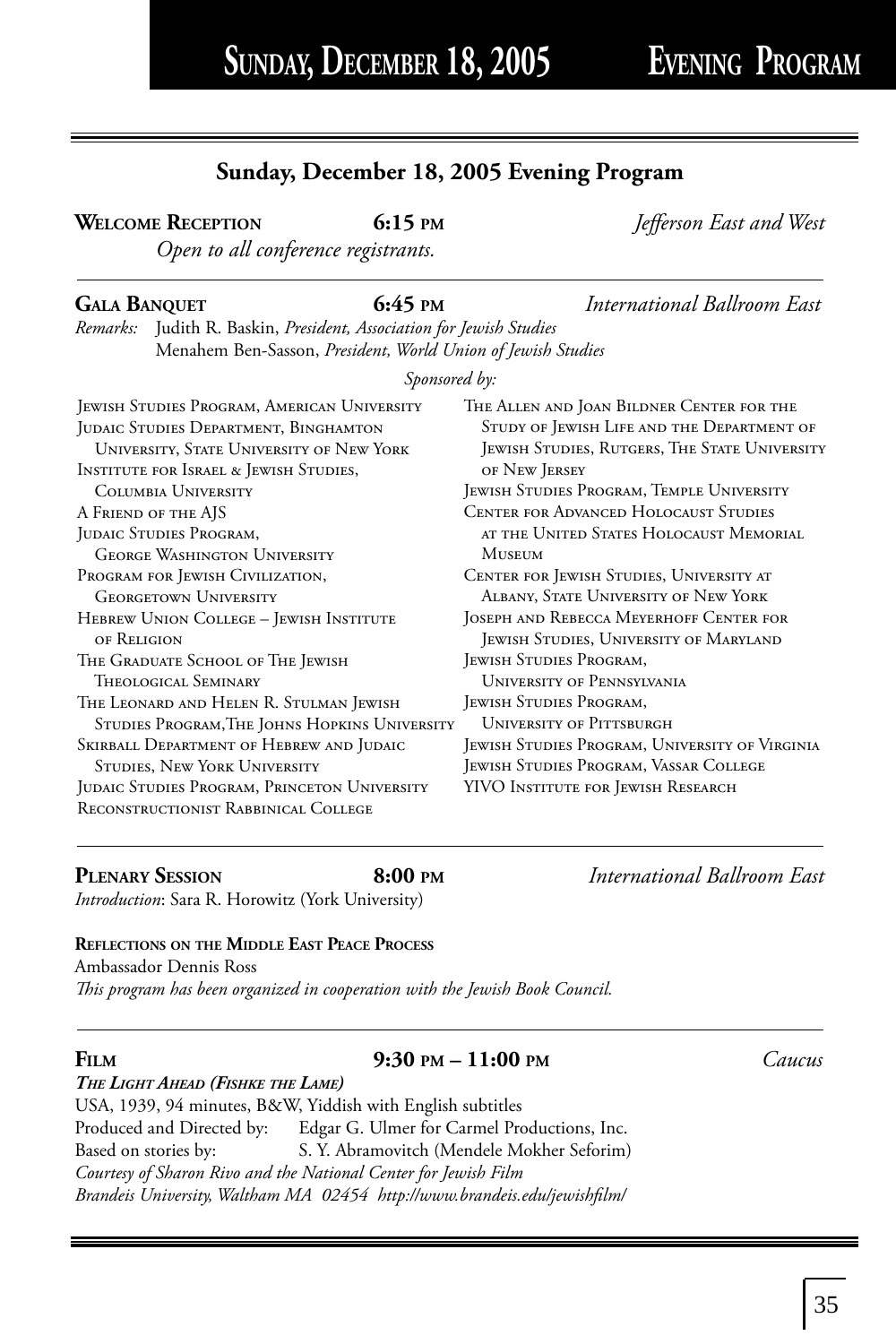### **Monday, December 19, 2005**

| <b>GENERAL BREAKFAST</b>        | $7:00$ AM $-$ 8:30 AM | Cahinet                     |  |
|---------------------------------|-----------------------|-----------------------------|--|
| <b>WOMEN'S CAUCUS BREAKFAST</b> | $7:00$ AM $-$ 8:30 AM | International Ballroom East |  |
| <b>REGISTRATION</b>             | $8:30$ AM $-$ 6:00 PM | Concourse Foyer             |  |
| <b>BOOK EXHIBIT</b>             | $9:00$ AM $-$ 6:30 PM | Exhibit Hall                |  |

### **Session 5, Monday, December 19, 2005 8:30 AM – 10:30 AM**

| 5.1 |                          |                                                                             | Thoroughbred |
|-----|--------------------------|-----------------------------------------------------------------------------|--------------|
|     |                          | PRESSING THE BOUNDARIES OF PLURALISM: A ROUNDTABLE DISCUSSION IN            |              |
|     |                          | <b>HONOR OF EUGENE BOROWITZ</b>                                             |              |
|     |                          | Sponsored by Sh'ma: A Journal of Social Responsibility                      |              |
|     |                          | Chair: Susan Berrin (Sh'ma: A Journal of Jewish Responsibility)             |              |
|     | Discussants:             | Shaul Magid (Indiana University)                                            |              |
|     |                          | Simone Schweber (University of Wisconsin–Madison)                           |              |
|     |                          | Abraham Socher (Oberlin College)                                            |              |
|     | Respondents:             | Eugene B. Borowitz (HUC-JIR)                                                |              |
|     |                          | Rachel Sabath Beit-Halachmi (Jewish Theological Seminary/HUC-JIR)           |              |
| 5.2 |                          |                                                                             | Monroe East  |
|     |                          | SYNAGOGUE STUDIES: WHAT CONGREGATIONS TELL US ABOUT AMERICAN RELIGIOUS LIFE |              |
|     |                          | Chair: David E. Kaufman (HUC-JIR)                                           |              |
|     | Discussants:             | Tobin Belzer (University of Southern California)                            |              |
|     |                          | Diana Butler-Bass (Virginia Theological Seminary)                           |              |
|     |                          | Ayala Fader (Fordham University)                                            |              |
|     |                          | Lawrence A. Hoffman (HUC-JIR/Synagogue 3000)                                |              |
|     |                          | Mark Kligman (HUC-JIR)                                                      |              |
|     |                          | J. Shawn Landres (UCLA/Synagogue 3000)                                      |              |
|     |                          | Aaron Spiegel (Indianapolis Center for Congregations)                       |              |
|     |                          | Chava Weissler (Lehigh University)                                          |              |
| 5.3 |                          |                                                                             | Monroe West  |
|     |                          | <b>NEW PERSPECTIVES ON ISRAELITE RELIGION</b>                               |              |
|     |                          | Chair: Mark Smith (New York University)                                     |              |
|     |                          | Can the Study of Figurines Inform Our Understanding of Biblical Religion?   |              |
|     |                          | Beth Alpert Nakhai (University of Arizona)                                  |              |
|     |                          | Problematic Development? The Recent Debate on the Development               |              |
|     |                          | of Monotheism in German Biblical Scholarship                                |              |
|     |                          | Annette Boeckler (College of Jewish Studies, Heidelberg)                    |              |
|     | From Yahwism to Judahism |                                                                             |              |
|     |                          | Charles Isbell (Louisiana State University)                                 |              |
|     |                          | The Golden Calf from Aaron to Ashkelon                                      |              |
|     |                          | Carl S. Ehrlich (York University)                                           |              |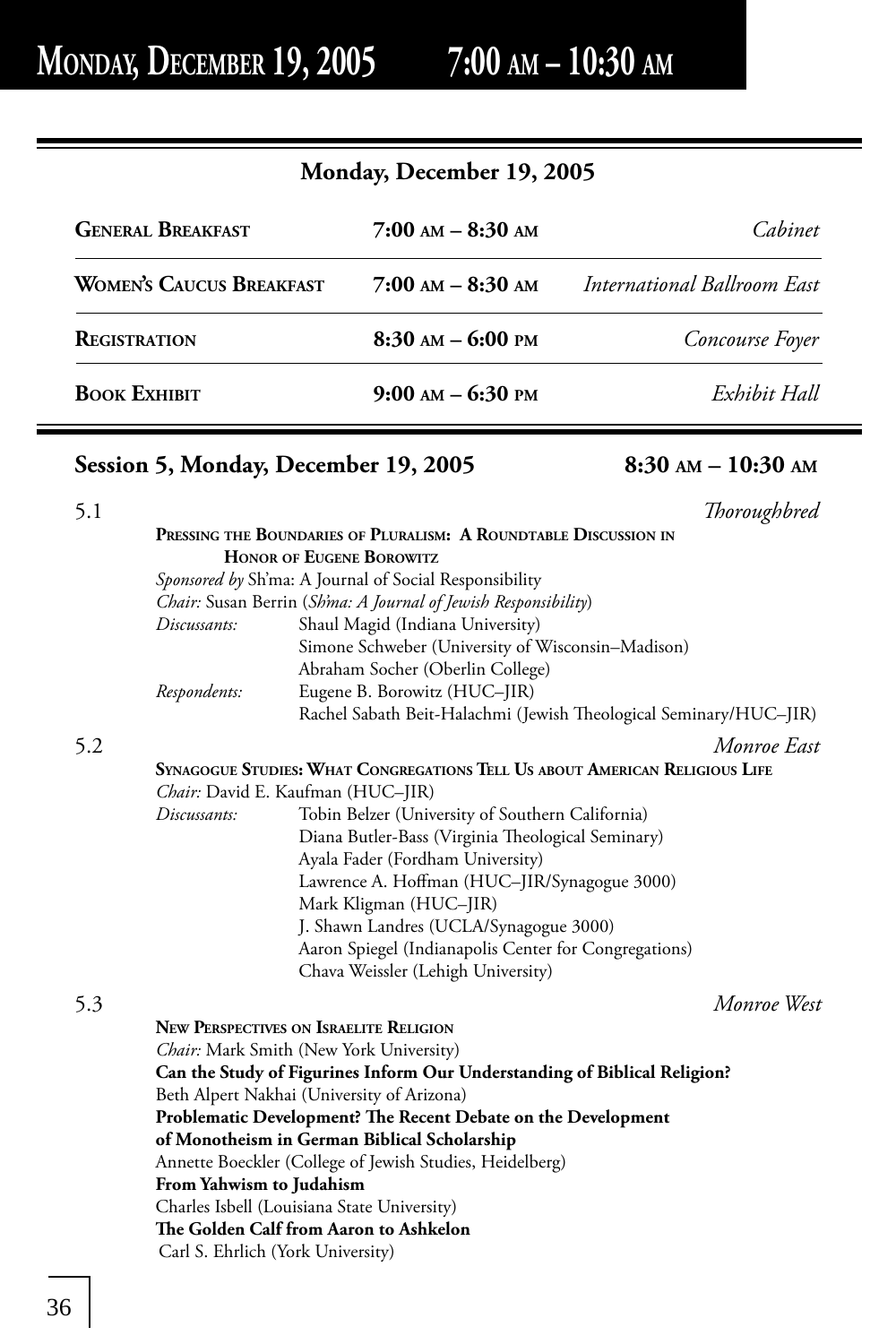## **MONDAY, DECEMBER 19, 2005 8:30 AM – 10:30 AM**

 5.4 *Georgetown East* **FROM VIENNA TO HOLLYWOOD** *Chair:* Mira Yungman (The Open University of Israel) **Vienna as the Cradle of Jewish Film** Frank Stern (University of Vienna) The Jewish Taboo Breakers Erich von Stroheim, Josef von **Sternberg, and Hedy Lamarr: From Vienna to Hollywood** Michael John (Johannes Kepler University of Linz) *Casablanca* Eleonore Lappin (Institute for the History of Jews in Austria) **Gerda and Carl Lerner's Fight against Racism on Film** Albert Lichtblau (University of Salzburg) 5.5 *Georgetown West* **PUBLIC SPACES, JEWISH FACES: URBAN ARENAS AND THE CONSTRUCTION OF THE JEWISH SELF** *Chair:* Israel Bartal (The Hebrew University of Jerusalem) **Creating the Jewish Public: Nineteenth-Century Hamburg Coffeehouse Life**  Sarah Wobick (University of Wisconsin–Madison) **Courtyards, Cafes, and Squares: On the Geography of Revolution in Turn-of-the-Century Eastern Europe** Scott Ury (The Hebrew University of Jerusalem) **Imagining Early Tel Aviv: The Street, the Studio, and the Historical Landscape** Barbara Mann (Jewish Theological Seminary) Everthing is Jerusalem: Aharon Appelfeld, Coffee, and Autobiography Tamar S. Hess (The Hebrew University of Jerusalem) 5.6 *Military* **MARTYRDOM AND SACRIFICE IN MODERN HEBREW LITERATURE** *Chair:* Yael Feldman (New York University) **Sacred Temptations: Uri Zvi Greenberg, S. Y. Agnon, and Yehuda Amichai** Sidra DeKoven Ezrahi (The Hebrew University of Jerusalem/Duke University) The Sins of Abraham: Genesis 22 and A. B. Yehoshua's *Mr. Mani*  Gilead Morahg (University of Wisconsin–Madison) **Questioning Modern Martyrdom in Shamir's** *With His Own Hands* Philip A. Hollander (Tulane University) *Respondent:* Arnold J. Band (UCLA) 5.7 *Hemisphere* **WORLD LITERATURE THROUGH THE PRISM OF SEPHARAD: A ROUNDTABLE DISCUSSION** *Sponsored by the Maurice Amado Foundation Chair:* Yael Halevi-Wise (McGill University) *Discussants:* Edna Aizenberg (Marymount Manhattan College) Joel Berkowitz (University at Albany, SUNY) Michael Ragussis (Georgetown University) Judith Roumani (Jewish Institute of Pitigliano, Italy) Jonathan S. Skolnik (University of Oregon)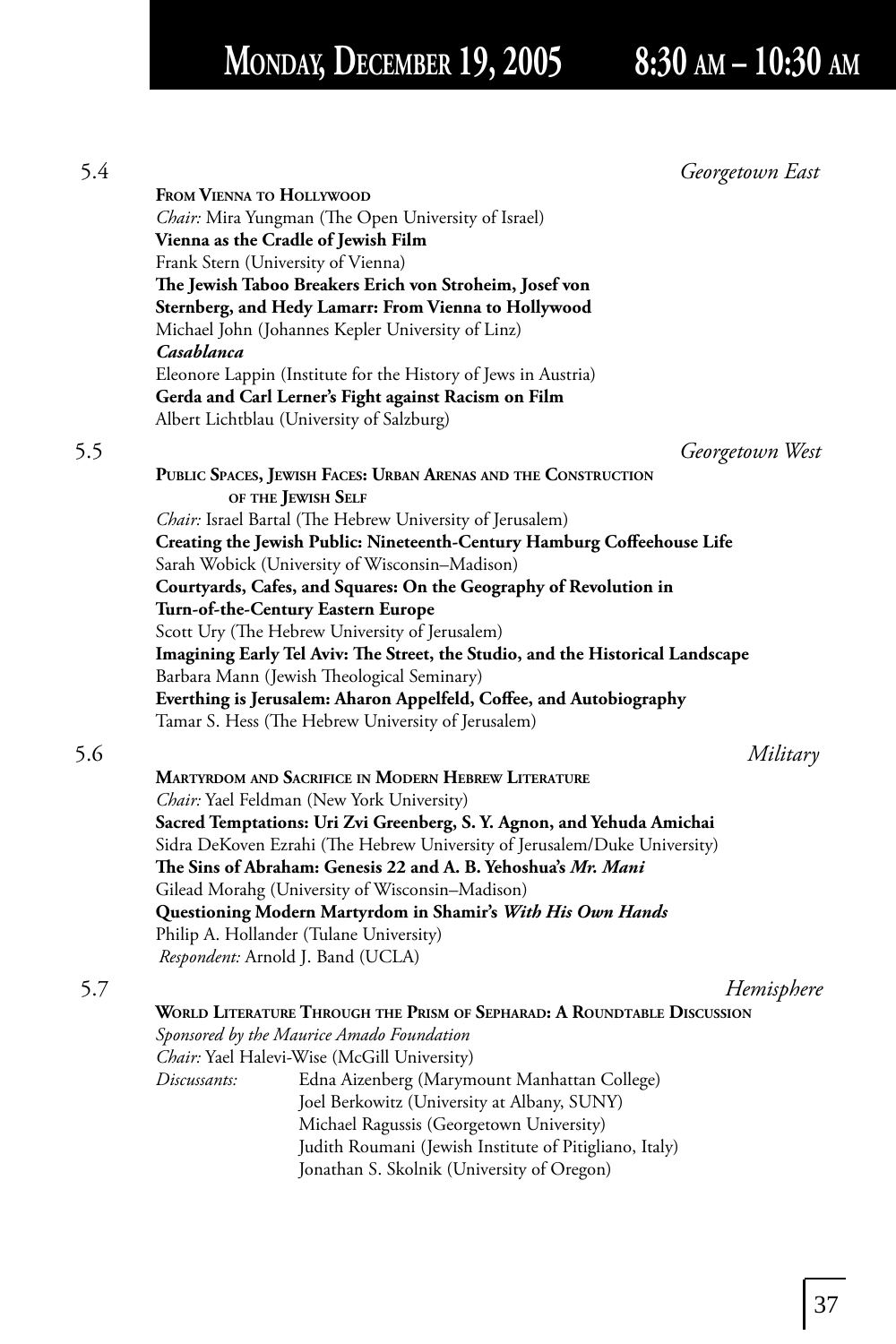## **MONDAY, DECEMBER 19, 2005 8:30 AM – 10:30 AM**

| 5.8  |                                                                         | Caucus       |
|------|-------------------------------------------------------------------------|--------------|
|      | FROM YISHUV TO STATEHOOD                                                |              |
|      | Chair: Derek Penslar (University of Toronto)                            |              |
|      | State in the Making: Land and Economy in the Yishuv                     |              |
|      | Kenneth W. Stein (Emory University)                                     |              |
|      | From Haganah to the IDF                                                 |              |
|      | David Tal (Tel Aviv University)                                         |              |
|      | Zionist Immigration Policy Put to the Test, 1948-1951                   |              |
|      | Aviva Halamish (The Open University of Israel)                          |              |
|      | Israel's Ethnic Problems                                                |              |
|      | Yaron Tsur (Tel Aviv University)                                        |              |
| 5.9  |                                                                         | Conservatory |
|      | WHAT DOES LINGUISTICS HAVE TO OFFER JEWISH STUDIES? THEORY              |              |
|      | Chair: George Jochnowitz (College of Staten Island)                     |              |
|      | Defining the Scope of Jewish Linguistic Studies                         |              |
|      | Sarah Bunin Benor (HUC-JIR)                                             |              |
|      | The Relationship Between Spoken, Written, and Translation               |              |
|      | Languages in Jewish Language Communities                                |              |
|      | Margo Rees (University of Cambridge)                                    |              |
|      | What Does Linguistics Have to Offer Jewish Studies? A Literature Review |              |
|      | Aliza Sacknovitz (Georgetown University)                                |              |
|      | Jewish and Christian Languages in Religious, Educational, and           |              |
|      | <b>Nationalist Contexts</b>                                             |              |
|      | Benjamin H. Hary (Emory University) and                                 |              |
|      | Martin J. Wein (Ben-Gurion University of the Negev)                     |              |
|      |                                                                         |              |
| 5.10 |                                                                         | Map          |
|      | JEWS AND GENTILES IN NORTH AMERICAN AND BRITISH JEWISH HISTORY          |              |
|      | Chair: Shuly Rubin Schwartz (Jewish Theological Seminary)               |              |
|      | TB or not TB, That Was a Jewish Question: Tuberculosis and the          |              |
|      | Reinterpretation of Jews and Judaism                                    |              |
|      | Mitchell B. Hart (University of Florida)                                |              |
|      | "Doktoyrim are Slitting the Throats of Jewish Children": the 1906 New   |              |
|      | York School Riot and the Contending Images of Gentiles                  |              |
|      | Gil Ribak (University of Wisconsin-Madison)                             |              |
|      | What's at Stake in the Study of the History of Anti-Semitism in Quebec? |              |
|      | Richard Menkis (University of British Columbia)                         |              |
|      | Novel Anti-Semitisms: Vampiric Reflections of the Jew in British        |              |
|      | Literature, 1870-1914                                                   |              |
|      | Sara Robinson (Brandeis University)                                     |              |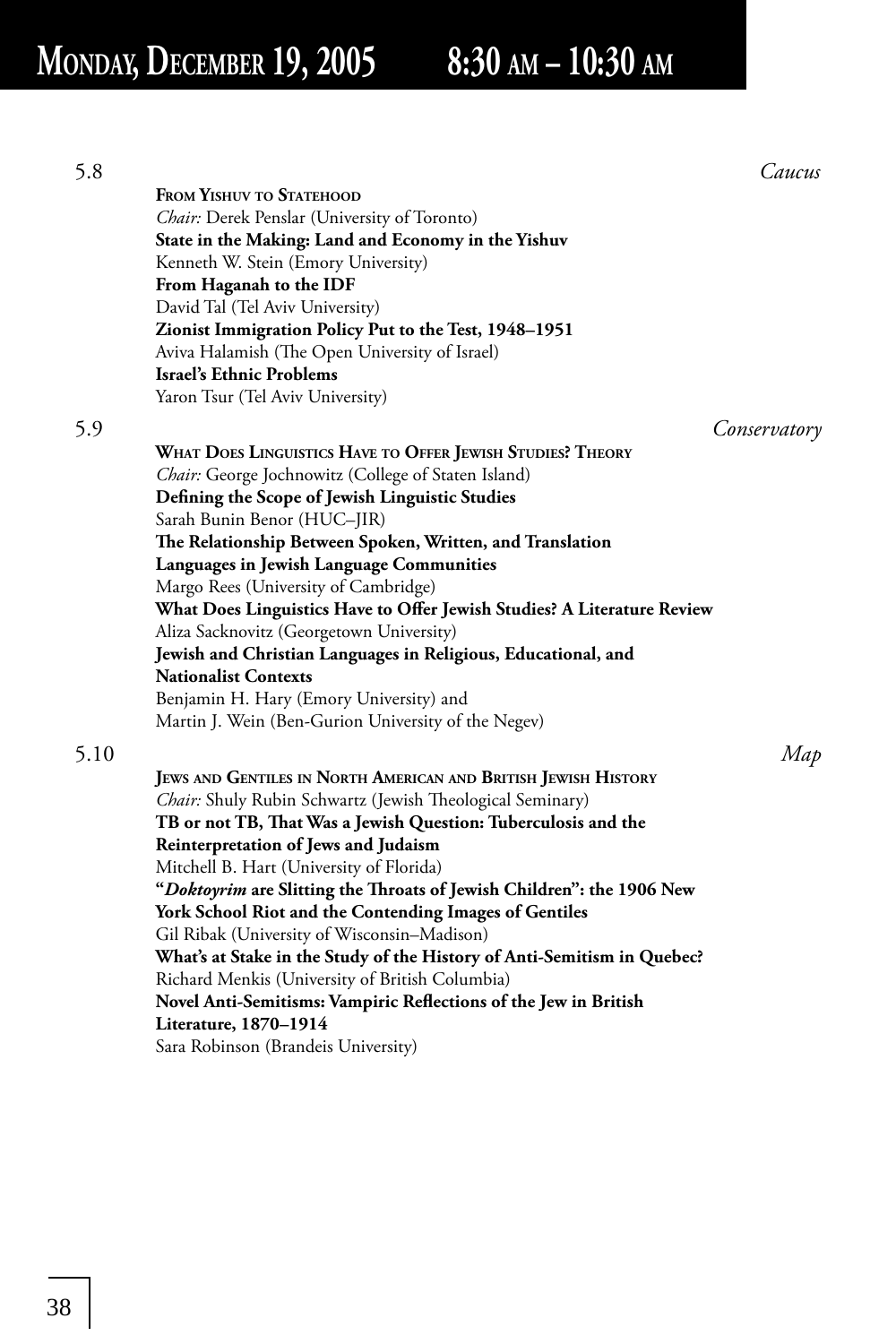# **MONDAY, DECEMBER 19, 2005 8:30 AM – 10:30 AM**

| 5.11 |                                                                                                            | Hamilton     |    |
|------|------------------------------------------------------------------------------------------------------------|--------------|----|
|      | THE JEWISH-MUSLIM ENCOUNTER                                                                                |              |    |
|      | Chair: Howard (Haim) Kreisel (Ben-Gurion University of the Negev)                                          |              |    |
|      | Was Saadia a Philosopher? The Use of Logic in Tenth-Century Jewish Theology                                |              |    |
|      | Steven Harvey (Bar-Ilan University)                                                                        |              |    |
|      | The Way Up and the Way Down are One and the Same: A Proposed                                               |              |    |
|      | Solution to Solomon ibn Gabirol's Form                                                                     |              |    |
|      | Andrew M. Hahn (HUC-JIR)                                                                                   |              |    |
|      | Philosophical and Ethical Themes in Zechariah Aldahiri's Sefer ha-Musar                                    |              |    |
|      | Adena Tanenbaum (The Ohio State University)                                                                |              |    |
|      | Philosophy and Law: Another Field of Jewish-Muslim Medieval Encounter                                      |              |    |
|      | Joseph (Yossi) David (The Hebrew University of Jerusalem)                                                  |              |    |
| 5.12 |                                                                                                            | Independence |    |
|      | JEWS AS POLES: THE PARADOX OF PATRIOTISM IN THE NINETEENTH- AND                                            |              |    |
|      | <b>TWENTIETH-CENTURY POLISH LANDS</b>                                                                      |              |    |
|      |                                                                                                            |              |    |
|      | Chair: Brian D. Amkraut (Siegal College of Judaic Studies)                                                 |              |    |
|      | The Emergence of Polish Patriotism among Jews of Stateless Poland<br>Glenn Dynner (Sarah Lawrence College) |              |    |
|      |                                                                                                            |              |    |
|      | Besieged Patriotism: Jewish Intellectuals in Poland in the 1930s                                           |              |    |
|      | Natalia Aleksiun (New York University)<br>Tale of Two Zionists in Warsaw and Nice during the Holocaust     |              |    |
|      | Alexandra Garbarini (UCLA)                                                                                 |              |    |
|      | Respondent: Antony Polonsky (Brandeis University)                                                          |              |    |
|      |                                                                                                            |              |    |
| 5.13 |                                                                                                            | Jackson      |    |
|      | ARCHETYPES, NARRATIVITY, AND MEMORY                                                                        |              |    |
|      | Chair: Oren Baruch Stier (Florida International University)                                                |              |    |
|      | Holocaust Literature and the Afterlife of Dante's Hell                                                     |              |    |
|      | Sharon Portnoff (Jewish Theological Seminary)                                                              |              |    |
|      | Rumors and Stones: A Second Generation Journey from Vietnam to Poland                                      |              |    |
|      | Janet Burstein (Drew University)                                                                           |              |    |
|      | Raymond Federman's Double or Nothing: Experimental American                                                |              |    |
|      | Fiction Writes the Post-Holocaust                                                                          |              |    |
|      | Brian Crawford (University of Nevada-Las Vegas)                                                            |              |    |
|      | History into Allegory: Philip Roth's "Eli, the Fanatic" and the Nitra Yeshiva Affair                       |              |    |
|      | Julian A. Levinson (University of Michigan)                                                                |              |    |
|      | Primo Levi's Notion of Shame and Jewish Textual Memory                                                     |              |    |
|      | Sergio Parussa (Wellesley College)                                                                         |              |    |
| 5.14 |                                                                                                            | Kalorama     |    |
|      | RITUAL, SYMBOL, AND EXTERNAL INFLUENCE IN MIDRASH AND LITURGY                                              |              |    |
|      | Chair: Jay Rovner (Jewish Theological Seminary)                                                            |              |    |
|      | Resurrection in the Amidah: Anthropology or Theodicy                                                       |              |    |
|      | Reuven R. Kimelman (Brandeis University)                                                                   |              |    |
|      | Joseph Is Serapis: Revelation and Heresy in Joseph's Bull Iconography                                      |              |    |
|      | Steven Sacks (University of Chicago)                                                                       |              |    |
|      | Visions of Egypt in Midrash: Methodological Reflections                                                    |              |    |
|      | Rivka B. Kern-Ulmer (Bucknell University)                                                                  |              |    |
|      | The Few against the Many, the Few among the Many: The Evolution                                            |              |    |
|      | of Ideal Types in the Literary Traditions Associated with Hanukkah                                         |              |    |
|      | Aaron D. Panken (HUC–JIR)                                                                                  |              |    |
|      |                                                                                                            |              | 39 |
|      |                                                                                                            |              |    |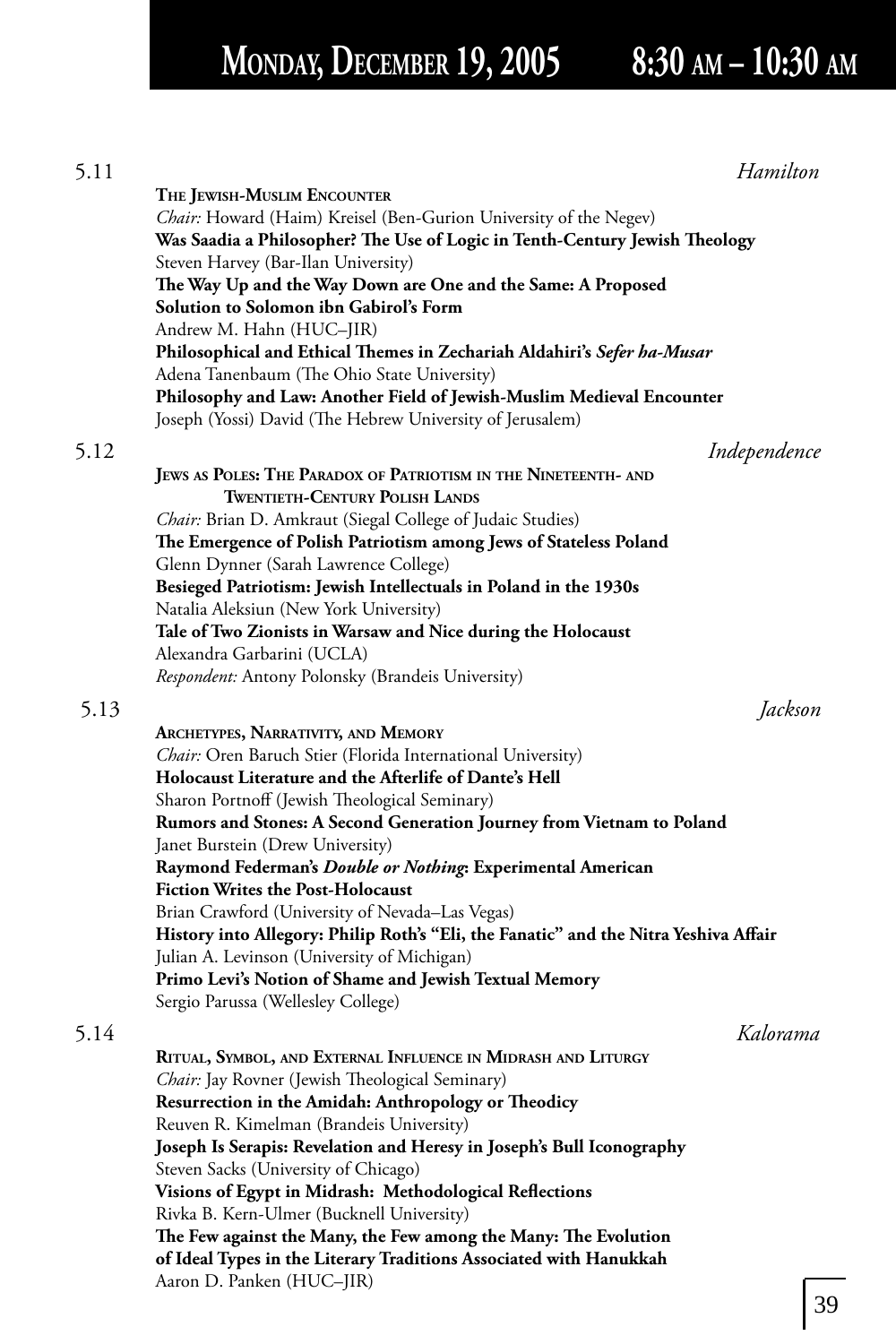5.15 *Grant*

### **DIRECTORS OF JEWISH STUDIES**

*Chair:* Arnold Dashefsky (University of Connecticut at Storrs) *Respondent:* Pamela S. Nadell (American University)

### **Session 6, Monday, December 19, 2005 10:45 AM – 12:15 PM**

| 6.1 |                                                                           | Thoroughbred |
|-----|---------------------------------------------------------------------------|--------------|
|     | <b>MODERN KABBALAH</b>                                                    |              |
|     | <i>Chair:</i> Yakov M. Travis (Siegal College of Judaic Studies)          |              |
|     | The Role of Lurianic Kabbalah in Levinas's Earlier Philosophy             |              |
|     | Jacob E. Meskin (Hebrew College)                                          |              |
|     | Kabbalah after the Death of God: The Mystical Theology of Arthur Green    |              |
|     | Or Rose (Brandeis University)                                             |              |
|     | The Revival of the Concept of the Kabbalistic Keli (Vessel) in            |              |
|     | Modern Jewish Mystical Thought                                            |              |
|     | Israel Koren (Oranim College of Education)                                |              |
| 6.2 |                                                                           | Monroe East  |
|     | EXHIBITING POLISH JEWISH HISTORY: PLANNING THE MUSEUM OF THE              |              |
|     | <b>HISTORY OF POLISH JEWS</b>                                             |              |
|     | Chair: Samuel D. Kassow (Trinity College)                                 |              |
|     | Jerzy Halbersztadt (Museum of the History of Polish Jews)<br>Discussants: |              |
|     | Barbara Kirshenblatt-Gimblett (New York University)                       |              |
|     | Michael C. Steinlauf (Gratz College)                                      |              |
| 6.3 |                                                                           | Monroe West  |
|     | PROPHETIC IMAGINATION, PART I                                             |              |
|     | Chair: Hindy Najman (University of Toronto)                               |              |
|     | Imagination, Delusion, and Prophecy                                       |              |
|     | Alan Cooper (Jewish Theological Seminary)                                 |              |

**Prophetic License and Family Values: Engendering Early Christian Prophecy**

**Mediating Divine Will: Priests and Kings in the Writings of Josephus**

 Mary D'Angelo (University of Notre Dame) **Crossing Over: Prophetic Succession at the Jordan** Rachel Sharon Havrelock (University of Illinois, Chicago)

Zuleika Rodgers (Trinity College Dublin)

Azzan Yadin (Rutgers University)

The Fall and the Rise of Charismatic Interpretation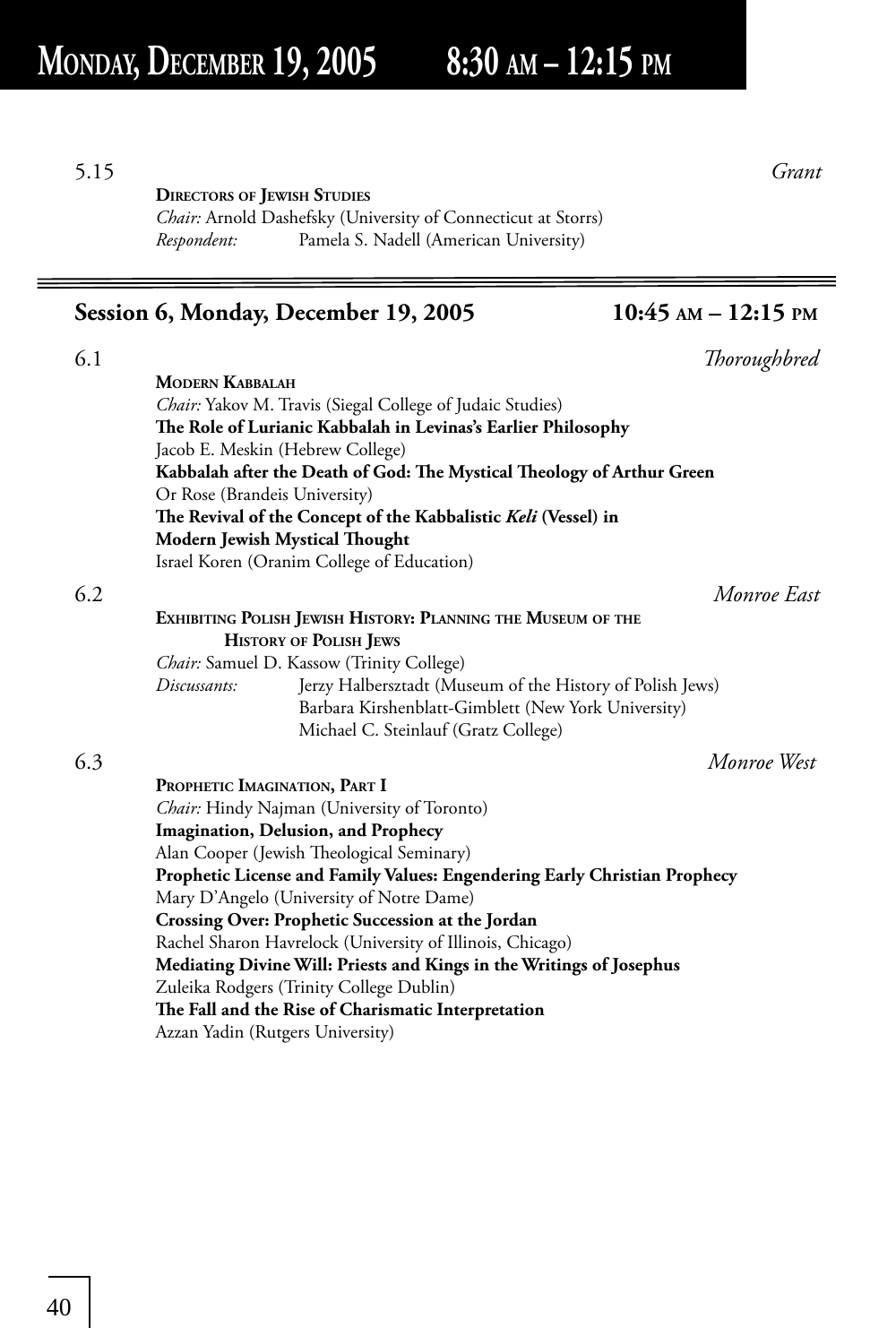# **MONDAY, DECEMBER 19, 2005 10:45 AM – 12:15 PM**

| VISIONS OF SEPHARAD I: SPAIN IN THE MODERN JEWISH HISTORICAL AND<br><b>LITERARY IMAGINATION (NINETEENTH CENTURY)</b><br>Chair and Respondent: Jonathan Decter (Brandeis University)<br>The Myth of Sepharad as Counter-narrative to Polish Barbarism<br>Carsten Schapkow (University of Oklahoma)<br>Spain within Oneself: Antiquity and the Jews of Italy in<br>the Nineteenth Century<br>Francesco Spagnolo (The Hebrew University of Jerusalem)<br>The Past as a Foreign Country: Ottoman Sephardim and Their<br>Changing Vision of Spain in the Modern Period<br>Julia Cohen (Stanford University)<br>Georgetown West<br>DRESSING JEWS: SIGN, HISTORY, TEXT<br>Chair: Heidi Kaufman (University of Delaware)<br>Clothing as Sign in Sepharad<br>Vivian B. Mann (Jewish Theological Seminary)<br>Clothes as Marker of Identity in Georg Hermann's Jettchen Gebert<br>Daniela Loewenthal (Brandeis University)<br>Jewish Involvement in German and Austrian Fashion from 1890 to 1938<br>Sonat Amana Hart (Humboldt University)<br>Respondent: Meri-Jane Rochelson (Florida International University)<br>Military<br>TEACHING JEWISH MYSTICISM: CHALLENGES, PERSPECTIVES, METHODS<br>Chair: Lawrence B. Fine (Mount Holyoke College)<br>Discussants:<br>Kalman P. Bland (Duke University)<br>Boaz H. Huss (Ben-Gurion University of the Negev)<br>Shaul Magid (Indiana University)<br>Hava Tirosh-Samuelson (Arizona State University)<br>Hemisphere<br>AMERICA AND THE HOLOCAUST: NEW RESEARCH, NEW PERSPECTIVES<br>Sponsored by the David S. Wyman Institute for Holocaust Studies<br>Chair: Rafael Medoff (The David S. Wyman Institute for Holocaust Studies)<br>The Response of the American Academic Community to the<br>Persecution of German Jewry, 1933-1939<br>Stephen Norwood (University of Oklahoma)<br>American Journalism and the Plight of Jewish Refugees from Nazi Germany<br>Laurel Leff (Northeastern University) | 6.4 | Georgetown East |
|-----------------------------------------------------------------------------------------------------------------------------------------------------------------------------------------------------------------------------------------------------------------------------------------------------------------------------------------------------------------------------------------------------------------------------------------------------------------------------------------------------------------------------------------------------------------------------------------------------------------------------------------------------------------------------------------------------------------------------------------------------------------------------------------------------------------------------------------------------------------------------------------------------------------------------------------------------------------------------------------------------------------------------------------------------------------------------------------------------------------------------------------------------------------------------------------------------------------------------------------------------------------------------------------------------------------------------------------------------------------------------------------------------------------------------------------------------------------------------------------------------------------------------------------------------------------------------------------------------------------------------------------------------------------------------------------------------------------------------------------------------------------------------------------------------------------------------------------------------------------------------------------------------------------------------------------|-----|-----------------|
|                                                                                                                                                                                                                                                                                                                                                                                                                                                                                                                                                                                                                                                                                                                                                                                                                                                                                                                                                                                                                                                                                                                                                                                                                                                                                                                                                                                                                                                                                                                                                                                                                                                                                                                                                                                                                                                                                                                                         |     |                 |
|                                                                                                                                                                                                                                                                                                                                                                                                                                                                                                                                                                                                                                                                                                                                                                                                                                                                                                                                                                                                                                                                                                                                                                                                                                                                                                                                                                                                                                                                                                                                                                                                                                                                                                                                                                                                                                                                                                                                         |     |                 |
|                                                                                                                                                                                                                                                                                                                                                                                                                                                                                                                                                                                                                                                                                                                                                                                                                                                                                                                                                                                                                                                                                                                                                                                                                                                                                                                                                                                                                                                                                                                                                                                                                                                                                                                                                                                                                                                                                                                                         |     |                 |
|                                                                                                                                                                                                                                                                                                                                                                                                                                                                                                                                                                                                                                                                                                                                                                                                                                                                                                                                                                                                                                                                                                                                                                                                                                                                                                                                                                                                                                                                                                                                                                                                                                                                                                                                                                                                                                                                                                                                         |     |                 |
|                                                                                                                                                                                                                                                                                                                                                                                                                                                                                                                                                                                                                                                                                                                                                                                                                                                                                                                                                                                                                                                                                                                                                                                                                                                                                                                                                                                                                                                                                                                                                                                                                                                                                                                                                                                                                                                                                                                                         |     |                 |
|                                                                                                                                                                                                                                                                                                                                                                                                                                                                                                                                                                                                                                                                                                                                                                                                                                                                                                                                                                                                                                                                                                                                                                                                                                                                                                                                                                                                                                                                                                                                                                                                                                                                                                                                                                                                                                                                                                                                         |     |                 |
|                                                                                                                                                                                                                                                                                                                                                                                                                                                                                                                                                                                                                                                                                                                                                                                                                                                                                                                                                                                                                                                                                                                                                                                                                                                                                                                                                                                                                                                                                                                                                                                                                                                                                                                                                                                                                                                                                                                                         |     |                 |
|                                                                                                                                                                                                                                                                                                                                                                                                                                                                                                                                                                                                                                                                                                                                                                                                                                                                                                                                                                                                                                                                                                                                                                                                                                                                                                                                                                                                                                                                                                                                                                                                                                                                                                                                                                                                                                                                                                                                         |     |                 |
|                                                                                                                                                                                                                                                                                                                                                                                                                                                                                                                                                                                                                                                                                                                                                                                                                                                                                                                                                                                                                                                                                                                                                                                                                                                                                                                                                                                                                                                                                                                                                                                                                                                                                                                                                                                                                                                                                                                                         |     |                 |
|                                                                                                                                                                                                                                                                                                                                                                                                                                                                                                                                                                                                                                                                                                                                                                                                                                                                                                                                                                                                                                                                                                                                                                                                                                                                                                                                                                                                                                                                                                                                                                                                                                                                                                                                                                                                                                                                                                                                         |     |                 |
|                                                                                                                                                                                                                                                                                                                                                                                                                                                                                                                                                                                                                                                                                                                                                                                                                                                                                                                                                                                                                                                                                                                                                                                                                                                                                                                                                                                                                                                                                                                                                                                                                                                                                                                                                                                                                                                                                                                                         | 6.5 |                 |
|                                                                                                                                                                                                                                                                                                                                                                                                                                                                                                                                                                                                                                                                                                                                                                                                                                                                                                                                                                                                                                                                                                                                                                                                                                                                                                                                                                                                                                                                                                                                                                                                                                                                                                                                                                                                                                                                                                                                         |     |                 |
|                                                                                                                                                                                                                                                                                                                                                                                                                                                                                                                                                                                                                                                                                                                                                                                                                                                                                                                                                                                                                                                                                                                                                                                                                                                                                                                                                                                                                                                                                                                                                                                                                                                                                                                                                                                                                                                                                                                                         |     |                 |
|                                                                                                                                                                                                                                                                                                                                                                                                                                                                                                                                                                                                                                                                                                                                                                                                                                                                                                                                                                                                                                                                                                                                                                                                                                                                                                                                                                                                                                                                                                                                                                                                                                                                                                                                                                                                                                                                                                                                         |     |                 |
|                                                                                                                                                                                                                                                                                                                                                                                                                                                                                                                                                                                                                                                                                                                                                                                                                                                                                                                                                                                                                                                                                                                                                                                                                                                                                                                                                                                                                                                                                                                                                                                                                                                                                                                                                                                                                                                                                                                                         |     |                 |
|                                                                                                                                                                                                                                                                                                                                                                                                                                                                                                                                                                                                                                                                                                                                                                                                                                                                                                                                                                                                                                                                                                                                                                                                                                                                                                                                                                                                                                                                                                                                                                                                                                                                                                                                                                                                                                                                                                                                         |     |                 |
|                                                                                                                                                                                                                                                                                                                                                                                                                                                                                                                                                                                                                                                                                                                                                                                                                                                                                                                                                                                                                                                                                                                                                                                                                                                                                                                                                                                                                                                                                                                                                                                                                                                                                                                                                                                                                                                                                                                                         |     |                 |
|                                                                                                                                                                                                                                                                                                                                                                                                                                                                                                                                                                                                                                                                                                                                                                                                                                                                                                                                                                                                                                                                                                                                                                                                                                                                                                                                                                                                                                                                                                                                                                                                                                                                                                                                                                                                                                                                                                                                         |     |                 |
|                                                                                                                                                                                                                                                                                                                                                                                                                                                                                                                                                                                                                                                                                                                                                                                                                                                                                                                                                                                                                                                                                                                                                                                                                                                                                                                                                                                                                                                                                                                                                                                                                                                                                                                                                                                                                                                                                                                                         |     |                 |
|                                                                                                                                                                                                                                                                                                                                                                                                                                                                                                                                                                                                                                                                                                                                                                                                                                                                                                                                                                                                                                                                                                                                                                                                                                                                                                                                                                                                                                                                                                                                                                                                                                                                                                                                                                                                                                                                                                                                         |     |                 |
|                                                                                                                                                                                                                                                                                                                                                                                                                                                                                                                                                                                                                                                                                                                                                                                                                                                                                                                                                                                                                                                                                                                                                                                                                                                                                                                                                                                                                                                                                                                                                                                                                                                                                                                                                                                                                                                                                                                                         | 6.6 |                 |
|                                                                                                                                                                                                                                                                                                                                                                                                                                                                                                                                                                                                                                                                                                                                                                                                                                                                                                                                                                                                                                                                                                                                                                                                                                                                                                                                                                                                                                                                                                                                                                                                                                                                                                                                                                                                                                                                                                                                         |     |                 |
|                                                                                                                                                                                                                                                                                                                                                                                                                                                                                                                                                                                                                                                                                                                                                                                                                                                                                                                                                                                                                                                                                                                                                                                                                                                                                                                                                                                                                                                                                                                                                                                                                                                                                                                                                                                                                                                                                                                                         |     |                 |
|                                                                                                                                                                                                                                                                                                                                                                                                                                                                                                                                                                                                                                                                                                                                                                                                                                                                                                                                                                                                                                                                                                                                                                                                                                                                                                                                                                                                                                                                                                                                                                                                                                                                                                                                                                                                                                                                                                                                         |     |                 |
|                                                                                                                                                                                                                                                                                                                                                                                                                                                                                                                                                                                                                                                                                                                                                                                                                                                                                                                                                                                                                                                                                                                                                                                                                                                                                                                                                                                                                                                                                                                                                                                                                                                                                                                                                                                                                                                                                                                                         |     |                 |
|                                                                                                                                                                                                                                                                                                                                                                                                                                                                                                                                                                                                                                                                                                                                                                                                                                                                                                                                                                                                                                                                                                                                                                                                                                                                                                                                                                                                                                                                                                                                                                                                                                                                                                                                                                                                                                                                                                                                         |     |                 |
|                                                                                                                                                                                                                                                                                                                                                                                                                                                                                                                                                                                                                                                                                                                                                                                                                                                                                                                                                                                                                                                                                                                                                                                                                                                                                                                                                                                                                                                                                                                                                                                                                                                                                                                                                                                                                                                                                                                                         |     |                 |
|                                                                                                                                                                                                                                                                                                                                                                                                                                                                                                                                                                                                                                                                                                                                                                                                                                                                                                                                                                                                                                                                                                                                                                                                                                                                                                                                                                                                                                                                                                                                                                                                                                                                                                                                                                                                                                                                                                                                         | 6.7 |                 |
|                                                                                                                                                                                                                                                                                                                                                                                                                                                                                                                                                                                                                                                                                                                                                                                                                                                                                                                                                                                                                                                                                                                                                                                                                                                                                                                                                                                                                                                                                                                                                                                                                                                                                                                                                                                                                                                                                                                                         |     |                 |
|                                                                                                                                                                                                                                                                                                                                                                                                                                                                                                                                                                                                                                                                                                                                                                                                                                                                                                                                                                                                                                                                                                                                                                                                                                                                                                                                                                                                                                                                                                                                                                                                                                                                                                                                                                                                                                                                                                                                         |     |                 |
|                                                                                                                                                                                                                                                                                                                                                                                                                                                                                                                                                                                                                                                                                                                                                                                                                                                                                                                                                                                                                                                                                                                                                                                                                                                                                                                                                                                                                                                                                                                                                                                                                                                                                                                                                                                                                                                                                                                                         |     |                 |
|                                                                                                                                                                                                                                                                                                                                                                                                                                                                                                                                                                                                                                                                                                                                                                                                                                                                                                                                                                                                                                                                                                                                                                                                                                                                                                                                                                                                                                                                                                                                                                                                                                                                                                                                                                                                                                                                                                                                         |     |                 |
|                                                                                                                                                                                                                                                                                                                                                                                                                                                                                                                                                                                                                                                                                                                                                                                                                                                                                                                                                                                                                                                                                                                                                                                                                                                                                                                                                                                                                                                                                                                                                                                                                                                                                                                                                                                                                                                                                                                                         |     |                 |
|                                                                                                                                                                                                                                                                                                                                                                                                                                                                                                                                                                                                                                                                                                                                                                                                                                                                                                                                                                                                                                                                                                                                                                                                                                                                                                                                                                                                                                                                                                                                                                                                                                                                                                                                                                                                                                                                                                                                         |     |                 |
|                                                                                                                                                                                                                                                                                                                                                                                                                                                                                                                                                                                                                                                                                                                                                                                                                                                                                                                                                                                                                                                                                                                                                                                                                                                                                                                                                                                                                                                                                                                                                                                                                                                                                                                                                                                                                                                                                                                                         |     |                 |
|                                                                                                                                                                                                                                                                                                                                                                                                                                                                                                                                                                                                                                                                                                                                                                                                                                                                                                                                                                                                                                                                                                                                                                                                                                                                                                                                                                                                                                                                                                                                                                                                                                                                                                                                                                                                                                                                                                                                         |     |                 |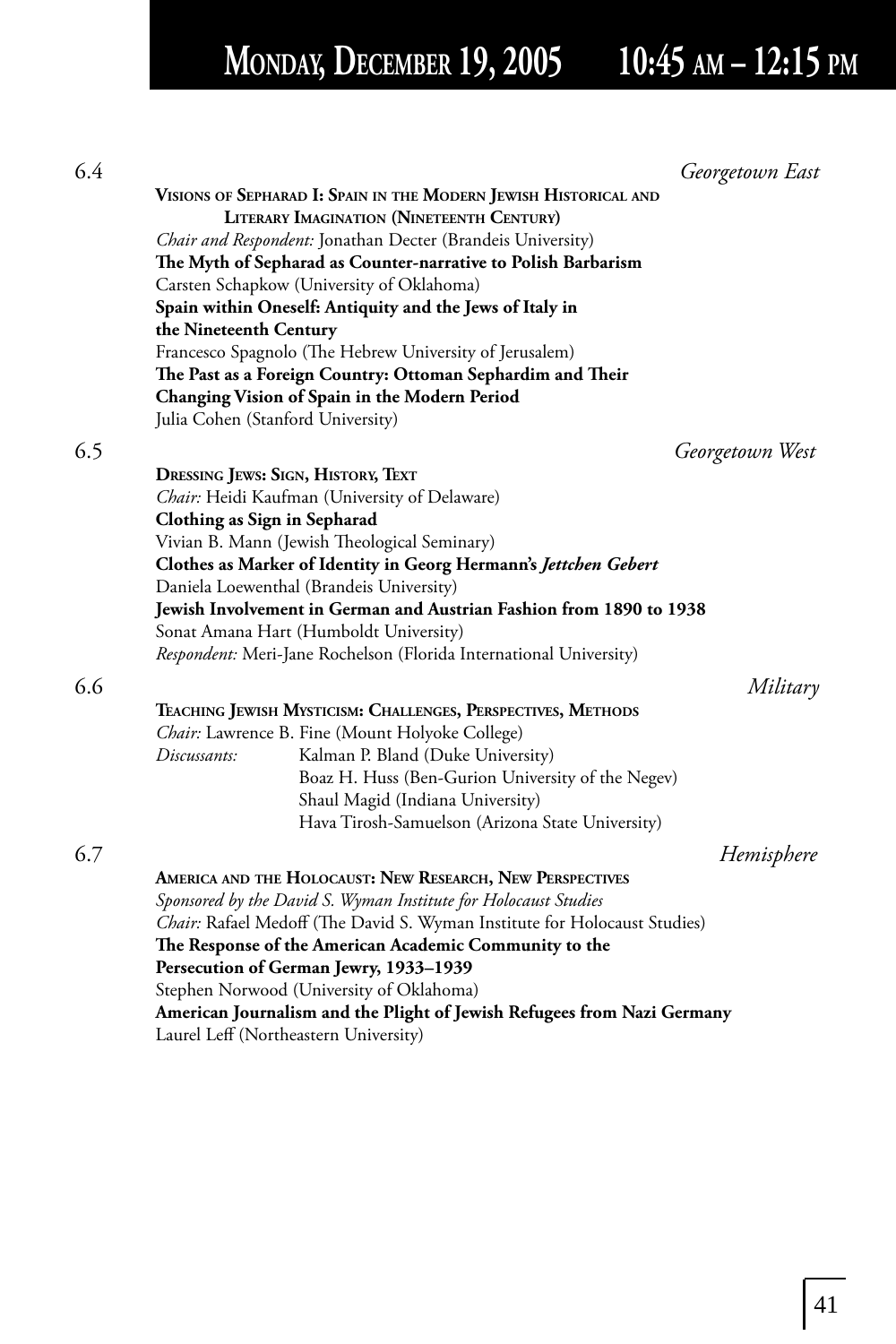# **MONDAY, DECEMBER 19, 2005 10:45 AM – 12:15 PM**

| 6.8  | Caucus                                                                                                                  |
|------|-------------------------------------------------------------------------------------------------------------------------|
|      | <b>ORTHODOXY AND MODERNITY</b>                                                                                          |
|      | <i>Chair</i> : Joshua Zimmerman (Yeshiva University)                                                                    |
|      | Heretical Hermeneutics: The Influence of Azariah de' Rossi on the Neziv                                                 |
|      | Gil S. Perl (Harvard University)                                                                                        |
|      | Halakhah Adapts to Modern Technology in the Early Twentieth                                                             |
|      | Century: Rabbis Yudel Rosenberg and Shlomo Zalman Auerbach on Electricity                                               |
|      | Ira Robinson (Concordia University)                                                                                     |
|      | Toward a Model of Jewish Law as Open to Outside Moral                                                                   |
|      | Discourses: Lessons from Contemporary Orthodox Writings on                                                              |
|      | <b>End-of-Life Medical Care</b>                                                                                         |
|      | Hillel Gray (University of Chicago)                                                                                     |
| 6.9  | Conservatory                                                                                                            |
|      | PLACES IN ISRAEL'S DEVELOPMENT                                                                                          |
|      | <i>Chair:</i> Uriel Abulof (The Hebrew University of Jerusalem)                                                         |
|      | Eilat: The First Few Years, a Lacking History                                                                           |
|      | Chaim Elata (Ben-Gurion University of the Negev)                                                                        |
|      | "Fluid" Modernization and Coexistence: The Water and Sewage                                                             |
|      | Systems of Jaffa and Tel Aviv before 1948                                                                               |
|      | Nahum Karlinsky (Ben-Gurion University of the Negev)<br>Between a Site of Memory and a Tourist Commodity: The Desert in |
|      | Contemporary Israeli Culture                                                                                            |
|      | Yael H. Zerubavel (Rutgers University)                                                                                  |
|      |                                                                                                                         |
| 6.10 | Map                                                                                                                     |
|      | <b>CONSTRUCTED IDENTITIES: JEWISH RESPONSES TO HABSBURG MULTINATIONALISM</b>                                            |
|      | Chair: Yohanan Petrovsky-Shtern (Northwestern University)                                                               |
|      | A Different Path or a Different Terrain: Reform and Jewish                                                              |
|      | Nationalism in the Austro-Hungarian Empire<br>Jeffrey C. Blutinger (California Conservatory University)                 |
|      | Zionist Polemics and the Origins of Jewish Nationalist Sentiment in Galicia                                             |
|      | Joshua Shanes (Spertus Institute of Jewish Studies)                                                                     |
|      | Jews as Germans or German-Speaking Jews? The Case of Moravia, 1848-1938                                                 |
|      | Marsha L. Rozenblit (University of Maryland)                                                                            |
| 6.11 | Hamilton                                                                                                                |
|      | <b>RABBINIC INSTRUCTION AND ITS INSTITUTIONS</b>                                                                        |
|      | <i>Chair:</i> Michael D. Swartz (The Ohio State University)                                                             |
|      | A Prolegomenon to the Comparative Study of the Rabbinic Academies                                                       |
|      | and the East-Syrian Schools                                                                                             |
|      | Adam Becker (New York University)                                                                                       |
|      | Batey Midrash in Babylonia before the Closing of the Mishnah                                                            |
|      | Aharon Oppenheimer (Tel Aviv University)                                                                                |
|      | "His Eyes Behold Every Precious Thing"-This is Rabbi Akiba: The                                                         |
|      | Role of Sight in Akiban Law and Narrative                                                                               |
|      | Eliezer B. Diamond (Jewish Theological Seminary)                                                                        |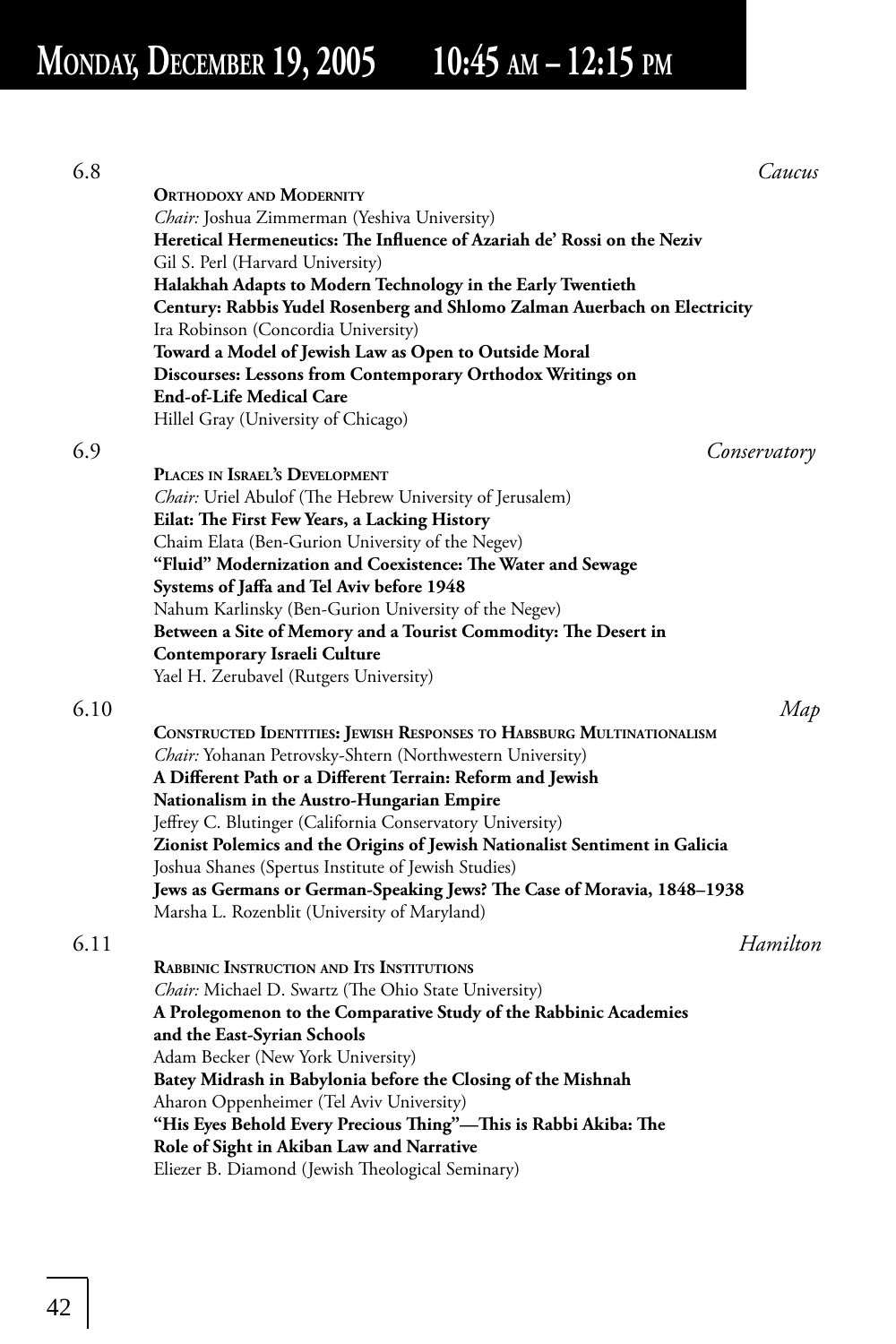## **MONDAY, DECEMBER 19, 2005 10:45 AM – 1:15 PM**

| 6.12                 | THE TALMUD'S AGGADIC DISCOURSE AS A WITTGENSTEINIAN LANGUAGE-GAME<br><i>Chair:</i> Rachel Sabath Beit-Halachmi (Jewish Theological Seminary/HUC–JIR)<br>Discussants:<br>Eugene B. Borowitz (HUC-JIR)<br>Marc J. Bregman (HUC–JIR)<br>Peter W. Ochs (University of Virginia)<br>Adam Zachary Newton (University of Texas at Austin)                                                                                                                                                                                                                                                                                                                                                                                                        | Independence             |
|----------------------|-------------------------------------------------------------------------------------------------------------------------------------------------------------------------------------------------------------------------------------------------------------------------------------------------------------------------------------------------------------------------------------------------------------------------------------------------------------------------------------------------------------------------------------------------------------------------------------------------------------------------------------------------------------------------------------------------------------------------------------------|--------------------------|
| 6.13                 | EUROPEAN JEWISH CULTURAL HISTORY<br><i>Chair:</i> Steven Uran (Centre National de la Recherche Scientifique)<br>The Emden-Eibeschuetz Controversy, the Frankists, and the Public Sphere<br>Pawel Maciejko (University of Chicago)<br>The Flaneur and Eastern European Jews in Metropolitan Cities<br>Nils Roemer (University of Southampton)<br>East European Family Life Before the War: Holocaust Survivors Remember<br>Rakhmiel Peltz (Drexel University)                                                                                                                                                                                                                                                                              | Jackson                  |
| 6.14<br>6.15         | MODES OF CANONIZATION IN LATE MEDIEVAL AND EARLY MODERN JUDAISM<br>Chair: Herbert Basser (Queen's University)<br>Towards Canonization: Spanish Supercommentaries on Rashi's<br><i>Perush 'al ba-torab</i> and the Case of Adam's Relations with the Animals<br>Eric J. Lawee (York University)<br>The Re-canonization of Mishnah in the Early Modern Period<br>Joseph M. Davis (Gratz College)<br>Paratexts, Marketing, and Canonization: The Hebrew Philosophical<br><b>Book in Sixteenth-Century Italy</b><br>Adam B. Shear (University of Pittsburgh)<br>HOW MUCH PALESTINE IN EARLY ASHKENAZ?<br>(a one-hour session)<br><i>Chair:</i> Judith R. Baskin (University of Oregon)<br>Commentator: Haym Soloveitchik (Yeshiva University) | Kalorama<br>Lincoln East |
| <b>GENERAL LUNCH</b> | <b>International Ballroom East</b><br>$12:15$ PM $- 1:15$ PM<br>(Note: By pre-paid reservation only.)                                                                                                                                                                                                                                                                                                                                                                                                                                                                                                                                                                                                                                     |                          |
| <b>AAJR LUNCH</b>    | $12:15$ PM $- 1:15$ PM<br>For the Fellows of the American Academy for Jewish Research.                                                                                                                                                                                                                                                                                                                                                                                                                                                                                                                                                                                                                                                    | Cabinet                  |
|                      | SEPHARDI/MIZRAHI<br>$12:15$ PM $-1:15$ PM<br><b>CAUCUS AND LUNCH</b><br>Chair: Norman Stillman (University of Oklahoma)                                                                                                                                                                                                                                                                                                                                                                                                                                                                                                                                                                                                                   | Edison                   |

 $\equiv$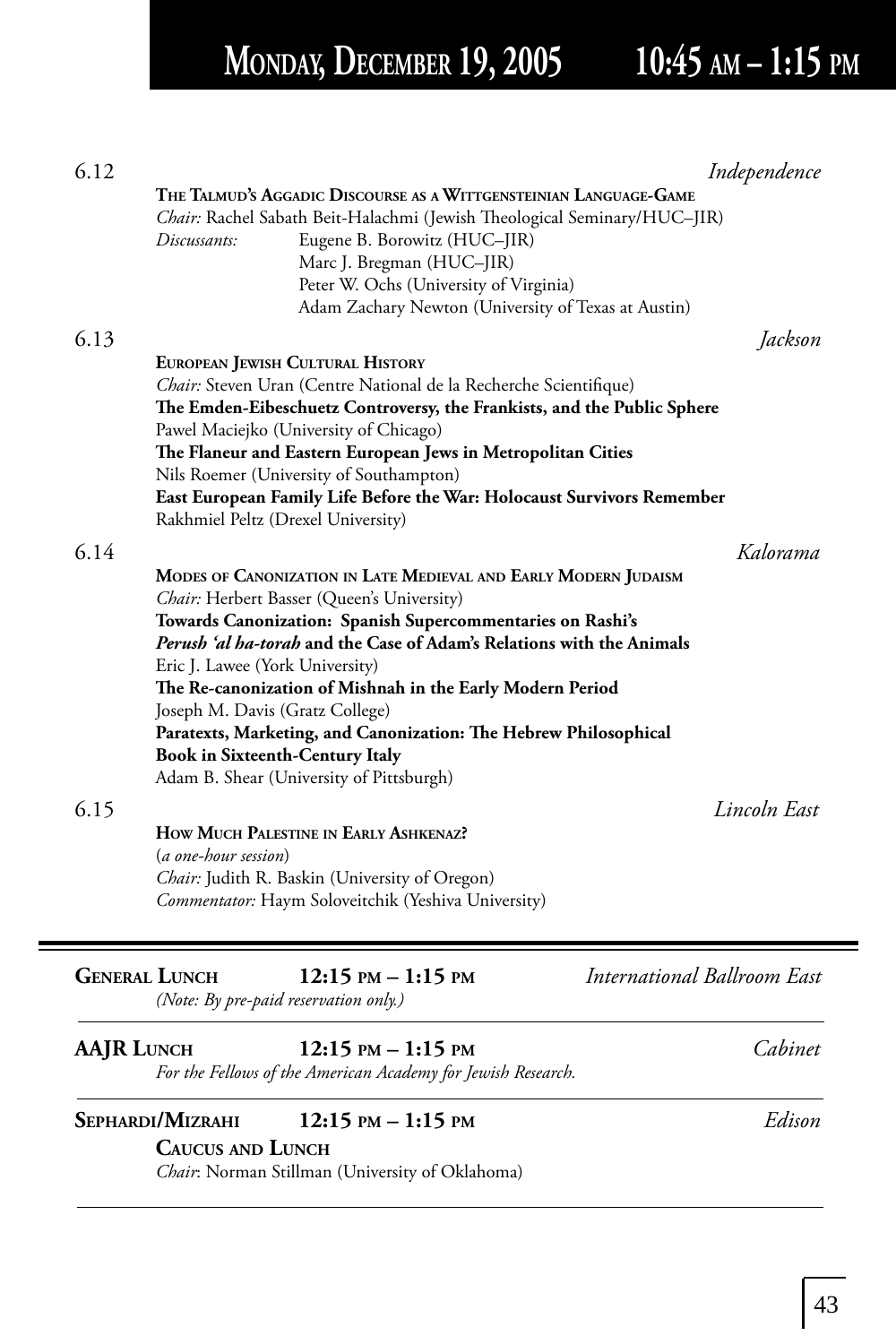### **STUDYING THE EARLY MODERN PERIOD IN JEWISH HISTORY** *(Note: This meeting does not include lunch.) Chair*: Elisheva Carlebach (Queens College, CUNY) *Commentators:* Elisheva Carlebach (Queens College, CUNY) Debra Kaplan (University of Pennsylvania) Magda Teter (Wesleyan University) **WORKSHOP 12:15 PM – 1:15 PM** *Farragut* **PUSHING THE BOUNDARIES: A WORKSHOP EXPLORING NEW METHODS/ NEW IDEAS IN JEWISH STUDIES**

 *(Note: Lunch by pre-reservation only.) Commentators:* Josh Perelman (New York University) Lila Corwin Berman (Pennsylvania State University) Ari Kelman (University of Pennsylvania/National Museum of American Jewish History)

Mia Bruch (Stanford University)

**Session 7, Monday, December 19, 2005 1:30 PM – 3:30 PM**

|     | <b>ZIONISM AND MODERN JEWISH STUDIES</b>                           |             |
|-----|--------------------------------------------------------------------|-------------|
|     | Sponsored by the American Academy for Jewish Research              |             |
|     | <i>Chair:</i> Paula E. Hyman (Yale University)                     |             |
|     | David Ben-Gurion and the Revival of Jewish Messianism              |             |
|     | Arnold M. Eisen (Stanford University)                              |             |
|     | "Dor ha-yitzhakim"—Passive or Aggressive? 1948 Then and Now        |             |
|     | Yael Feldman (New York University)                                 |             |
|     | Power Without Land: Jews and the Military in the Modern Diaspora   |             |
|     | Derek J. Penslar (University of Toronto)                           |             |
| 7.2 |                                                                    | Monroe East |
|     | NEW RULES OF JEWISH COLLECTION AND DISPLAY? PRIDE AND ANXIETY,     |             |
|     | <b>ABSENCE AND VISIBILITY</b>                                      |             |
|     | Chair and Respondent: Jeffrey A. Shandler (Rutgers University)     |             |
|     | Jews and Other Multiculturalists: On the Function of Ethnic        |             |
|     | Museums in a Postmodern Age                                        |             |
|     | Matti Bunzl (University of Illinois at Urbana-Champaign)           |             |
|     | The Matter of Jewishness: Rules for the Collection and Display     |             |
|     | of Material Culture                                                |             |
|     | Erica Lehrer (University of Michigan)                              |             |
|     | The National Jewish Archive of Broadcasting: Collecting Time-Based |             |
|     | Media within a Museum Context                                      |             |
|     | Andrew Ingall (The Jewish Museum)                                  |             |
|     | Staging Jewish Culture: Empty Streets, Stone Gardens, and the New  |             |
|     | <b>Jewish Museums</b>                                              |             |
|     | Jeffrey Feldman (New York University)                              |             |
|     |                                                                    |             |

7.1 *Lincoln East*

**WORKSHOP 12:15 PM – 1:15 PM** *DuPont*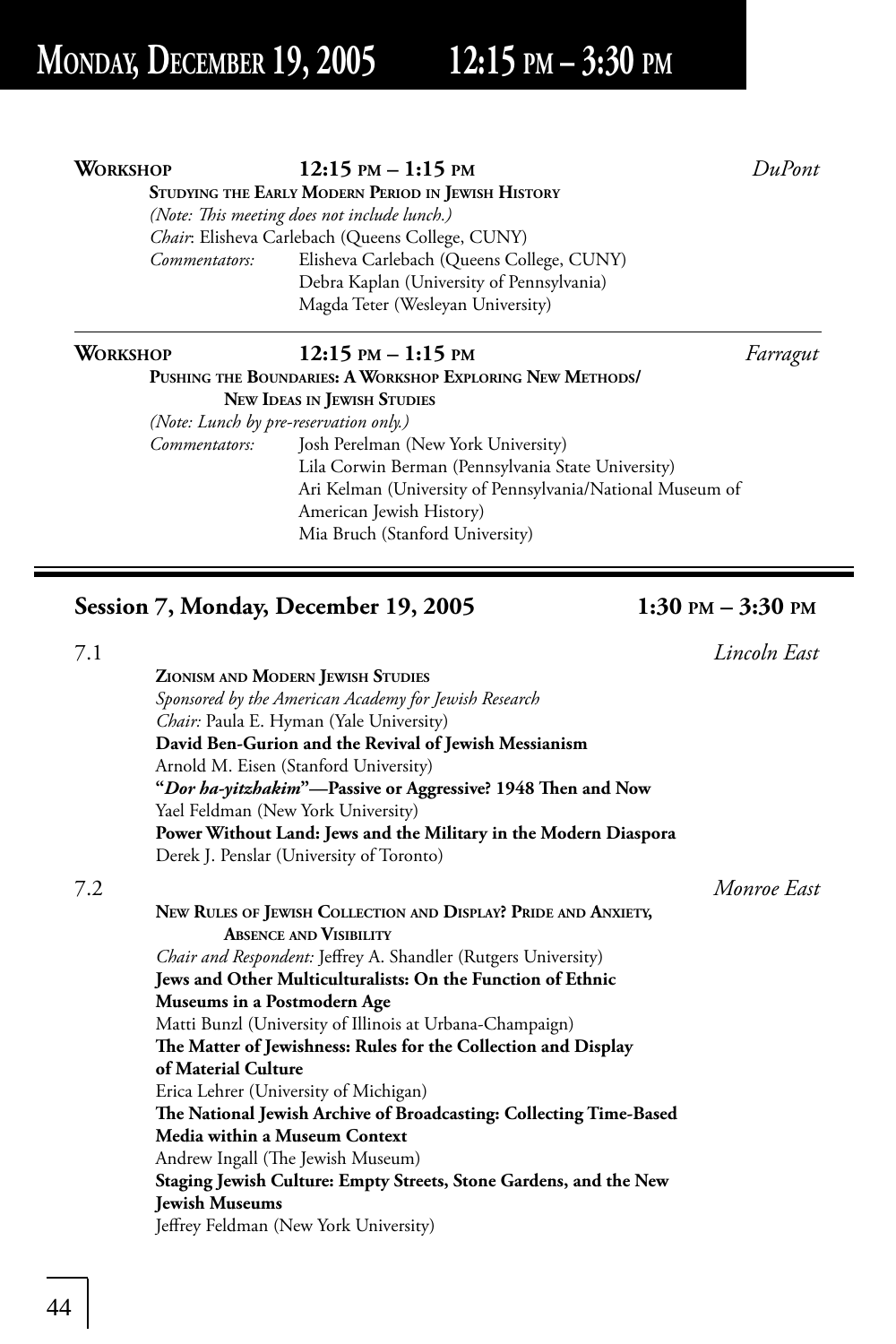# **MONDAY, DECEMBER 19, 2005 1:30 PM – 3:30 PM**

| 7.3 | Monroe West                                                                       |
|-----|-----------------------------------------------------------------------------------|
|     | PROPHETIC IMAGINATION, PART II                                                    |
|     | Chair: Carol Bakhos (UCLA)                                                        |
|     | Opening One's Heart to See: Judah Halevi's Prophetic Poetics                      |
|     | Menachem Lorberbaum (Tel Aviv University)                                         |
|     | Prophecy in Early Christian Dreams: Hermas, Perpetua, and the Pearl in the Depths |
|     | Robin Young (University of Notre Dame)                                            |
|     | Tafsir as a Medium for Prophetic Imagination                                      |
|     | Walid Saleh (University of Toronto)                                               |
|     | Ephraem the Syrian and the Typology of the Prophetic Symbol                       |
|     | Sidney Griffith (The Catholic University of America)                              |
|     | "The More Miraculous, the More True": Rosenzweig's Prophetic Philosophy           |
|     | Benjamin Pollock (The Hebrew University of Jerusalem)                             |
|     | Georgetown East                                                                   |
|     | VISIONS OF SEPHARAD II: SPAIN IN THE MODERN JEWISH HISTORICAL AND                 |
|     | LITERARY IMAGINATION (TWENTIETH CENTURY)                                          |
|     | Chair: Carsten Schapkow (University of Oklahoma)                                  |
|     | Ludwig Lewisohn's The Last Days of Shylock                                        |
|     | Michael Shapiro (University of Illinois at Urbana-Champaign)                      |
|     | Antonio Elio Brailovky's Identity Conflict and the Sephardic Ticket in            |
|     | <b>Contemporary Latin American Fiction</b>                                        |
|     | Yael Halevi-Wise (McGill University)                                              |
|     | Reverting to a Spanish Past: Juan Gelman's Use of Ladino                          |
|     | Monique R. Balbuena (University of Oregon)                                        |
|     | Perceptions of Sepharad in Polish Jewish Textbooks of the Interwar Period         |
|     | Heidemarie Petersen (Leipzig University)                                          |
|     | Respondent: Edna Aizenberg (Marymount Manhattan College)                          |
|     | Georgetown West                                                                   |
|     | "LIKE A TRACE": EARLY TEXTUAL ENCOUNTERS WITH THE HOLOCAUST IN POLAND             |
|     | Chair and Respondent: Berel Lang (Trinity College)                                |
|     | The Warsaw Ghetto in the Writings of Rachel Auerbach                              |
|     | Samuel D. Kassow (Trinity College)                                                |
|     | Night Has Fallen over Treblinka: Rachel Auerbach's Af die felder fun              |
|     | Treblinke (In the Fields of Treblinka)                                            |
|     | Gabriel N. Finder (University of Virginia)                                        |
|     | Dzieci Oskarzaja (The Children Accuse, 1946): Between Exclusion                   |
|     | from and Inclusion into the Holocaust Canon                                       |
|     | Joanna B. Michlic (Brandeis University)                                           |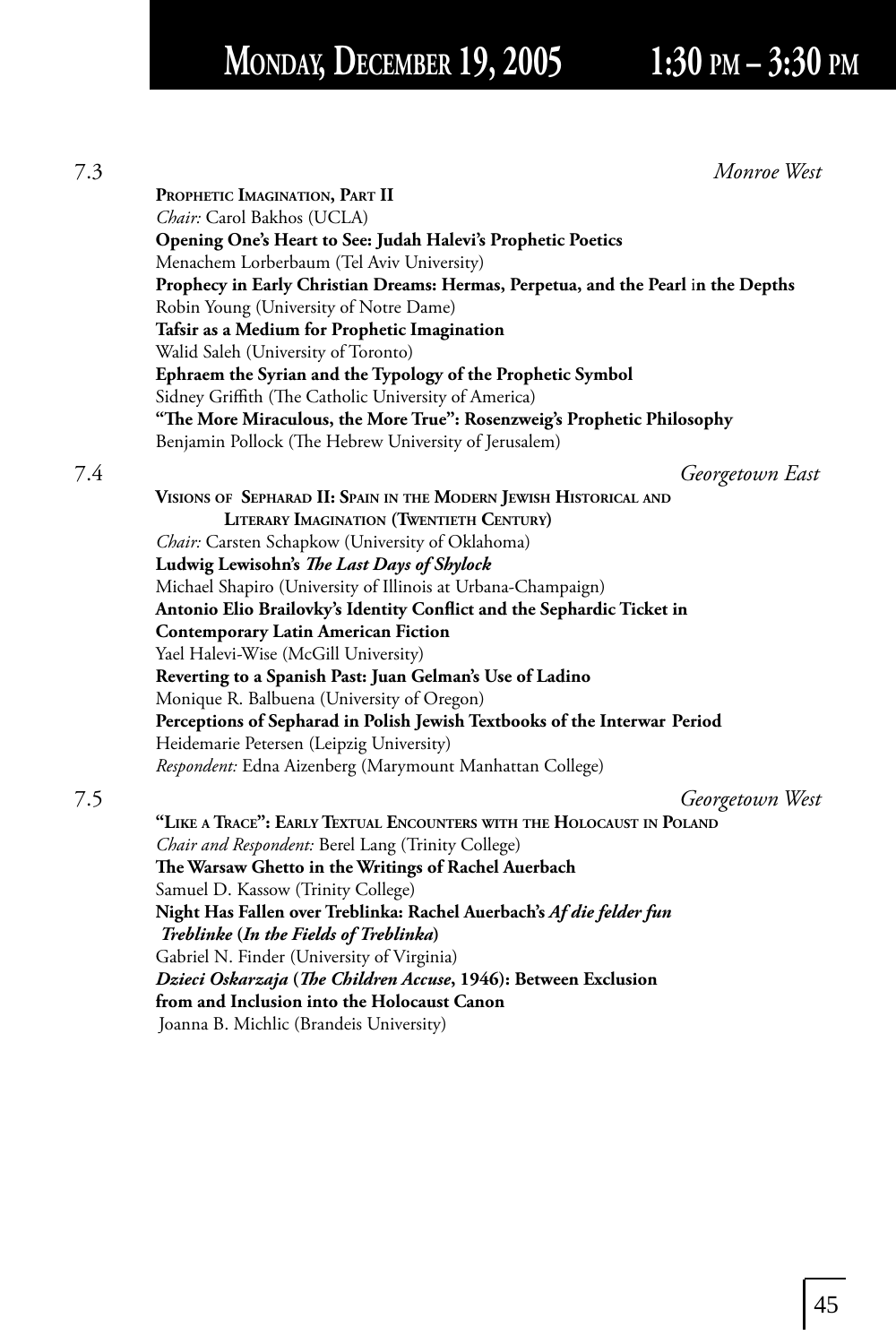| 7.6 |                                                                                | Military     |
|-----|--------------------------------------------------------------------------------|--------------|
|     | RECONSIDERING ORTHODOXY IN MODERN JEWISH HISTORIOGRAPHY                        |              |
|     | Chair and Respondent: Hillel J. Kieval (Washington University)                 |              |
|     | New Sources, New Directions: Recent Scholarship on Orthodox                    |              |
|     | Jewry in Eastern Europe                                                        |              |
|     | Gershon Bacon (Bar-Ilan University)                                            |              |
|     | Nathan Birnbaum: Intellectual Origins of an Orthodox Ideologue                 |              |
|     | Jess Olson (Stanford University)                                               |              |
|     | The Modernist Positions of the Union of Orthodox Rabbis of the                 |              |
|     | United States and Canada, 1902-1914                                            |              |
|     | Jeffrey S. Gurock (Yeshiva University)                                         |              |
| 7.7 |                                                                                | Hemisphere   |
|     | <b>JUDAISM IN TIMES OF CONFESSIONAL FLUIDITY</b>                               |              |
|     | Chair: Aaron L. Katchen (Gann Academy)                                         |              |
|     | Jews, Converts, and Inquisitors in the Fourteenth-Century Crown of Aragon:     |              |
|     | <b>A Curious Case</b>                                                          |              |
|     | Paola Tartakoff (Columbia University)                                          |              |
|     | The Inquisition Martyr Diogo d'Assumpcao: Luterano or Crypto-Jew?              |              |
|     | Miriam Bodian (Touro College)                                                  |              |
|     | Karaism and Christian Hebraism: A New Document                                 |              |
|     | Daniel J. Lasker (Ben-Gurion University of the Negev)                          |              |
| 7.8 |                                                                                | Caucus       |
|     | NEW SCHOOLS OF THOUGHT: EDUCATION, JEWISH IDENTITY, AND                        |              |
|     | AMERICAN CULTURE IN THE POSTWAR ERA                                            |              |
|     | Chair: Riv-Ellen Prell (University of Minnesota)                               |              |
|     | New Links (and Kinks) in the Chain: Jewish Sororities and the                  |              |
|     | Presentation of American Jewish Identity                                       |              |
|     | Shira Kohn (New York University)                                               |              |
|     | Life on Campus: Hillel, Jewish Students, and the Question of Identity          |              |
|     | Valerie Thaler (Yale University)                                               |              |
|     | Educated, but Not College Educated: An Investigation of the                    |              |
|     | Relationship between the Orthodox Jewish Community and Higher                  |              |
|     | <b>Education for Women</b>                                                     |              |
|     | Leslie Ginsparg (New York University)                                          |              |
|     | Respondent: Melissa Klapper (Rowan University)                                 |              |
| 7.9 |                                                                                | Conservatory |
|     | WHAT DOES LINGUISTICS HAVE TO OFFER JEWISH STUDIES? APPLICATION                |              |
|     | Chair: Lewis H. Glinert (Dartmouth College)                                    |              |
|     | Language as an Integral Sociocultural Component in Middle Eastern              |              |
|     | and Jewish Studies                                                             |              |
|     | Uri Horesh (University of Pennsylvania)                                        |              |
|     | Using the Present to Explain the Past: How Modern Sociolinguistic              |              |
|     | Studies Can Help Us Understand Medieval Jewish Dialectology                    |              |
|     | Kirsten Fudeman (Ithaca College)                                               |              |
|     | What Can Turkology Tell Us about the Origins of the Eastern European Karaites? |              |
|     | Dan Shapira (The Open University of Israel)                                    |              |
|     | Variation and Mutual Comprehension in Jewish Studies: A Case Study             |              |
|     | Miriam Isaacs (University of Maryland)                                         |              |
|     |                                                                                |              |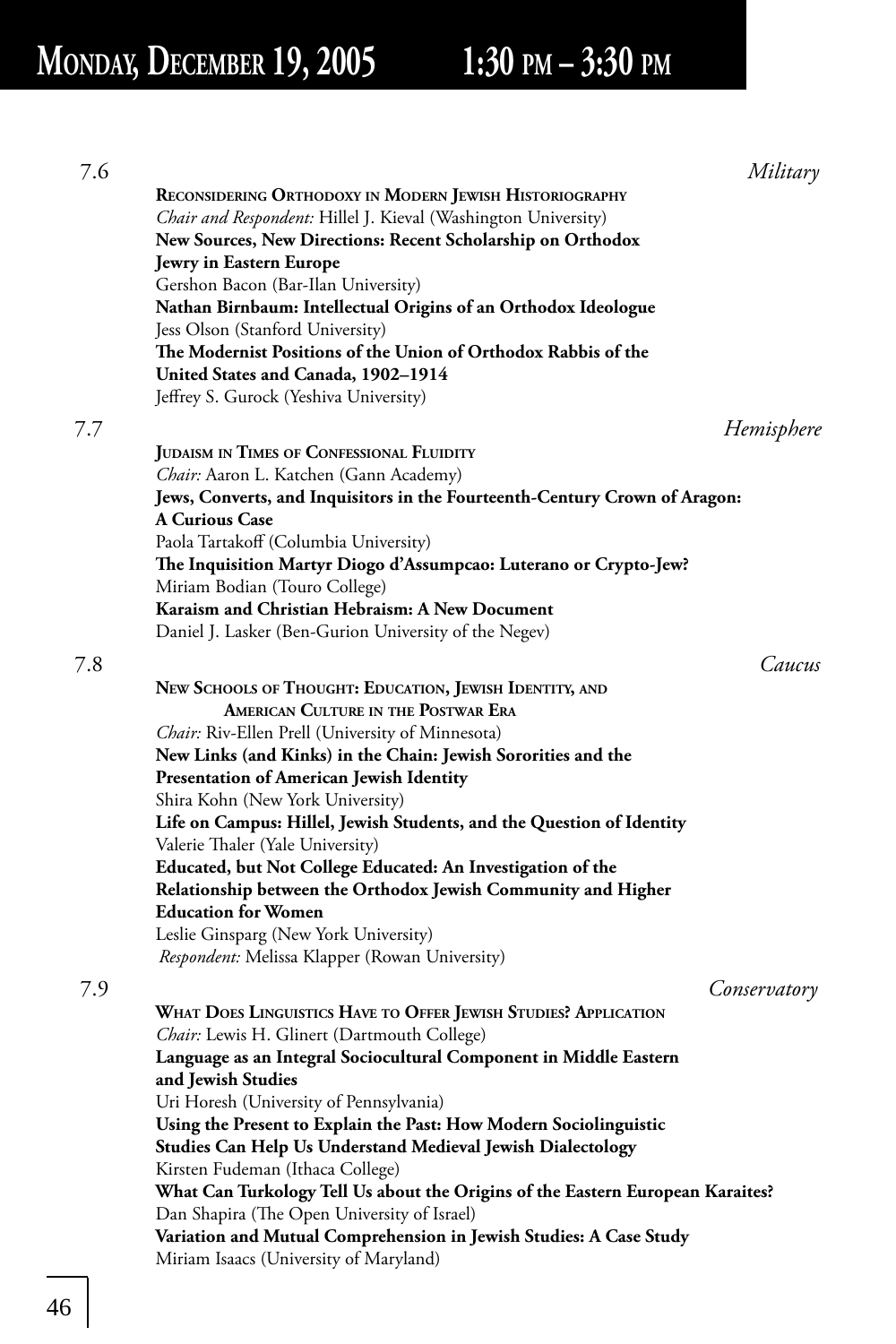## **MONDAY, DECEMBER 19, 2005 1:30 PM – 3:30 PM**

|                                                                                                                        | Map          |
|------------------------------------------------------------------------------------------------------------------------|--------------|
| THE JEWS AND THE SOVIET SYSTEM                                                                                         |              |
| Chair and Respondent: Jeffrey Veidlinger (Indiana University)                                                          |              |
| Conformity and Deviance in Soviet Jewish Life: Minsk, 1920-1938                                                        |              |
| Elissa Bemporad (Stanford University)                                                                                  |              |
| When Photography Was Jewish or How a Group of Jews Built the                                                           |              |
| <b>Field of Soviet Photojournalism</b>                                                                                 |              |
| David Shneer (University of Denver)                                                                                    |              |
| The Zydokomuna and the Changing Role of the Jews in the Soviet<br><b>Secret Police, 1934–1941</b>                      |              |
| Zvi Gitelman (University of Michigan)                                                                                  |              |
|                                                                                                                        | Hamilton     |
|                                                                                                                        |              |
| A REFLEXIVE MIRROR: RETHINKING HEBREW AND YIDDISH LITERARY HISTORY                                                     |              |
| Chair: Kathryn A. Hellerstein (University of Pennsylvania)                                                             |              |
| Y. L. Peretz's Conversational Nusakh                                                                                   |              |
| Jordan D. Finkin (University of California–Berkeley)                                                                   |              |
| Golden Peacock or Golden Hoopoe? Itzik Manger, Avraham                                                                 |              |
| Shlonsky, and the Literary History of the Jew                                                                          |              |
| Naomi Brenner (University of California-Berkeley)                                                                      |              |
| Theorizing Jewish Literary History: The Case of Hebrew and Yiddish Modernism                                           |              |
| Allison Schachter (University of California-Berkeley)                                                                  |              |
|                                                                                                                        | Independence |
| WITTGENSTEIN AND JUDAISM: LANGUAGE, PSYCHOLOGY, AND PROPHECY                                                           |              |
| Chair: Yudit K. Greenberg (Rollins College)                                                                            |              |
| Aspects of Wittgenstein: Duck-Rabbi?                                                                                   |              |
| Jay Geller (Vanderbilt University)                                                                                     |              |
| James, Wittgenstein, and Judaism: The Chatterjee Connection                                                            |              |
| Dennis Rohatyn (University of San Diego)                                                                               |              |
| Revelation and Tradition: Wittgenstein and Language                                                                    |              |
| Michael L. Morgan (Indiana University)                                                                                 |              |
| Respondent: Ranjit Chatterjee (Lado International College)                                                             |              |
|                                                                                                                        | Jackson      |
| SPINOZA'S PLACE IN JEWISH PHILOSOPHY                                                                                   |              |
|                                                                                                                        |              |
| Chair: Gideon Katz (Ben-Gurion University of the Negev)                                                                |              |
| Reclaiming Spinoza in the Nineteenth-Century Hebrew                                                                    |              |
| <b>Enlightenment: The Krochmal Connection</b>                                                                          |              |
| Daniel B. Schwartz (Columbia University)                                                                               |              |
| Hermann Cohen and Soloveitchik as Responses to Spinoza's Challenge<br>Hanoch Ben Pazi (Kibbutzim College of Education) |              |
| Spinoza, Spinozism, and Pantheism in Hermann Cohen                                                                     |              |
| Mark A. Kaplowitz (New York University)                                                                                |              |
| Spinoza, the Absolute, and the Beginnings of Jewish Existentialism                                                     |              |

Ralph Keen (University of Iowa)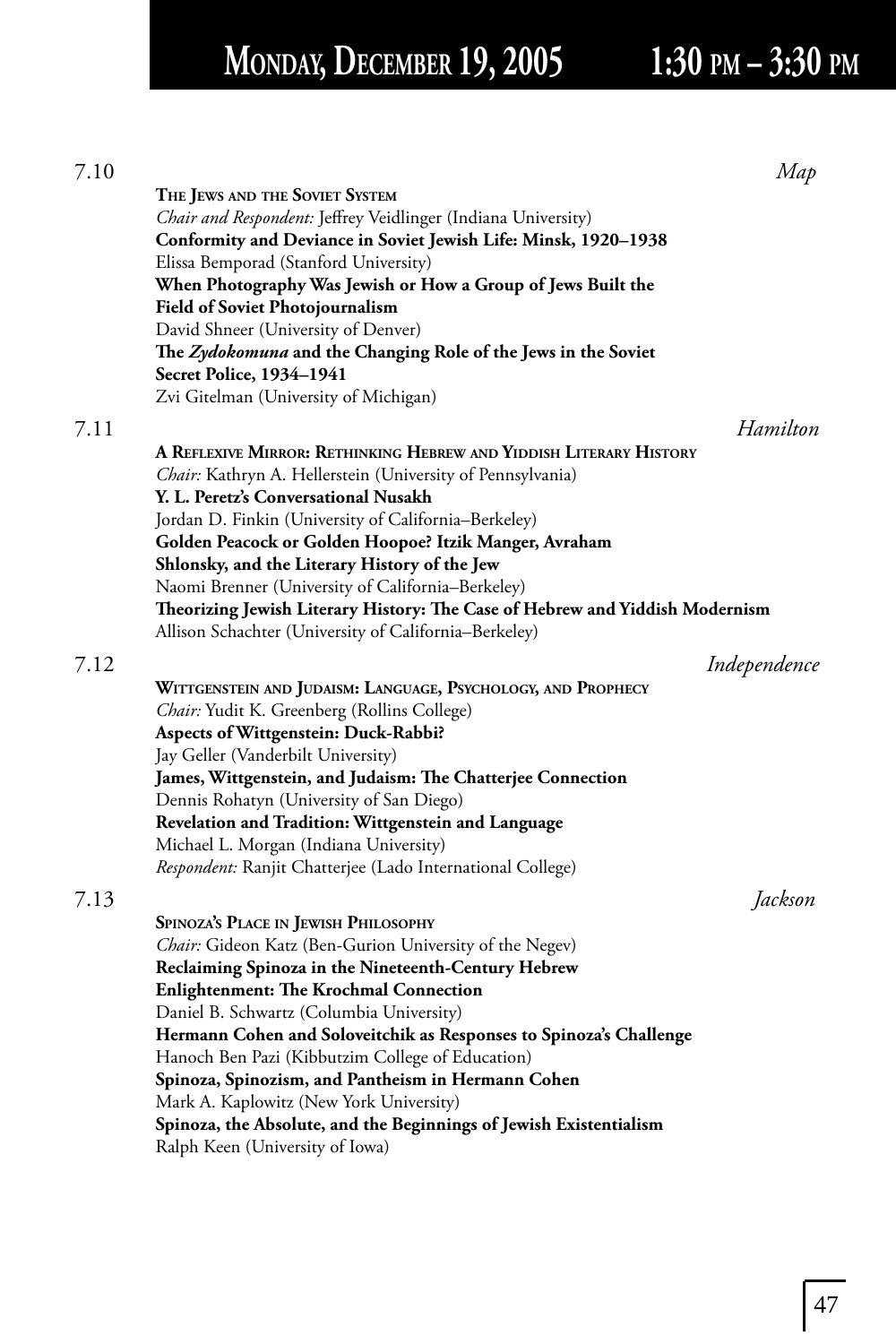## **MONDAY, DECEMBER 19, 2005 1:30 PM – 6:00 PM**

| 7.14 |                                                                         | Kalorama |
|------|-------------------------------------------------------------------------|----------|
|      | JEWISH NATIONS IN THE EARLY MODERN WORLD: ISSUES IN EDUCATION AND       |          |
|      | <b>COMMUNAL FORMATION</b>                                               |          |
|      | <i>Chair and Respondent:</i> Stefanie Siegmund (University of Michigan) |          |
|      | Education among the Western Sephardim in the Seventeenth Century        |          |
|      | Julia R. Lieberman (Saint Louis University)                             |          |
|      | The Inquisition and German Jews of Venice                               |          |
|      | Joshua Holo (HUC-JIR)                                                   |          |
|      | The Ethnic Matrix of Jewish Identity among Sephardim in                 |          |
|      | Seventeenth-Century Peyrehorade                                         |          |
|      | David L. Graizbord (University of Arizona)                              |          |
| 7.15 |                                                                         | Grant    |
|      | <b>RE-VISIONING HEBREW-ARABIC INTERCULTURALITY</b>                      |          |
|      | <i>Chair and Respondent:</i> Nancy E. Berg (Washington University)      |          |
|      | Judaism, Arabism, and Zionism: The Intellectual Journey of the Moyal    |          |
|      | Family, 1893-1945                                                       |          |
|      | Lital Levy (University of California at Berkeley)                       |          |
|      | Hebrew Alexander Romances and Their Arabic Antecedents:                 |          |
|      | A Medieval Interplay of Literature and Science                          |          |
|      | Shamma Boyarin (University of California at Berkeley)                   |          |
|      | Israeli and Palestinian Intersubjectivities: Intersections of Ethnicity |          |
|      | and Nationalist Discourse                                               |          |
|      | Carol Bardenstein (University of Michigan)                              |          |
|      |                                                                         |          |
|      |                                                                         |          |

**COFFEE BREAK****3:30 PM – 4:10 PM** *Exhibit Hall Sponsored by the Association for Jewish Studies and Center for Jewish History* Conference registrants are invited to enjoy refreshments in the Exhibit Hall.

### **Session 8, Monday, December 19, 2005 4:15 PM – 6:00 PM**

| 8.1 |                                                                         | Thoroughbred |
|-----|-------------------------------------------------------------------------|--------------|
|     | DECONSTRUCTING THE JEWISH STATE: HISTORY REAL AND IMAGINED IN THE       |              |
|     | <b>ARAB/ISRAELI CONFLICT</b>                                            |              |
|     | Chair and Respondent: Arnold M. Eisen (Stanford University)             |              |
|     | Politicizing Near Eastern History: The Arabization of Ancient Palestine |              |
|     | Jacob Lassner (Northwestern University)                                 |              |
|     | From Reconstitution to Disestablishment: Changing Views of              |              |
|     | <b>Jewish Territorial Claims</b>                                        |              |
|     | S. Ilan Troen (Brandeis University)                                     |              |
|     |                                                                         |              |

*Respondents:* Donna Robinson Divine (Smith College) Norman A. Stillman (University of Oklahoma)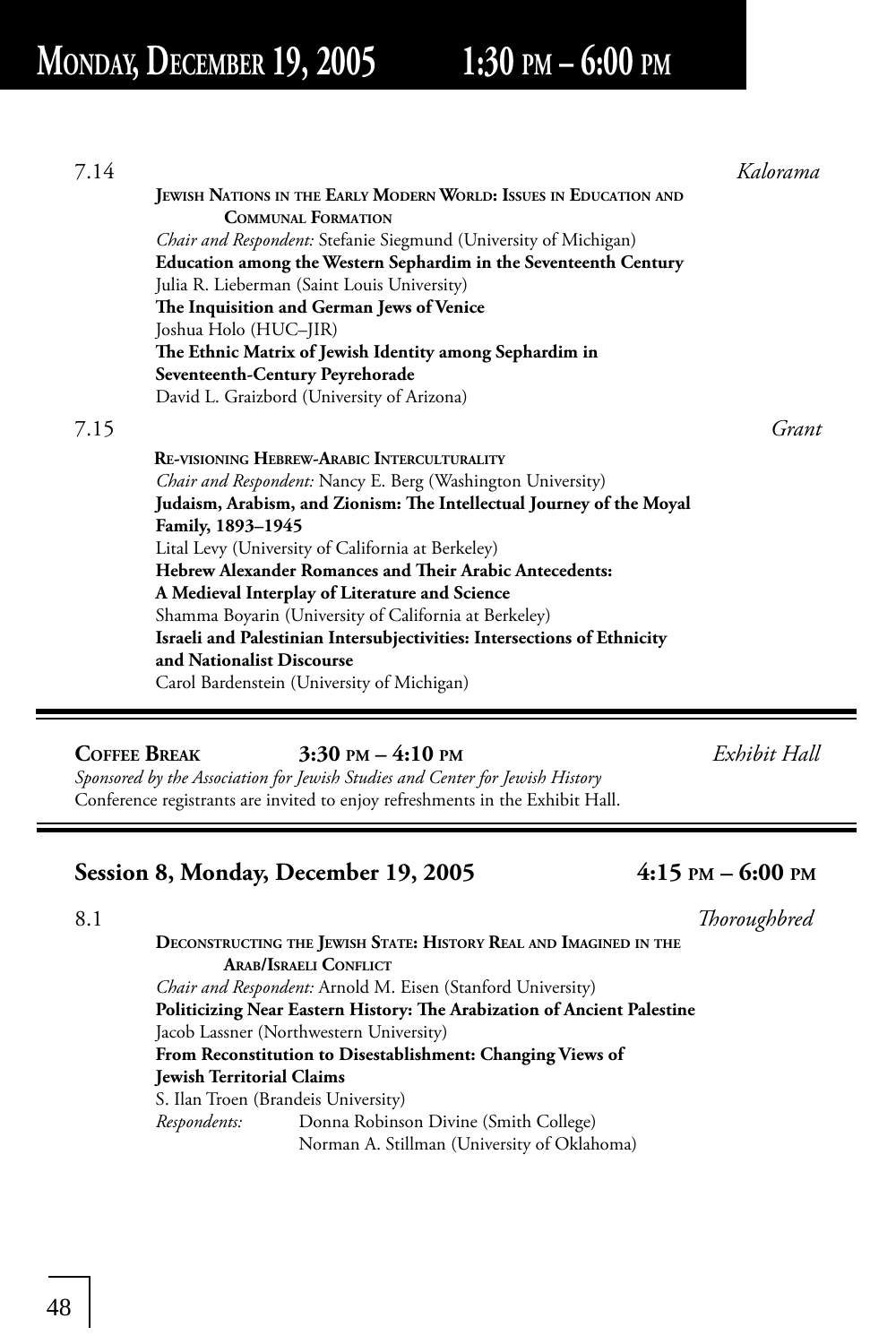# **MONDAY, DECEMBER 19, 2005 4:15 PM – 6:00 PM**

| 8.2 |                      |                                                                         | Monroe East     |
|-----|----------------------|-------------------------------------------------------------------------|-----------------|
|     |                      | <b>ASPECTS OF TWENTIETH-CENTURY PERFORMANCE</b>                         |                 |
|     |                      | Chair: James E. Young (University of Massachusetts-Amherst)             |                 |
|     |                      | Of Ghettos and Golems: Jewish Space and the Cinematic Imaginary         |                 |
|     |                      | David Snyder (Washington University)                                    |                 |
|     |                      | "They Danced It, We Played It": Adaptation and Revitalization in        |                 |
|     |                      | Post-1920s New York Klezmer Music                                       |                 |
|     |                      | Joel E. Rubin (Syracuse University)                                     |                 |
|     |                      | Rainbow Jews: The Intersection of Jewish and Gay Identity in            |                 |
|     |                      | American Theater, 1980 to the Present                                   |                 |
|     |                      | Jonathan C. Friedman (West Chester University)                          |                 |
|     |                      | Writing in the Wrong: Deb Margolin's Textu[r]al Jewish Feminist Poetics |                 |
|     |                      |                                                                         |                 |
|     |                      | Lauren Love (University of Minnesota)                                   |                 |
| 8.3 |                      |                                                                         | Monroe West     |
|     |                      | FROM POSTCARDS TO HOLOGRAMS: JEWISH ENCOUNTERS WITH NEW MEDIA           |                 |
|     |                      | Chair: Jeffrey Feldman (New York University)                            |                 |
|     |                      | Postcards of the Dreyfus Affair: Mass Media and Modern Anti-Semitism    |                 |
|     |                      | Brigitte Sion (New York University)                                     |                 |
|     |                      | The Media and the Messenger: Transforming the Cantor's Art in the       |                 |
|     |                      | <b>Age of Mechanical Reproduction</b>                                   |                 |
|     |                      | Jeffrey A. Shandler (Rutgers University)                                |                 |
|     |                      | Actual Dilemmas, Virtual Solutions: Constructing the Past in the        |                 |
|     | Vienna Jewish Museum |                                                                         |                 |
|     |                      | Abigail Gillman (Boston University)                                     |                 |
|     |                      | Respondent: Barbara Kirshenblatt-Gimblett (New York University)         |                 |
|     |                      |                                                                         |                 |
| 8.4 |                      |                                                                         | Georgetown East |
|     |                      | WHEN AMERICAN HISTORY IS JEWISH WOMEN'S HISTORY                         |                 |
|     |                      | Chair: Karla A. Goldman (Jewish Women's Archive)                        |                 |
|     | Discussants:         | Joyce Antler (Brandeis University)                                      |                 |
|     |                      | Annelise Orleck (Dartmouth College)                                     |                 |
|     |                      | Judith Rosenbaum (Jewish Women's Archive)                               |                 |
| 8.5 |                      |                                                                         | Georgetown West |
|     |                      | NOSTRA AETATE IN NOVA AETATE: NEW BEGINNINGS IN CATHOLIC-JEWISH         |                 |
|     |                      | <b>RELATIONS AFTER 40 YEARS</b>                                         |                 |
|     | Chairs:              | Eugene Fisher (United States Conference of Catholic Bishops)            |                 |
|     |                      | J. Shawn Landres (UCLA / Synagogue 3000)                                |                 |
|     | Commentator:         | Richard Sklba (US Bishops' Committee on Ecumenical and                  |                 |
|     |                      | Interreligious Affairs)                                                 |                 |
|     | Respondents:         | David Berger (Brooklyn College, CUNY)                                   |                 |
|     |                      | Ruth Langer (Boston College)                                            |                 |
|     |                      | Peter A. Pettit (Muhlenberg College)                                    |                 |
|     |                      |                                                                         |                 |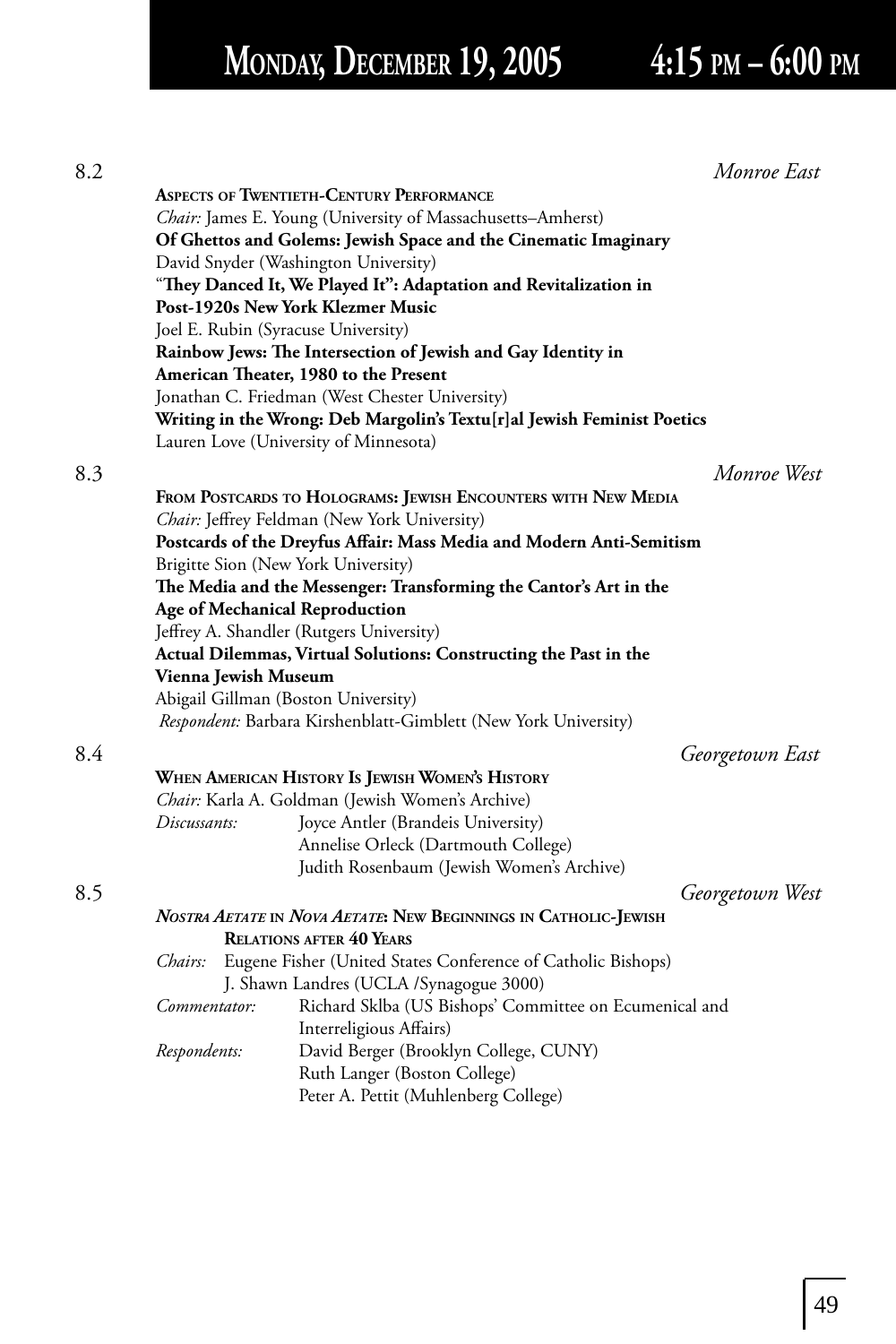| 8.6 |                                                                                  | Military   |
|-----|----------------------------------------------------------------------------------|------------|
|     | SECULAR YIDDISH CULTURE DURING AND AFTER WORLD WAR II                            |            |
|     | Chair and Respondent: Steven J. Zipperstein (Stanford University)                |            |
|     | Homens Mapole: Yiddish Culture and the Immediate Postwar Period                  |            |
|     | Annette Aronowicz (Franklin and Marshall College)                                |            |
|     | A Lost Generation: Debates about Secular Yiddish Culture in the United States    |            |
|     | during World War II                                                              |            |
|     | Matthew B. Hoffman (Franklin and Marshall)                                       |            |
|     | "Dubnow's Other Daughter": The Place of Yiddish in Lucy S.                       |            |
|     | Dawidowicz's Historiography                                                      |            |
|     | Nancy Sinkoff (Rutgers University)                                               |            |
| 8.7 |                                                                                  | Hemisphere |
|     | <b>CRITICAL PERSPECTIVES ON JEWISH LITERATURE</b>                                |            |
|     | Chair: Carole S. Kessner (Stony Brook University, SUNY)                          |            |
|     | Dov Sadan on Jewish Literature                                                   |            |
|     | Arnold J. Band (UCLA)                                                            |            |
|     | Imaginary Judaism and the Critic                                                 |            |
|     | Sara R. Horowitz (York University)                                               |            |
|     | The Lives of Ronald Sanders and the Generations of Jewish American Intellectuals |            |
|     | Steven Weiland (Michigan State University)                                       |            |
|     | "Terminal Jew": Leslie Fiedler and the Quest for a Postwar Jewish                |            |
|     | <b>American Mythology</b>                                                        |            |
|     | Jeremy Shere (Indiana University)                                                |            |
|     |                                                                                  |            |
| 8.8 |                                                                                  | Caucus     |
|     | USES AND TRANSFORMATIONS OF COLLECTIVE MEMORY                                    |            |
|     | Chair: Sarah Bunin Benor (HUC-JIR)                                               |            |
|     | Collective Memory and the Founding Hero: Sara Schenirer and the                  |            |
|     | <b>Bais Yaakov Movement</b>                                                      |            |
|     | Shani Bechhofer (Yeshiva University)                                             |            |
|     | <b>Re-visiting Holocaust Memorialization</b>                                     |            |
|     | Irit Dekel (New School University)                                               |            |
|     | The Rescue of Jewish Children by Belgian Convents during the                     |            |
|     | <b>Holocaust and the Politics of Commemoration</b>                               |            |
|     | Suzanne Vromen (Bard College)                                                    |            |
|     | The Conflicts and Challenges of Judaism in Second Generation Literature          |            |
|     | Susan Jacobowitz (Queensborough Community College)                               |            |

*Respondent:* Shaul Kelner (Vanderbilt University)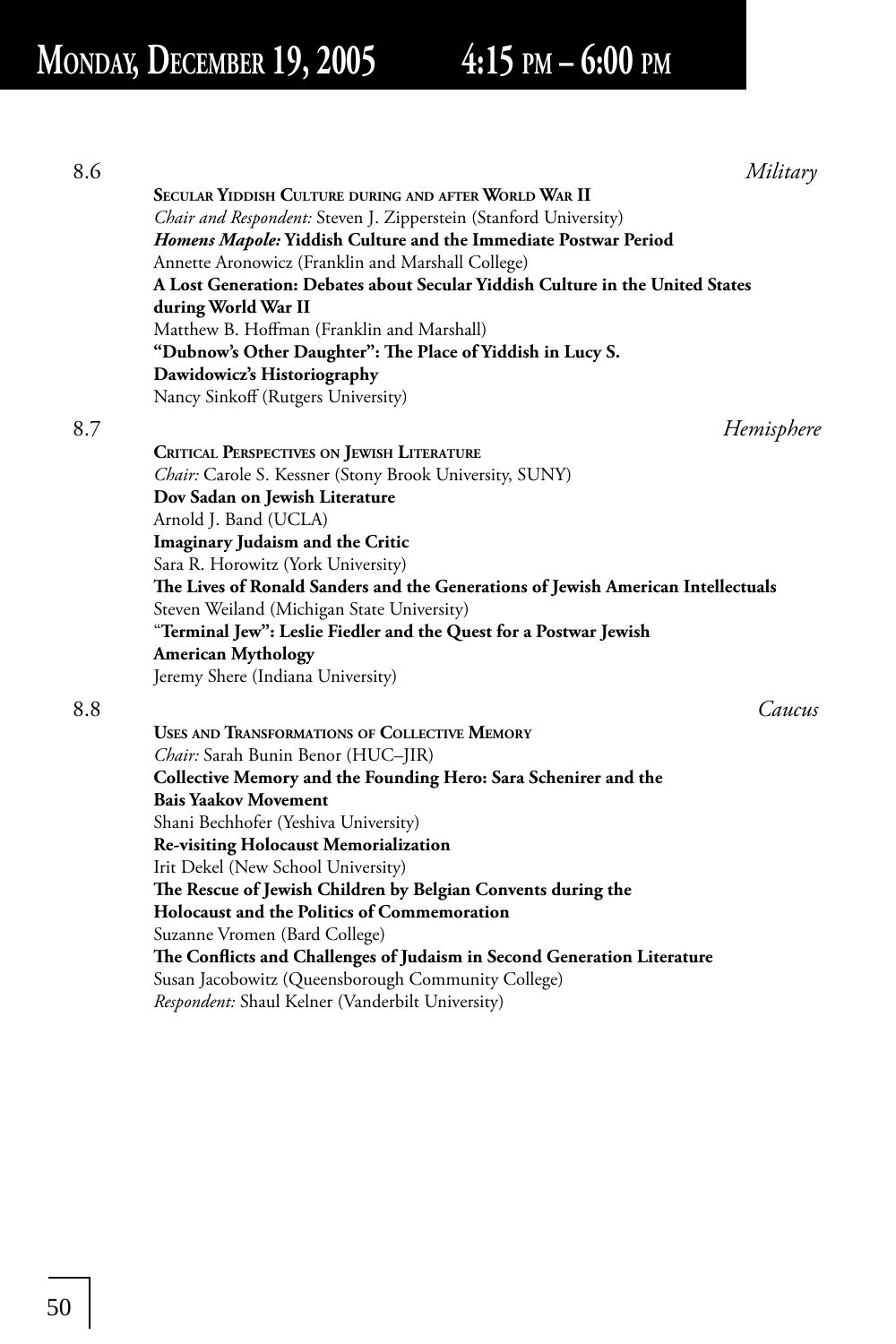# **MONDAY, DECEMBER 19, 2005 4:15 PM – 6:00 PM**

| 8.9  | Conservatory                                                                  |
|------|-------------------------------------------------------------------------------|
|      | MORE FORMAL REASONING IN JEWISH THOUGHT                                       |
|      | Chair: Eugene B. Borowitz (HUC-JIR)                                           |
|      | The Logics of Jewish Textual Reasoning                                        |
|      | Peter W. Ochs (University of Virginia)                                        |
|      | Formal Thinking in Premodern Jewish Philosophy                                |
|      | Norbert Samuelson (Arizona State University)                                  |
|      | Iconic Thinking in Jewish Aesthetics                                          |
|      | Zachary J. Braiterman (Syracuse University)                                   |
| 8.10 | Map                                                                           |
|      | <b>ACHIEVING THE AMERICAN DREAM: AMERICAN JEWISH ECONOMIC SUCCESS</b>         |
|      | <i>Chair:</i> Sylvia Barack Fishman (Brandeis University)                     |
|      | Economic Roles of American Jewish Women: Changes from 1990 to 2000/2001       |
|      | Harriet Hartman (Rowan University) and                                        |
|      | Moshe Hartman (Ben-Gurion University of the Negev)                            |
|      | Poor Jews: Low Income in the American Jewish Population                       |
|      | Laurence Kotler-Berkowitz (United Jewish Communities)                         |
|      | Jewish Economic Success in the United States: What We Know, What              |
|      | We Don't Know, and Proposed Next Steps                                        |
|      | Paul Burstein (University of Washington)                                      |
|      |                                                                               |
| 8.11 | Hamilton                                                                      |
|      | A WORLD OF ACTIVITIES: RE-FASHIONING JEWISH LIFE IN EIGHTEENTH-CENTURY EUROPE |
|      | Chair: Allan M. Arkush (Binghamton University, SUNY)                          |
|      | Ordinary Dangers and Educating Encounters: Traveling and Travel               |
|      | Writing among European Jews in the Eighteenth Century                         |
|      | Andrea Schatz (Princeton University)                                          |
|      | Pleasures among the Jews in the Eighteenth Century and Their Cultural Meaning |
|      | Shmuel Feiner (Bar-Ilan University)                                           |
|      | Jewish Reading and the Republic of Letters: Joseph Attias in Eighteenth-      |
|      | <b>Century Livorno</b>                                                        |
|      | Francesca Bregoli (University of Pennsylvania)                                |
|      | We Must, Must be Friends: Lessing, Mendelssohn, and the Drama of Friendship   |
|      | Adam D. Sutcliffe (King's College London)                                     |
| 8.12 | Independence                                                                  |
|      | PASSAGES TO GLORY: TEXTUAL WAYS OF TRANSFORMING EXPERIENCE AMONG              |
|      | SECTARIANS, SAGES, AND EARLY JEWISH MYSTICS                                   |
|      | Chair: Rebecca M. Lesses (Ithaca College)                                     |
|      | Transformation of Experience by Charismatic Example and                       |
|      | <b>Imperative: Glorification Texts from Qumran</b>                            |
|      | Jonah Steinberg (Hebrew College)                                              |
|      | The Construction of the Transcendent Self in Third Enoch                      |
|      | Alan F. Segal (Barnard College)                                               |
|      | No Secrets: Derashah as Performative Exegesis                                 |
|      | Nehemia Polen (Hebrew College)                                                |
|      | The Experienced Knowledge of the Wise                                         |
|      | Daphna Arbel (University of British Columbia)                                 |
|      |                                                                               |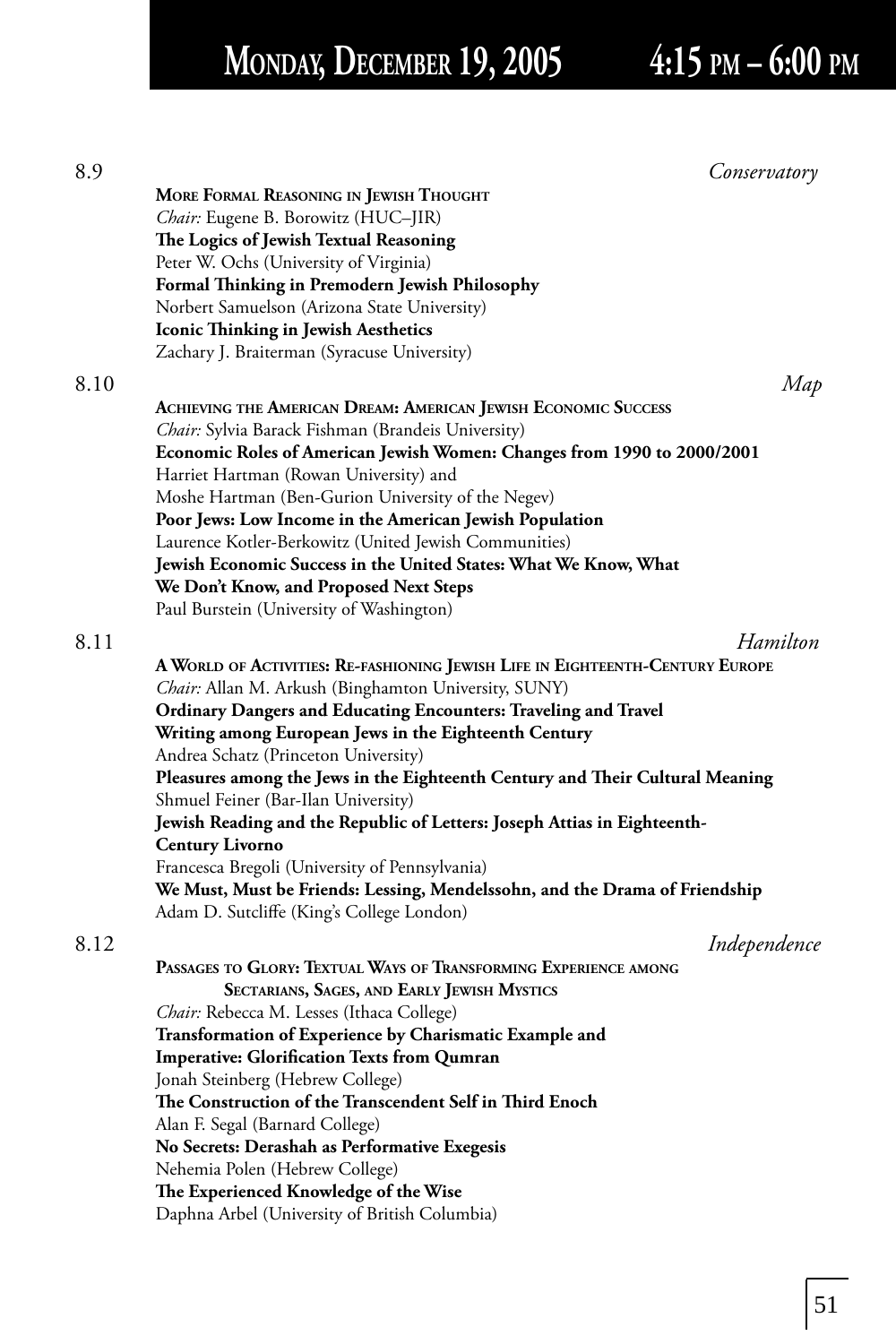| 8.13 |                                                                                                                                                                |                       | Jackson  |  |
|------|----------------------------------------------------------------------------------------------------------------------------------------------------------------|-----------------------|----------|--|
|      | <b>INTERPRETATION AND LAW AT QUMRAN</b>                                                                                                                        |                       |          |  |
|      | Chair: Judith H. Newman (Emmanuel College)                                                                                                                     |                       |          |  |
|      | The 'Re'-Presentation of Prophecy in the Parabiblical Texts from Qumran<br>Alex Jassen (New York University)<br>Reinterpreting Scripture in a Hymn from Qumran |                       |          |  |
|      |                                                                                                                                                                |                       |          |  |
|      | Deena Grant (New York University)<br>4Q159: An Anthology of Biblical Legislation from Qumran<br>Moshe J. Bernstein (Yeshiva University)                        |                       |          |  |
|      |                                                                                                                                                                |                       |          |  |
|      |                                                                                                                                                                |                       |          |  |
|      | Ancient Jewish Law and Narrative in Comparative Perspective:                                                                                                   |                       |          |  |
|      | The Damascus Document and the Mishnah                                                                                                                          |                       |          |  |
|      | Steven D. Fraade (Yale University)                                                                                                                             |                       |          |  |
| 8.14 |                                                                                                                                                                |                       | Kalorama |  |
|      | INTERPRETATIVE STRATEGIES, CULTURAL POETICS, AND THE READING OF                                                                                                |                       |          |  |
|      | <b>MEDIEVAL JEWISH LITERATURE</b>                                                                                                                              |                       |          |  |
|      | Chair: Jeffrey L. Rubenstein (New York University)                                                                                                             |                       |          |  |
|      | The Sins of the Fathers: The Story of Bustanay and Arabic Satire                                                                                               |                       |          |  |
|      | Arnold E. Franklin (University of California at Davis)                                                                                                         |                       |          |  |
|      | Madmen and Sages at the Center of Peripheries                                                                                                                  |                       |          |  |
|      | Carol Bakhos (UCLA)                                                                                                                                            |                       |          |  |
|      | Money, Menstruation, and Madness: Imaginative Associations in a                                                                                                |                       |          |  |
|      | Text of Nahman of Bratslav                                                                                                                                     |                       |          |  |
|      | David J. Biale (University of California at Davis)                                                                                                             |                       |          |  |
|      | Respondent: Seth Schwartz (Jewish Theological Seminary)                                                                                                        |                       |          |  |
|      | Monday, December 19, 2005 Evening Program                                                                                                                      |                       |          |  |
|      | $6:15$ PM<br>AJS PERSPECTIVES EDITORIAL                                                                                                                        |                       | Edison   |  |
|      | <b>BOARD MEETING</b>                                                                                                                                           |                       |          |  |
|      | <b>DIVISION MEETINGS</b>                                                                                                                                       | 6:00 PM $-$ 6:30 PM   |          |  |
|      | An opportunity for conference attendees to meet with Division Chairs to discuss themes for the<br>2006 Annual Meeting. See page 62 for various locations.      |                       |          |  |
|      | <b>GRADUATE STUDENT RECEPTION</b>                                                                                                                              | $6:00$ PM $- 7:30$ PM | State    |  |

*Remarks:* Sara R. Horowitz, *AJS Vice President for Program* Rona Sheramy, *AJS Executive Director*

**CENTER FOR ADVANCED** 6:00 PM – 7:30 PM *Jefferson East*  **HOLOCAUST STUDIES, UNITED STATES HOLOCAUST MEMORIAL MUSEUM RECEPTION**  *Open to all conference registrants.*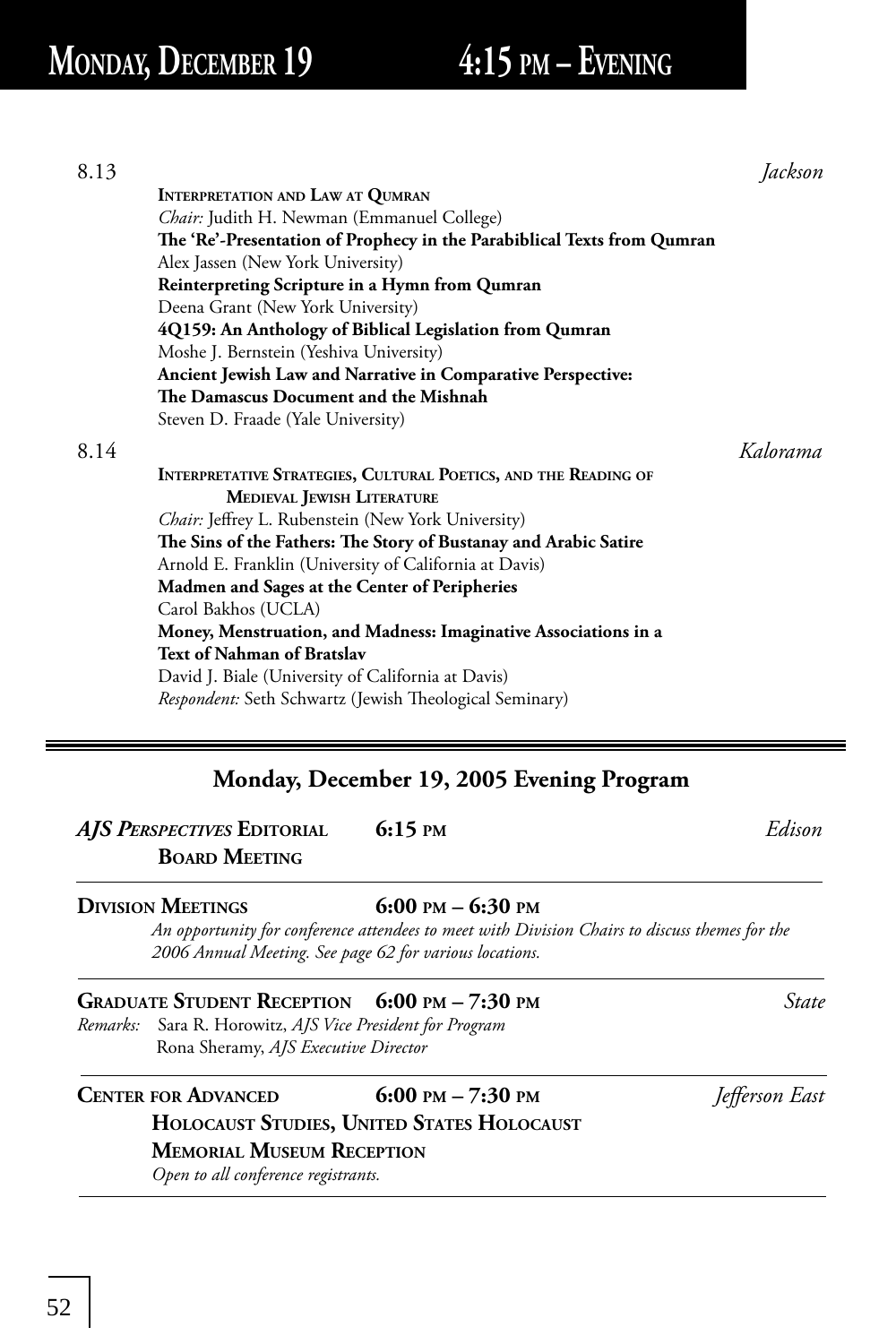# **MONDAY, DECEMBER 19 - TUESDAY, DECEMBER 20, 2005**

| <b>CENTER FOR JEWISH HISTORY</b><br><b>RECEPTION</b>                                                                                                                                                                                                                                                             | 6:00 PM $- 7:30$ PM  | Cahinet                            |
|------------------------------------------------------------------------------------------------------------------------------------------------------------------------------------------------------------------------------------------------------------------------------------------------------------------|----------------------|------------------------------------|
| Open to all conference registrants.                                                                                                                                                                                                                                                                              |                      |                                    |
| <b>HUC-JIR RECEPTION</b><br>Open to all conference registrants.                                                                                                                                                                                                                                                  | 6:00 PM $- 7:30$ PM  | Jefferson West                     |
| <b>MASA (ISRAEL PROGRAMS)</b><br><b>RECEPTION</b><br>Open to all conference registrants.                                                                                                                                                                                                                         | 6:00 PM $- 7:30$ PM  | Lincoln West                       |
| <b>MODIYA PROJECT</b><br><b>WEBSITE LAUNCH</b><br>Open to all conference registrants.                                                                                                                                                                                                                            | 6:00 PM $- 7:30$ PM  | Monroe West                        |
| <b>GENERAL DINNER</b><br>(Note: By pre-paid reservation only.)                                                                                                                                                                                                                                                   | $7:15$ PM $-8:30$ PM | <b>International Ballroom East</b> |
| <b>THEATRICAL PERFORMANCE</b><br>Stanislavsky Theater Studio presents:<br><b>BABEL: HOW IT WAS DONE IN ODESSA</b><br>an original performance based on the stories of Isaac Babel<br>Directed by Sarah Kane<br>Conceived for the stage, translated and performed by Andrei Malaev-Babel<br>Adapted by Roland Reed | $8:30 \text{ }$ PM   | Lincoln East                       |

### **Tuesday, December 20, 2005**

| <b>GENERAL BREAKFAST</b>                                                                | $7:00$ am $-8:30$ am                   | International Ballroom East |
|-----------------------------------------------------------------------------------------|----------------------------------------|-----------------------------|
| AJS REVIEW EDITORIAL BOARD<br><b>BREAKFAST MEETING</b>                                  | $7:15$ AM $-$ 8:30 AM                  | Farragut                    |
| AJS PROGRAM COMMITTEE AND 7:00 AM - 8:30 AM<br><b>DIVISION CHAIRS BREAKFAST MEETING</b> |                                        | Cahinet                     |
| <b>REGISTRATION</b>                                                                     | 8:30 AM - 12:00 noon                   | Concourse Foyer             |
| <b>BOOK EXHIBIT</b>                                                                     | $8:30 \text{ AM} - 12:00 \text{ noon}$ | Exhibit Hall                |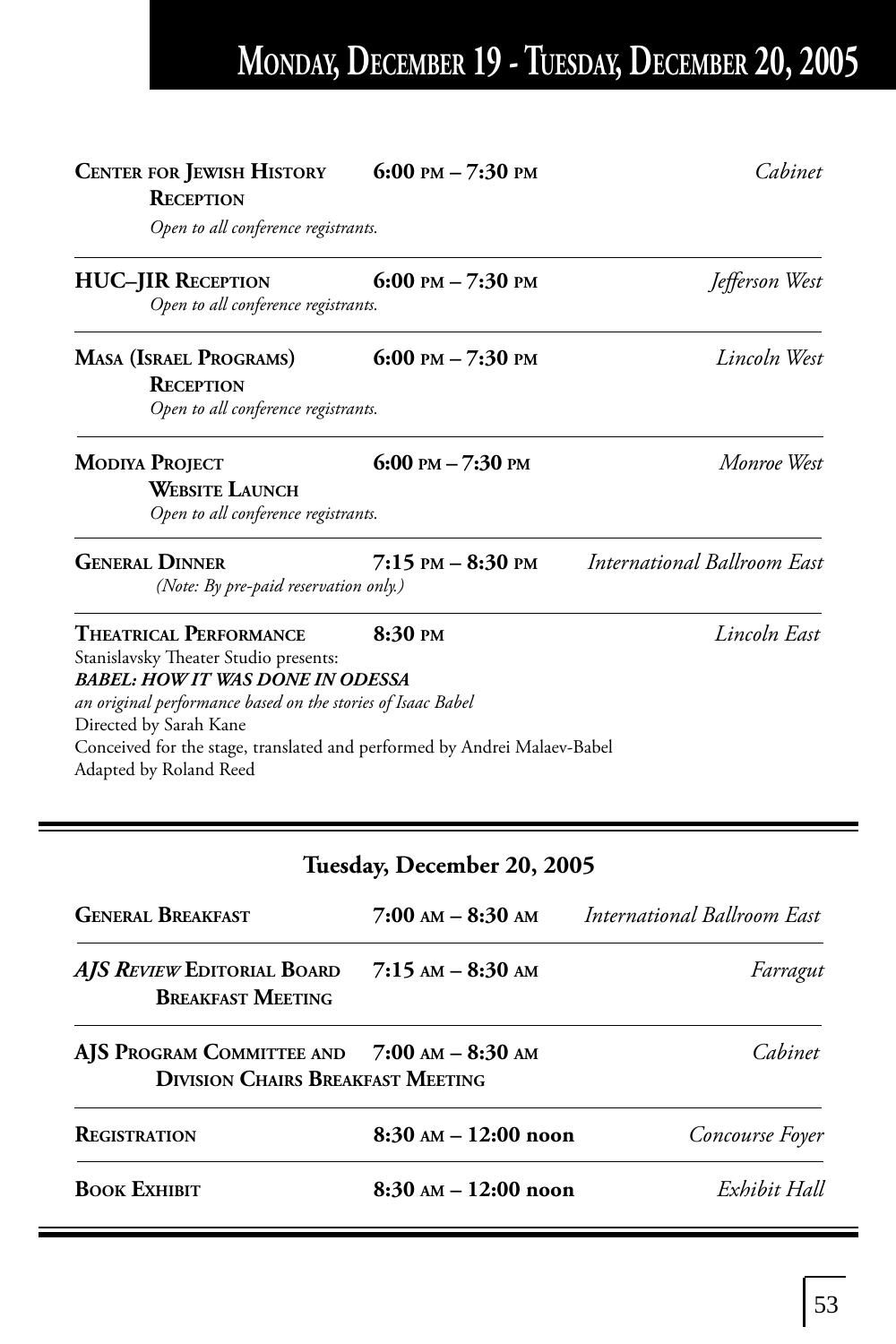### **Session 9, Tuesday, December 20, 2005 8:30 AM – 10:30 AM**

| 9.1 |                                                                                               | Thoroughbred    |
|-----|-----------------------------------------------------------------------------------------------|-----------------|
|     | THE CULTURE OF THE LEFT IN AMERICAN JEWISH LIFE                                               |                 |
|     | Chair: Tony E. Michels (University of Wisconsin-Madison)                                      |                 |
|     | Too Good to Have Been Painted by a Woman: American Jewish                                     |                 |
|     | Women Artists as Political Activists, 1920s and 1930s                                         |                 |
|     | Lauren B. Strauss (Independent Scholar)                                                       |                 |
|     | "I'm the everybody who's nobody, I'm the nobody who's everybody":                             |                 |
|     | The Popular Front's Indelible Role in American Jewish Identity                                |                 |
|     | Josh Perelman (New York University)                                                           |                 |
|     | The Luxurious Left: Politicizing Leisure at the Furrier's Resort, 1949-1955                   |                 |
|     | Rachel Kranson (New York University)                                                          |                 |
|     | Respondent: Daniel Katz (Empire State College, SUNY)                                          |                 |
|     |                                                                                               |                 |
| 9.2 |                                                                                               | Monroe East     |
|     | <b>Imagining Jewish Culture in Nineteenth-Century Europe</b>                                  |                 |
|     | Chair: Robin E. Judd (The Ohio State University)                                              |                 |
|     | Heine, Romantic Subjectivity, Jewish Subjectivity                                             |                 |
|     | Sven-Erik Rose (Miami University)                                                             |                 |
|     | Out of the Ghetto? The Politics of Nostalgia in German Jewish Popular Culture                 |                 |
|     | Jonathan Hess (University of North Carolina at Chapel Hill)                                   |                 |
|     | Jewish Prostitutes in Nineteenth-Century Paris                                                |                 |
|     | Ronald Schechter (College of William and Mary)                                                |                 |
| 9.3 |                                                                                               | Monroe West     |
|     | <b>BACKDATING AMERICAN PUBLIC MEMORY OF THE HOLOCAUST</b>                                     |                 |
|     | Chair: Hasia R. Diner (New York University)                                                   |                 |
|     | Re-imagining Atrocity: Documentary Practice and the Origins of                                |                 |
|     | American Public Memory of the Holocaust                                                       |                 |
|     |                                                                                               |                 |
|     | Steven Carr (Indiana University–Purdue Fort Wayne)                                            |                 |
|     | From DPs to Olim: The Depiction of Holocaust Refugees in American<br>Feature Films, 1946–1949 |                 |
|     | Lawrence Baron (San Diego State University)                                                   |                 |
|     | America and the Holocaust: Liberation and After                                               |                 |
|     |                                                                                               |                 |
|     | Kenneth Waltzer (Michigan State University)                                                   |                 |
|     | Finding the Holocaust Elsewhere: A Case Study of American Culture in the 1950s                |                 |
|     | Walter Metz (Montana State University-Bozeman)                                                |                 |
|     | <i>Respondent:</i> Larry Wilcox (University of Toledo)                                        |                 |
| 9.4 |                                                                                               | Georgetown East |
|     | THE MEDIEVAL AND RENAISSANCE TRANSFORMATION OF HEBREW LITERATURE                              |                 |
|     | Chair: Raymond P. Scheindlin (Jewish Theological Seminary)                                    |                 |
|     | A New Reading of Abraham ibn Daud's Historical Works                                          |                 |
|     | Katja Vehlow (New York University)                                                            |                 |
|     | Reconstructing a Lost Piyyut from Its Medieval Commentary: Some                               |                 |
|     | <b>Methodological Considerations</b>                                                          |                 |
|     | Elisabeth Hollender (Heinrich Heine University of Dusseldorf)                                 |                 |
|     | Fifteenth-Century Hebrew in Italy: Not a Humanist Movement                                    |                 |
|     | Arthur M. Lesley (Baltimore Hebrew University)                                                |                 |
|     | Alemanno's Transformation of the Dialogue                                                     |                 |
|     | Michael Reuveni (Jewish Theological Seminary)                                                 |                 |
|     |                                                                                               |                 |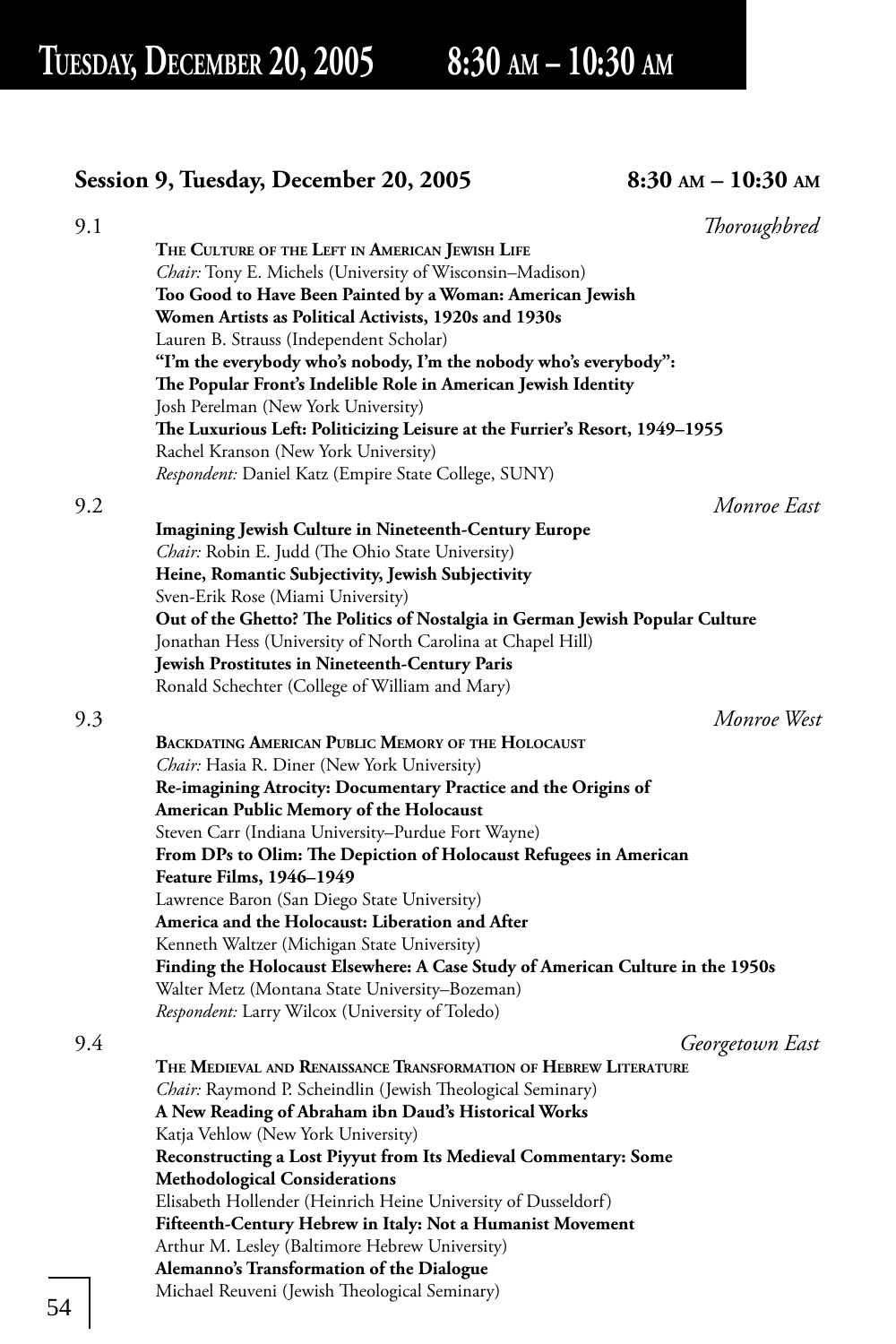# **TUESDAY, DECEMBER 20, 2005 8:30 AM – 10:30 AM**

|                                       |                                                                                   | Georgetown West |
|---------------------------------------|-----------------------------------------------------------------------------------|-----------------|
|                                       | POST-DENOMINATIONALISM IN AMERICAN JUDAISM?                                       |                 |
|                                       | Chair: Frederick E. Greenspahn (Florida Atlantic University)                      |                 |
| Discussants:                          | Henry L. Feingold (Baruch College, CUNY)                                          |                 |
|                                       | Pamela S. Nadell (American University)                                            |                 |
|                                       | Ora Horn Prouser (Academy of Jewish Religion)                                     |                 |
|                                       | Carl Raschke (University of Denver)                                               |                 |
|                                       | Robert M. Seltzer (Hunter College, CUNY)                                          |                 |
|                                       |                                                                                   | Military        |
|                                       | THE EVOLUTION OF RABBINIC TEXTS OVER TIME                                         |                 |
|                                       | Chair: Judith Hauptman (Jewish Theological Seminary)                              |                 |
|                                       | An Unlikely Source: Sanhedrin 19a-b and Josephus Revisited                        |                 |
|                                       | Barry Wimpfheimer (Pennsylvania State University)                                 |                 |
|                                       | When Rav Dimi Came He Said in the Name of R. Yohanan: On the                      |                 |
|                                       | Nature of Parallel Passages in the Bavli                                          |                 |
|                                       | David Brodsky (Reconstructionist Rabbinical College)                              |                 |
|                                       | Patterns in the Presentations of Wealth, Poverty, and Tsedakah in the Bavli       |                 |
| Alyssa Gray (HUC–JIR)                 |                                                                                   |                 |
|                                       | The Historical Origins of Mishnaic Law                                            |                 |
|                                       | Shaye J. D. Cohen (Harvard University)                                            |                 |
|                                       |                                                                                   |                 |
|                                       |                                                                                   | Hemisphere      |
|                                       | <b>IDENTITY AND INSTITUTIONS: PATTERNS OF NORTH AMERICAN JEWISH ENGAGEMENT</b>    |                 |
|                                       | Chair: Barry A. Kosmin (Trinity College)                                          |                 |
|                                       | Is Synagogue Membership a Rational Choice?                                        |                 |
| Bruce A. Phillips (HUC-JIR)           |                                                                                   |                 |
|                                       | The Waning of Synagogue Attendance on the High Holidays: A Case                   |                 |
|                                       | Study of Paradigm Shifts in American Jewish Identity                              |                 |
|                                       | Jonathon Ament (United Jewish Communities)                                        |                 |
|                                       | Religiosity and Spirituality among American Jews: A Look at the                   |                 |
|                                       | <b>National Jewish Population Survey 2000–2001</b>                                |                 |
|                                       | Roberta Sands (University of Pennsylvania School of Social Work)                  |                 |
|                                       | More Spiritual but Less Religious: North American Jewish College Students         |                 |
|                                       | Ariela Keysar (CUNY Graduate Center)                                              |                 |
|                                       | What are Parents Doing at School?: A Study of Interactions between                |                 |
| <b>Parents and Jewish Day Schools</b> |                                                                                   |                 |
|                                       | Alex Pomson (The Hebrew University of Jerusalem)                                  |                 |
|                                       | and Randal F. Schnoor (York University)                                           |                 |
|                                       |                                                                                   | Caucus          |
|                                       | YIDDISH LITERATURE AND ITS AUDIENCE                                               |                 |
|                                       | Chair: Anita Norich (University of Michigan)                                      |                 |
|                                       | The Translation of the Zohar in Yiddish: Nahalat Tsvi by Yerahmiel                |                 |
| Chotsch (Frankfurt, 1711)             |                                                                                   |                 |
|                                       | Jean Baumgarten (Centre National de la Recherche Scientifique-Paris)              |                 |
|                                       | Nusakh un Plonter: Beyle Schaechter-Gottesman's Poetic Mode                       |                 |
|                                       | Linda (Leye) Lipsky (York University)                                             |                 |
|                                       | Yiddish Poet Ben Tsiyen Makhtey/M. Ben-Zion/B. Almoni                             |                 |
|                                       | Paula Eisenstein Baker (University of St. Thomas, Houston)                        |                 |
|                                       | Power in the Tongue: Seduction as Speech-Act in the Short Fiction of I. B. Singer |                 |
|                                       | Miriam Udel-Lambert (Harvard University)                                          |                 |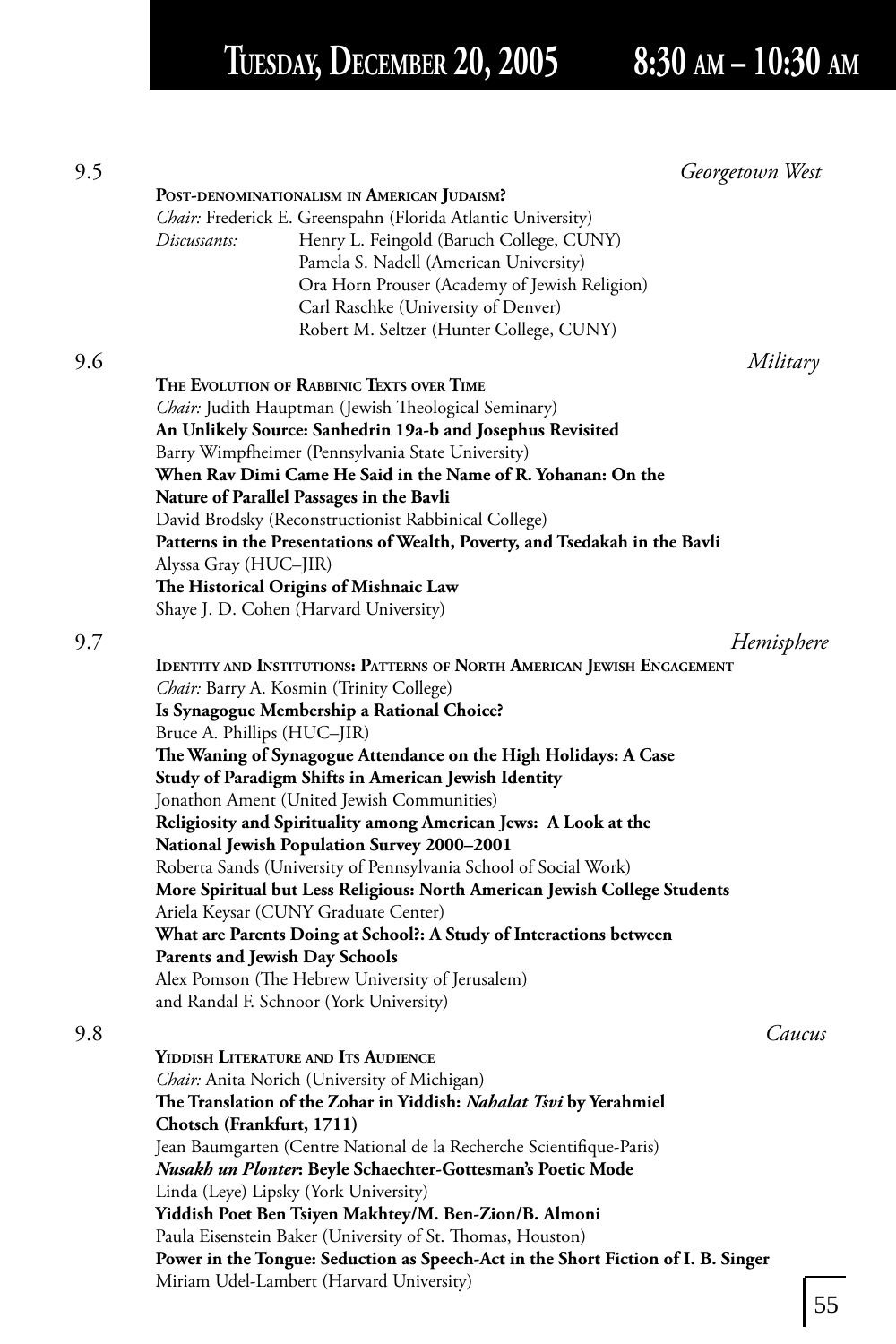# **TUESDAY, DECEMBER 20, 2005 8:30 AM – 10:30 AM**

| 9.9  | Conservatory                                                                 |
|------|------------------------------------------------------------------------------|
|      | PROCESSES OF JEWISH NATIONAL IDENTIFICATION IN CENTRAL AND EASTERN           |
|      | EUROPE IN THE AFTERMATH OF THE HOLOCAUST                                     |
|      | <i>Chair:</i> Joanna B. Michlic (Brandeis University)                        |
|      | <b>Communities Lost, Communities Found: The Transformation of</b>            |
|      | Identity among Yugoslavia's Jews during the Second World War                 |
|      | Jovana Knezevic (Yale University)                                            |
|      | From Victims of Fascism to Victims of Genocide: The Politics of              |
|      | Remembrance and Post-Holocaust Jewishness in Socialist Yugoslavia            |
|      | Emil Kerenji (University of Michigan)                                        |
|      | Nusekh Poyln? Emigration, Repatriation, and National Identity in             |
|      | Polish Jewish Life, 1956-1959                                                |
|      | Karen Auerbach (Brandeis University)                                         |
|      | Post-Holocaust Jewish Identities in Central European Cinema                  |
|      | Catherine Portuges (University of Massachusetts–Amherst)                     |
| 9.10 | Map                                                                          |
|      | IMAGINING LEADERSHIP AND/OR COMMUNITY IN THE SEPHARDIC/MIZRAHI KABBALAH      |
|      | Chair: Norman A. Stillman (University of Oklahoma)                           |
|      | Imagining Leadership and Community within the Mystical Circle of             |
|      | Rabbi Shimon Bar Yochai in the Zohar                                         |
|      | Zion Zohar (Florida International University)                                |
|      | <b>Picturing Community in Lurianic Diagrams</b>                              |
|      | Marla Segol (Carleton University)                                            |
|      | Power, Community, and Hegemony among the Beit El Mystics                     |
|      | Pinchas Giller (University of Judaism)                                       |
|      | <i>Respondent:</i> Jonathan L. Seidel (University of Oregon)                 |
| 9.11 | Hamilton                                                                     |
|      | PHILOSOPHY AFTER THE HOLOCAUST                                               |
|      | <i>Chair:</i> Berel Lang (Trinity College)                                   |
|      | Signs, Representations, and Structures of Meaning: Derrida and the Holocaust |
|      | Shai Ginsburg (Arizona State University)                                     |
|      | Waiting for the Word: Reading Heidegger through Celan                        |
|      | Eric Kligerman (University of Florida)                                       |
|      | Responding Jewishly to the Holocaust: Emil L. Fackenheim                     |
|      | David Alan Patterson (University of Memphis)                                 |
| 9.12 | Independence                                                                 |
|      | APOLOGETIC THINKING: MAX BROD, FRANZ ROSENZWEIG, JACOB TAUBES                |
|      | <i>Chair:</i> Robert B. Gibbs (University of Toronto)                        |
|      | Jewish Political Theology in Times of War: Brod and Rosenzweig               |
|      | Arnd Wedemeyer (Princeton University)                                        |
|      | Rosenzweig and Augustine: Apologetics Re-visited                             |
|      | Randi Rashkover (York College of Pennsylvania)                               |
|      | "Pulled to the Limits of Judaism"? Rosenzweig on Apologetics,                |
|      | Judaism, and Christianity                                                    |
|      | Dana Hollander (McMaster University)                                         |
|      |                                                                              |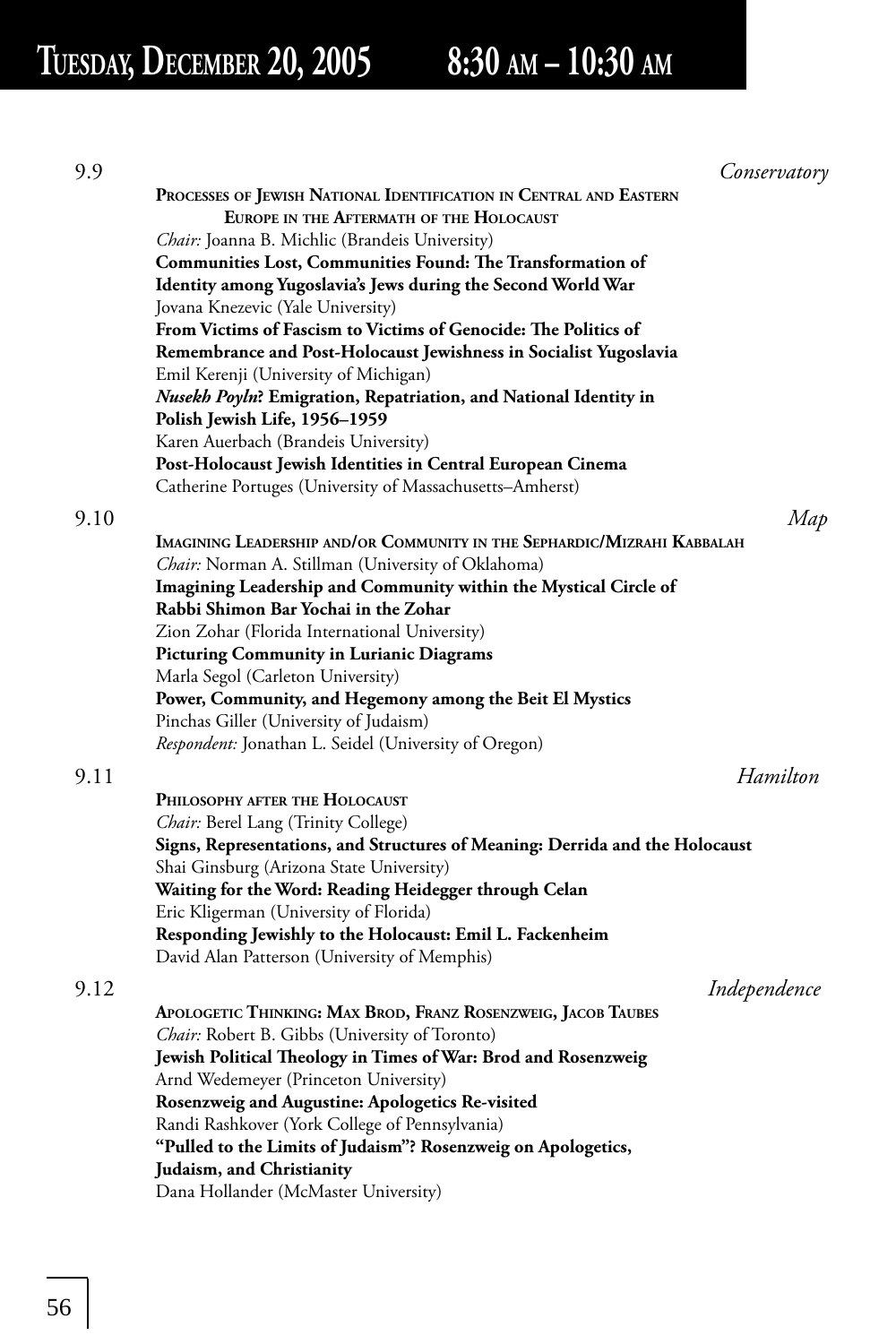## **TUESDAY, DECEMBER 20, 2005 8:30 AM – 12:45 PM**

| 9.13 |                                                                                | Iackson  |
|------|--------------------------------------------------------------------------------|----------|
|      | <b>ISRAELI WOMEN WRITERS</b>                                                   |          |
|      | <i>Chair:</i> Myrna Goldenberg (Richard Stockton College of New Jersey)        |          |
|      | Mediated Identity: Contemplating Nation in Israeli Women's Novels of the 1960s |          |
|      | Hadar Makov (New York University)                                              |          |
|      | A Woman Artist in the World: Ruth Almog's Fiction                              |          |
|      | Rachel Feldhay Brenner (University of Wisconsin-Madison)                       |          |
|      | The Big Woman of the Dreams: Alona Kimhi's Lily the Tigresse                   |          |
|      | Zafrira Lidovsky Cohen (Stern College)                                         |          |
| 9.14 |                                                                                | Kalorama |
|      | <b>REVISITING HASIDIC AND MASKILIC LITERATURE</b>                              |          |
|      | <i>Chair:</i> Nancy Sinkoff (Rutgers University)                               |          |
|      | Hasidic Hebrew and Its Ideologues                                              |          |
|      | Lewis H. Glinert (Dartmouth College)                                           |          |
|      | Hasidim, Maskilim, Men, and Women                                              |          |
|      | Israel Bartal (The Hebrew University of Jerusalem)                             |          |
|      | Hasidic Parodies from Perl to Peretz                                           |          |
|      | Ken Frieden (Syracuse University)                                              |          |
|      | A Midrash on Names in Sefer Bohen Saddiq of Joseph Perl                        |          |
|      | Jonatan Meir (The Hebrew University of Jerusalem)                              |          |
|      |                                                                                |          |

### **Session 10, Tuesday, December 20, 2005 10:45 AM – 12:45 PM**

10.1 *Thoroughbred* 

**NEW METHODS FOR STUDYING JEWISH POPULATIONS** *Chair:* Rela Mintz Geffen (Baltimore Hebrew University) **New Methods in Surveys of Jewish Populations: Results from the 2005 Boston Jewish Community Study** Benjamin Phillips (Brandeis University) **Using Health Studies to Estimate Jewish Populations in the United States** Leonard Saxe (Brandeis University) **Multi-site Studies of Jewish Populations: Learning about Communities and Individuals** Charles Kadushin (Brandeis University) *Respondent:* Uzi Rebhun (The Hebrew University of Jerusalem)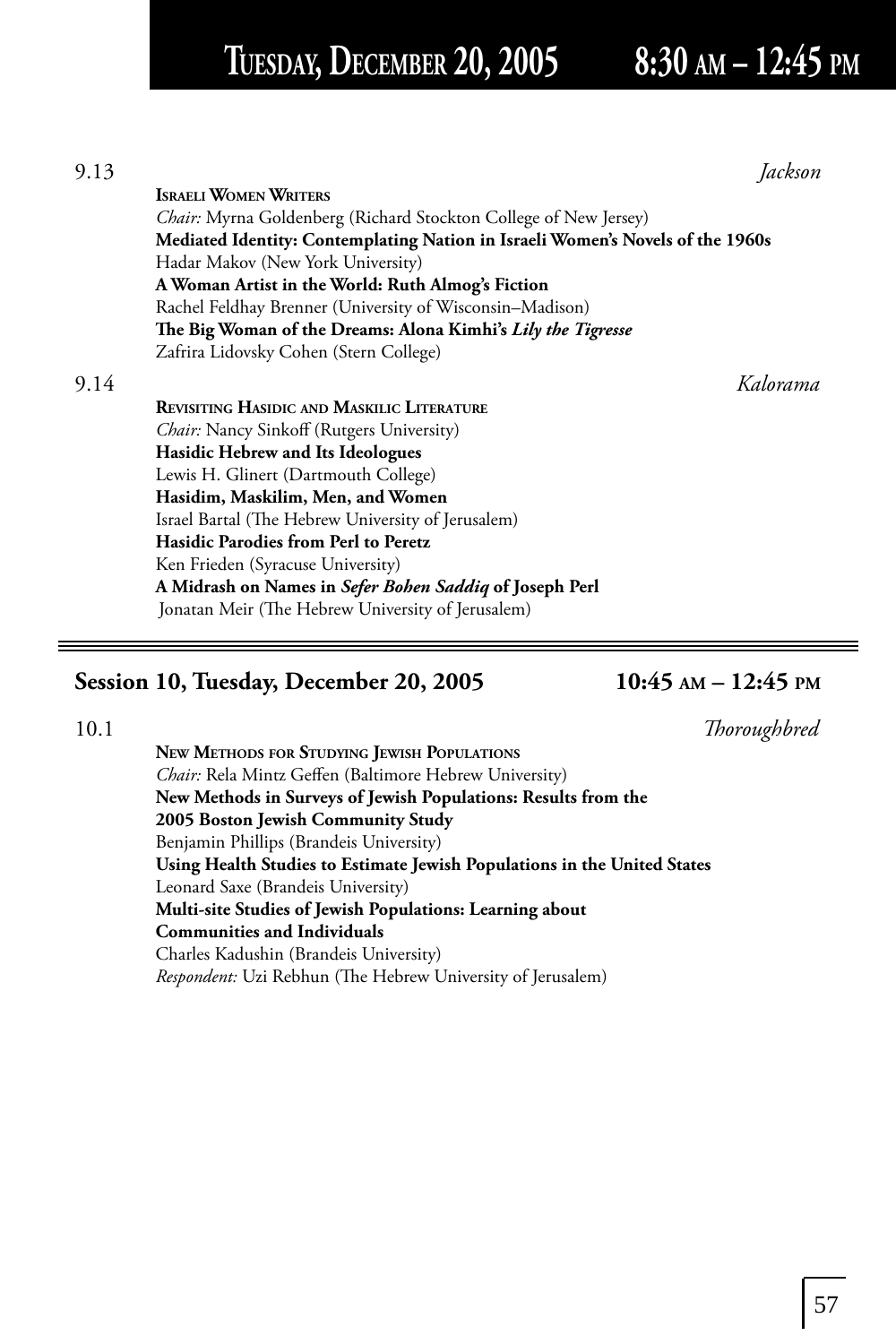**TUESDAY, DECEMBER 20, 200 10:45 AM – 12:45 PM**

| 10.2 |                                                                       | Monroe East     |
|------|-----------------------------------------------------------------------|-----------------|
|      | LICIT AND ILLICIT WOMEN: NEGOTIATING FEMALE JEWISH IDENTITY IN EARLY  |                 |
|      | <b>MODERN AND MODERN EUROPE</b>                                       |                 |
|      | Chair: ChaeRan Y. Freeze (Brandeis University)                        |                 |
|      | Stopping Sex Crimes, Saving Souls: The Prosecution of a Jewish        |                 |
|      | <b>Prostitute in Early Modern Venice</b>                              |                 |
|      | Adinah Miller (Yale University)                                       |                 |
|      | Serious and Silent, Mild and Radiant: Negotiations and Tensions in    |                 |
|      | the Identities of Jewish Women in fin de siècle Vienna                |                 |
|      | Alison L. Rose (University of Rhode Island)                           |                 |
|      | <b>Prostitution among Late-Imperial Russian Jews</b>                  |                 |
|      | Natan M. Meir (University of Southampton)                             |                 |
|      | Respondent: Paula E. Hyman (Yale University)                          |                 |
| 10.3 |                                                                       | Monroe West     |
|      | REFUGE: THE JEWISH MIGRATION TO AMERICA DURING THE AGE OF NAZISM      |                 |
|      | Chair and Respondent: Lisa D. Silverman (Whitman College)             |                 |
|      | Fighting Windmills on Broadway: Max Reinhardt's Exile in Hollywood    |                 |
|      | and New York                                                          |                 |
|      | Gudrun Brokoph (St. Lawrence University)                              |                 |
|      | To Sail a Ship of Treasures: Jewish Identity in the Fiction and       |                 |
|      | Memoirs of Austrian Jewish Exiles                                     |                 |
|      | Kirsten Krick-Aigner (Wofford College)                                |                 |
|      | Negotiating Three Identities: Arnold Schoenberg's Strategies of       |                 |
|      | <b>Acculturation and Dissimilation in America</b>                     |                 |
|      | Sabine Feisst (Arizona State University)                              |                 |
|      | Jewish Refugee Chemists from the Nazi Regime: Adjustment and          |                 |
|      | Jewish Identity in the United States                                  |                 |
|      | Yael Epstein (Michigan State University)                              |                 |
| 10.4 |                                                                       | Georgetown East |
|      | CULTURAL TRANSMISSION IN JEWISH THOUGHT: GREEK, ARABIC, HEBREW, LATIN |                 |
|      | Chair: Daniel H. Frank (Purdue University)                            |                 |
|      | The Roman and Hellenistic Context of Judaism in Late Antiquity:       |                 |
|      | A New Approach to Early Medieval Philosophy                           |                 |
|      | Francesca Yardenit Albertini (College of Jewish Studies, Heidelberg)  |                 |
|      | From Moses Maimonides to Moses Mendelssohn: Rabbi David               |                 |
|      | Fraenkel and the Berlin Haskalah                                      |                 |
|      | Gad Freudenthal (Yale University)                                     |                 |
|      | David de Pomis's Political Philosophy and Its Sources                 |                 |
|      | Vasileios Syros (University of Helsinki)                              |                 |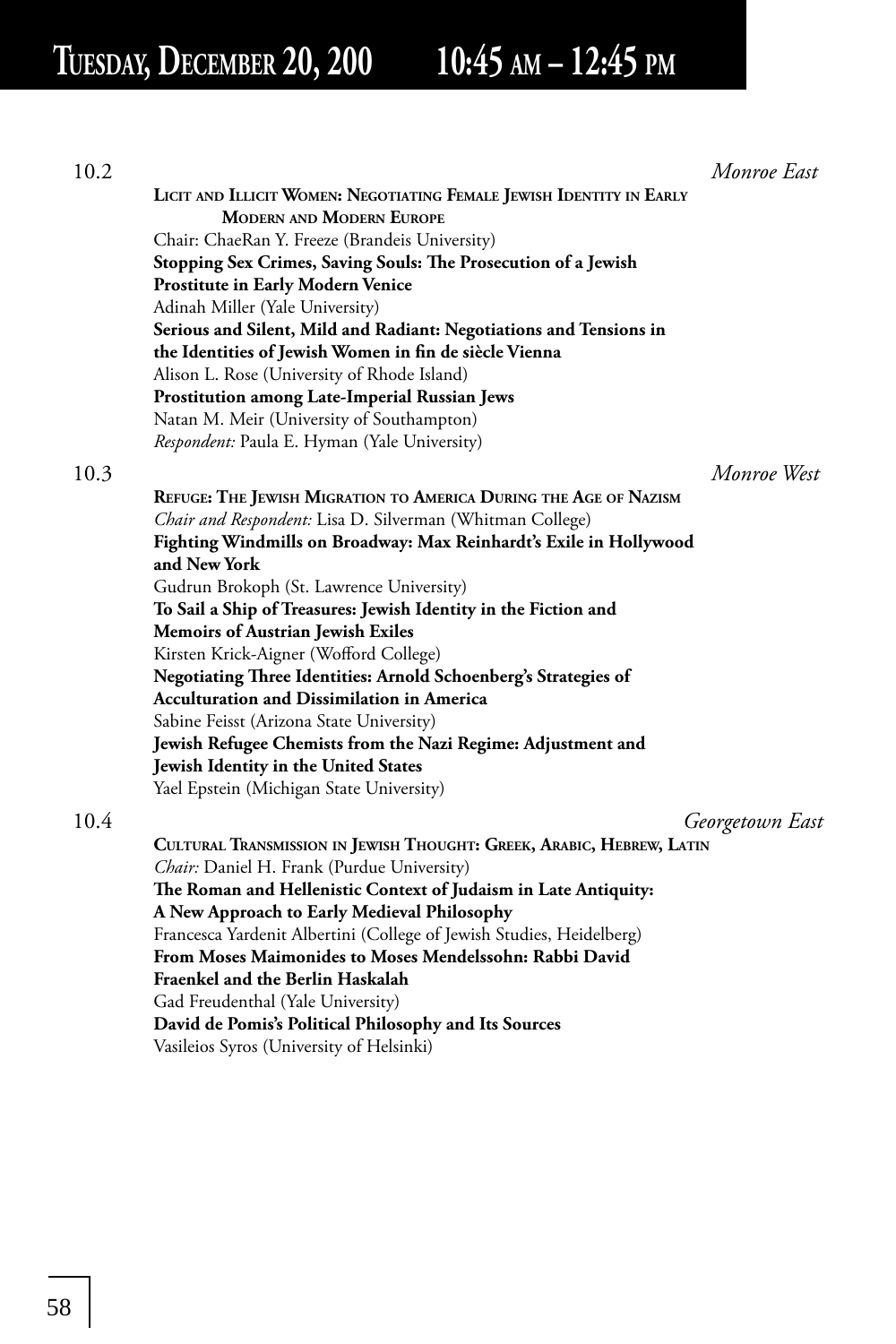## **TUESDAY, DECEMBER 20, 2005 10:45 AM – 12:45 PM**

| 10.5 | Georgetown West                                                       |  |
|------|-----------------------------------------------------------------------|--|
|      | RITUAL AND CIVIC PERFORMANCE IN AMERICAN JUDAISM                      |  |
|      | Chair: Beth S. Wenger (University of Pennsylvania)                    |  |
|      | Mordechai Kaplan's Civilization as Aesthetic Performance              |  |
|      | Kenneth Koltun-Fromm (Haverford College)                              |  |
|      | One Nation under Whose God?: Judaism, the Pledge of Allegiance,       |  |
|      | and American Civil Religion                                           |  |
|      | Jerome Copulsky (Virginia Tech)                                       |  |
|      | Daily Insight for the Burgeoning Chabad Movement: Key Themes in       |  |
|      | <b>HaYom Yom</b>                                                      |  |
|      | Yakov M. Travis (Siegal College of Judaic Studies)                    |  |
| 10.6 | Military                                                              |  |
|      | YIDDISH AND GERMAN LITERATURE IN CONTEXT                              |  |
|      | Chair: Leslie Morris (University of Minnesota)                        |  |
|      | The Yiddishizing of Heinrich Heine: The Case of Moyshe Leyb Halpern   |  |
|      | Jeffrey A. Grossman (University of Virginia)                          |  |
|      | The Claims of Language: Nelly Sachs in Yiddish                        |  |
|      | Amy Blau (University of Illinois at Urbana-Champaign)                 |  |
|      | Home Affront: German and Yiddish Interwar Encounters in Doblin's      |  |
|      | <b>Berlin Alexanderplatz</b>                                          |  |
|      | Samuel Spinner (Columbia University)                                  |  |
|      | Yiddish and Kanak Sprak: Minority Language, Ethnolect, and            |  |
|      | <b>Stereotype in Germany</b>                                          |  |
|      | Elizabeth Ann Loentz (University of Illinois at Chicago)              |  |
|      |                                                                       |  |
| 10.7 | Hemisphere                                                            |  |
|      | <b>IMAGING JEWS</b>                                                   |  |
|      | Chair: Vivian B. Mann (Jewish Theological Seminary)                   |  |
|      | "Muscular Jewry": Resistance, Regeneration, and the Refiguring        |  |
|      | of the New Jew in the Art of Ephraim Moses Lilien                     |  |
|      | Lynn Swarts (University of New South Wales)                           |  |
|      | Rebbe without a Pose: Studies in Authorized and Unauthorized          |  |
|      | <b>Imagery of the Lubavitcher Rebbe</b>                               |  |
|      | Maya Balakirsky-Katz (Touro College)                                  |  |
|      | Slowly Watching Memory: An Analysis of Morton Feldman's Rothko Chapel |  |
|      | Dániel Péter Biró (University of Victoria)                            |  |
|      | Mourning and Mysticism in Kitaj's Diasporist Jewish Art               |  |
|      | Andrew Bush (Vassar College)                                          |  |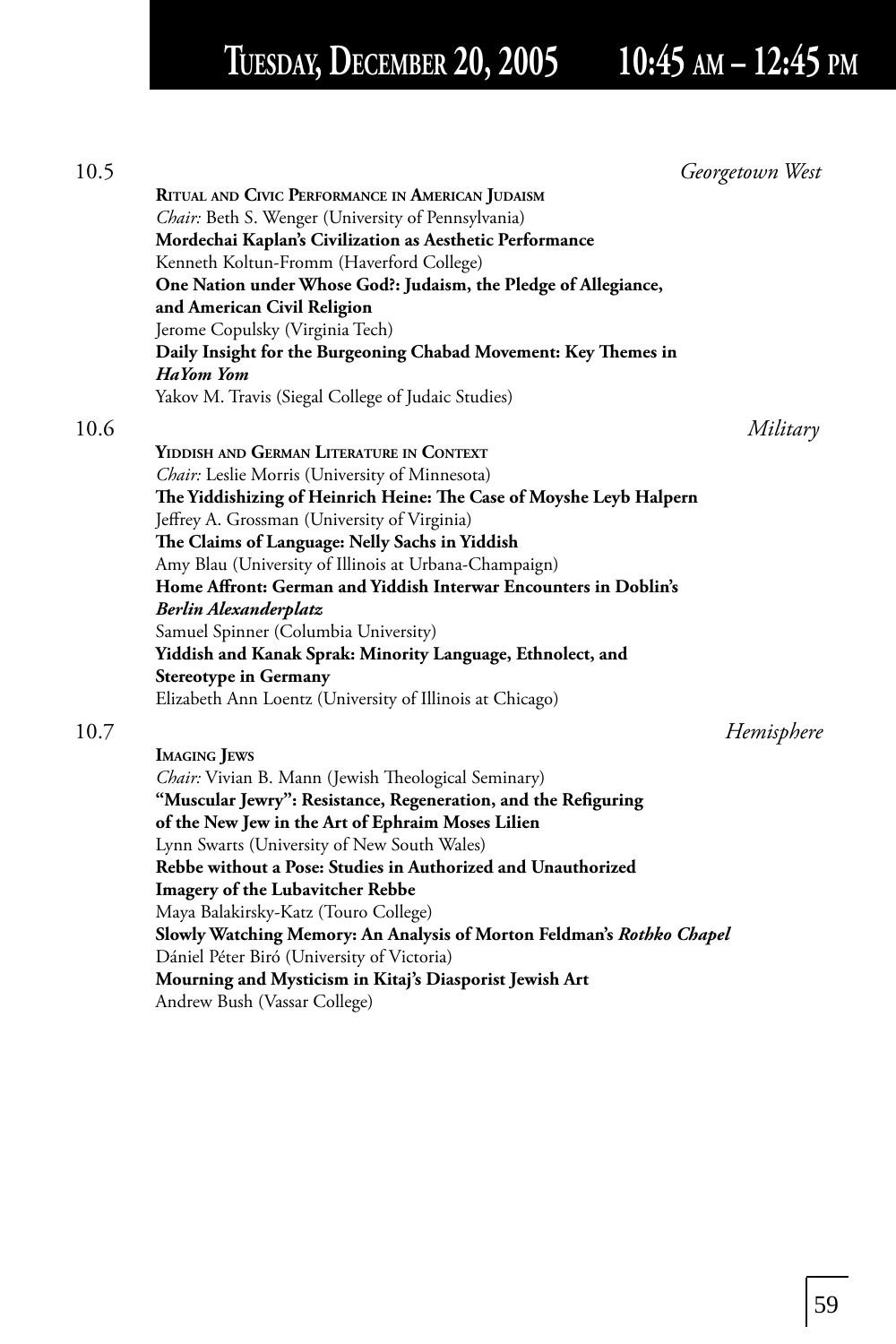## **TUESDAY, DECEMBER 20, 2005 10:45 AM – 12:45 PM**

| 10.9  |                                                                                                                               | Conservatory |
|-------|-------------------------------------------------------------------------------------------------------------------------------|--------------|
|       | TRANSITIONS, RHETORIC, LEGENDS: THE EARLY STAGES OF THE STATE OF ISRAEL                                                       |              |
|       | Chair: Calvin Goldscheider (Brown University)                                                                                 |              |
|       | Transforming European Jewish Youngsters into New Jews in                                                                      |              |
|       | Palestine/Israel: Myths and Realities                                                                                         |              |
|       | Helga Embacher (University of Salzburg)                                                                                       |              |
|       | The Rhetoric of Immigration: Miriam Falk Biderman<br>Kristine Peleg (Century College)                                         |              |
|       | "Today There Begins the 'Legend of Arlosoroff": Murder, Martyrdom,                                                            |              |
|       | and Memory in the Interwar Yishuv                                                                                             |              |
|       | David Feder (Brandeis University)                                                                                             |              |
|       |                                                                                                                               |              |
| 10.10 |                                                                                                                               | Map          |
|       | CULTURAL EXPRESSIONS OF SOVIET JEWS AT HOME AND ABROAD                                                                        |              |
|       | <i>Chair:</i> Eliyana R. Adler (University of Maryland)<br>From Vitebsk to Moscow, from Abstraction to Illustration: The Life |              |
|       | and Career of a Soviet Jewish Artist                                                                                          |              |
|       | Anna Katsnelson (Harvard University)                                                                                          |              |
|       | The Shoah in the Soviet Popular Imagination: Rereading Anatoly                                                                |              |
|       | Rybakov's <i>Heavy Sand</i>                                                                                                   |              |
|       | Maxim D. Shrayer (Boston College)                                                                                             |              |
|       | Russian-Language Israeli Fiction: Displacement and Transformation                                                             |              |
|       | Anna P. Ronell (Wellesley College)                                                                                            |              |
|       | Gesher Theater: Between Mother-Russia and Eretz-Israel                                                                        |              |
|       | Olga Gershenson (University of Massachusetts-Amherst)                                                                         |              |
|       | <i>Respondent:</i> David Shneer (University of Denver)                                                                        |              |
| 10.11 |                                                                                                                               | Hamilton     |
|       | <b>SEPHARDIC POETIC TRADITIONS</b>                                                                                            |              |
|       | <i>Chair:</i> Jane S. Gerber (CUNY Graduate Center)                                                                           |              |
|       | The Destruction of Salonika through the Eyes of a Ladino Poetess                                                              |              |
|       | Renee Levine Melammed (Schechter Institute of Jewish Studies)                                                                 |              |
|       | Knowledge Raises the Poet to a Vision of Blinding Light: Fragments                                                            |              |
|       | of a Medieval Spanish Poem in Hebrew Characters                                                                               |              |
|       | John Zemke (University of Missouri–Columbia)<br>Visions of Spain in Contemporary Israeli Poetry: Traumatic or                 |              |
|       | <b>Constructive Experience?</b>                                                                                               |              |
|       | Ya'acov Sarig (The Hebrew University of Jerusalem)                                                                            |              |
|       |                                                                                                                               |              |
| 10.12 | WHERE IS THE JEWISH SUBJECT IN FRANCOPHONE LITERATURE? REVISITING                                                             | Independence |
|       | <b>MAGHREBI NARRATIVE</b>                                                                                                     |              |
|       | Chair and Respondent: Monique R. Balbuena (University of Oregon)                                                              |              |
|       | The Jews and Their Others in Contemporary Jewish Maghrebi Literature                                                          |              |
|       | Johann Sadock (Massachusetss Institute of Technology)                                                                         |              |
|       | Religious Transgressions in the North African Jewish Novel                                                                    |              |
|       | Yaelle Azagury (Barnard College)                                                                                              |              |
|       | Nostalgia and Negotiating Identity: Hélène Cixous and Annie Cohen                                                             |              |
|       | (Re)construct Their Algerian Past                                                                                             |              |
|       | Julie Strongson (University of Maryland)                                                                                      |              |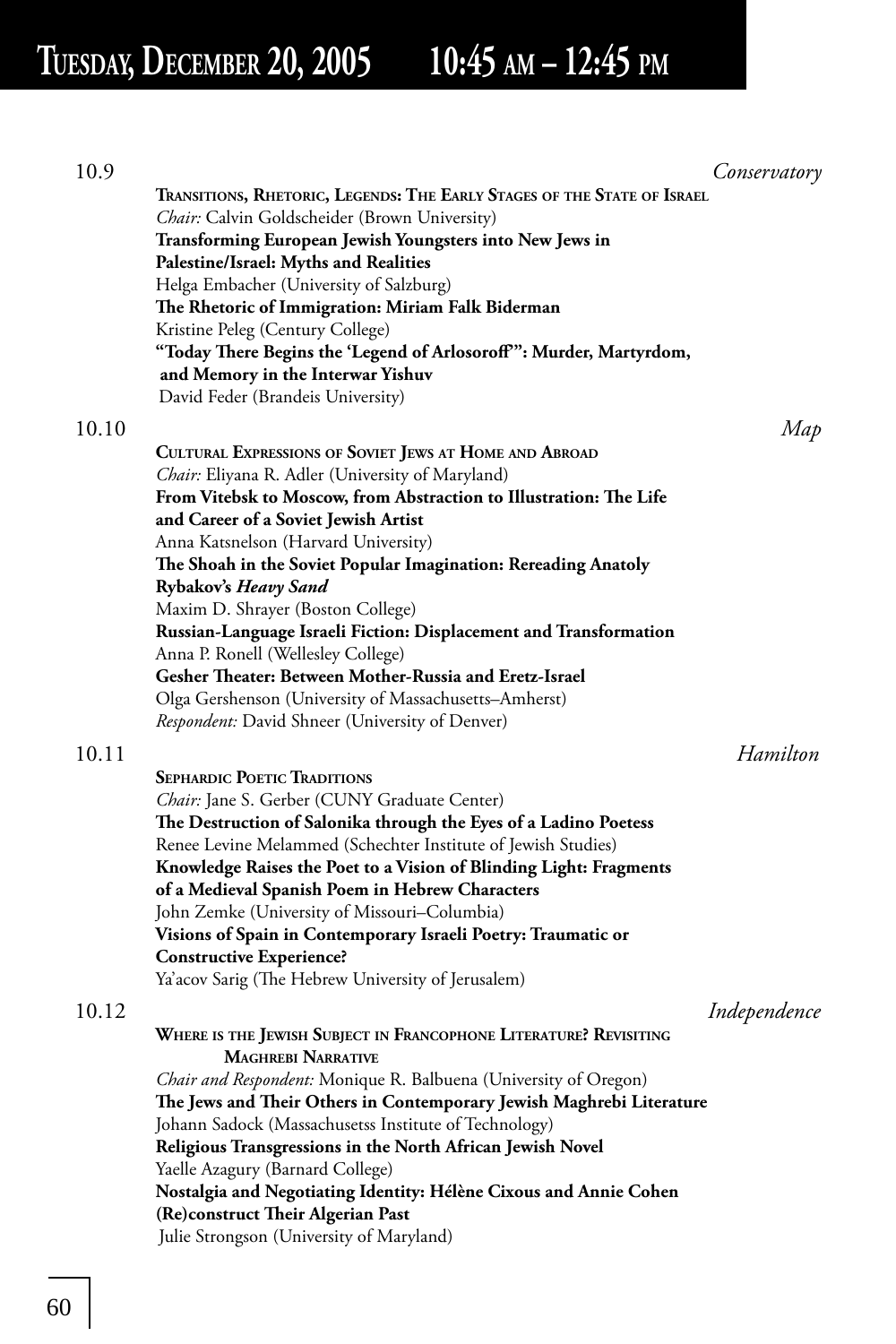## **TUESDAY, DECEMBER 20, 2005 10:45 AM – 2:00 PM**

| 10.13 |                                                                       | Jackson  |
|-------|-----------------------------------------------------------------------|----------|
|       | ANTI-TELEOLOGY AS A CENTRAL MOTIF IN RABBINIC JUDAISM                 |          |
|       | Chair: Avraham Walfish (Bar-Ilan University)                          |          |
|       | Anti-teleological Strategies in the Development of Halakhah: Tosafot, |          |
|       | <b>Russell, and Logical Types</b>                                     |          |
|       | Mark I. Dunaevsky (Independent Scholar)                               |          |
|       | Did Derrida Read Candide?                                             |          |
|       | Annabel Herzog (University of Haifa)                                  |          |
|       | Maimonidean and Earlier Rabbinic Resistances to Teleology             |          |
|       | Aryeh I. Botwinick (Temple University)                                |          |
|       | Respondent: Heidi M. Ravven (Hamilton College)                        |          |
| 10.14 |                                                                       | Kalorama |
|       | <b>GENDER, LAW, AND RABBINIC CONTEXT</b>                              |          |
|       | Chair: Jonathan S. Milgram (Jewish Theological Seminary)              |          |
|       | From Description to Prescription: Tracing the Relationship between    |          |
|       | <b>Tefillin and Timebound, Positive Commandments</b>                  |          |
|       | Elizabeth Alexander (University of Virginia)                          |          |
|       | When Do Genitals Determine Sex? Rabbinic and Roman Conceptions        |          |
|       | of the Eunuch                                                         |          |
|       | Sarra Lev (New York University)                                       |          |
|       | Women Are a Nation unto Themselves: A Late Stammaitic Sugya           |          |
|       | Jay Rovner (Jewish Theological Seminary)                              |          |
|       |                                                                       |          |
|       |                                                                       |          |
|       |                                                                       |          |

**GENERAL LUNCH 1:00 PM – 2:00 PM** *International Ballroom East* 

*(Note: By pre-paid reservation only.)*

### **AJS BOARD OF DIRECTORS MEETING 1:00 PM** *Cabinet*